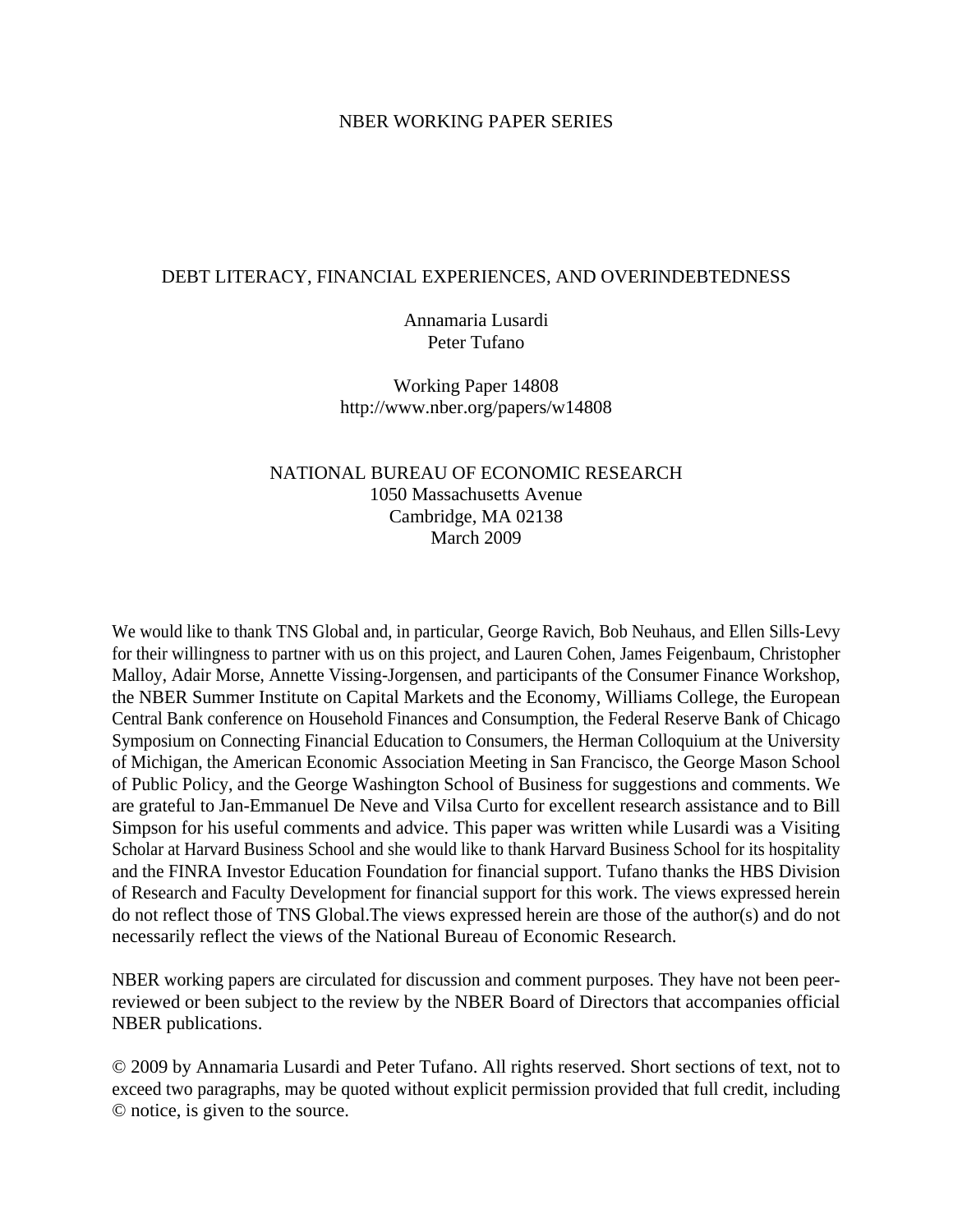Debt Literacy, Financial Experiences, and Overindebtedness Annamaria Lusardi and Peter Tufano NBER Working Paper No. 14808 March 2009 JEL No. D91

### **ABSTRACT**

We analyze a national sample of Americans with respect to their debt literacy, financial experiences, and their judgments about the extent of their indebtedness. Debt literacy is measured by questions testing knowledge of fundamental concepts related to debt and by self-assessed financial knowledge. Financial experiences are the participants' reported experiences with traditional borrowing, alternative borrowing, and investing activities. Overindebtedness is a self-reported measure. Overall, we find that debt literacy is low: only about one-third of the population seems to comprehend interest compounding or the workings of credit cards. Even after controlling for demographics, we find a strong relationship between debt literacy and both financial experiences and debt loads. Specifically, individuals with lower levels of debt literacy tend to transact in high-cost manners, incurring higher fees and using high-cost borrowing. In applying our results to credit cards, we estimate that as much as one-third of the charges and fees paid by less knowledgeable individuals can be attributed to ignorance. The less knowledgeable also report that their debt loads are excessive or that they are unable to judge their debt position.

Annamaria Lusardi Department of Economics Dartmouth College Hanover, NH 03755 and NBER a.lusardi@dartmouth.edu

Peter Tufano Harvard Business School Baker Library 359 Soldiers Field Boston, MA 02163 and NBER ptufano@hbs.edu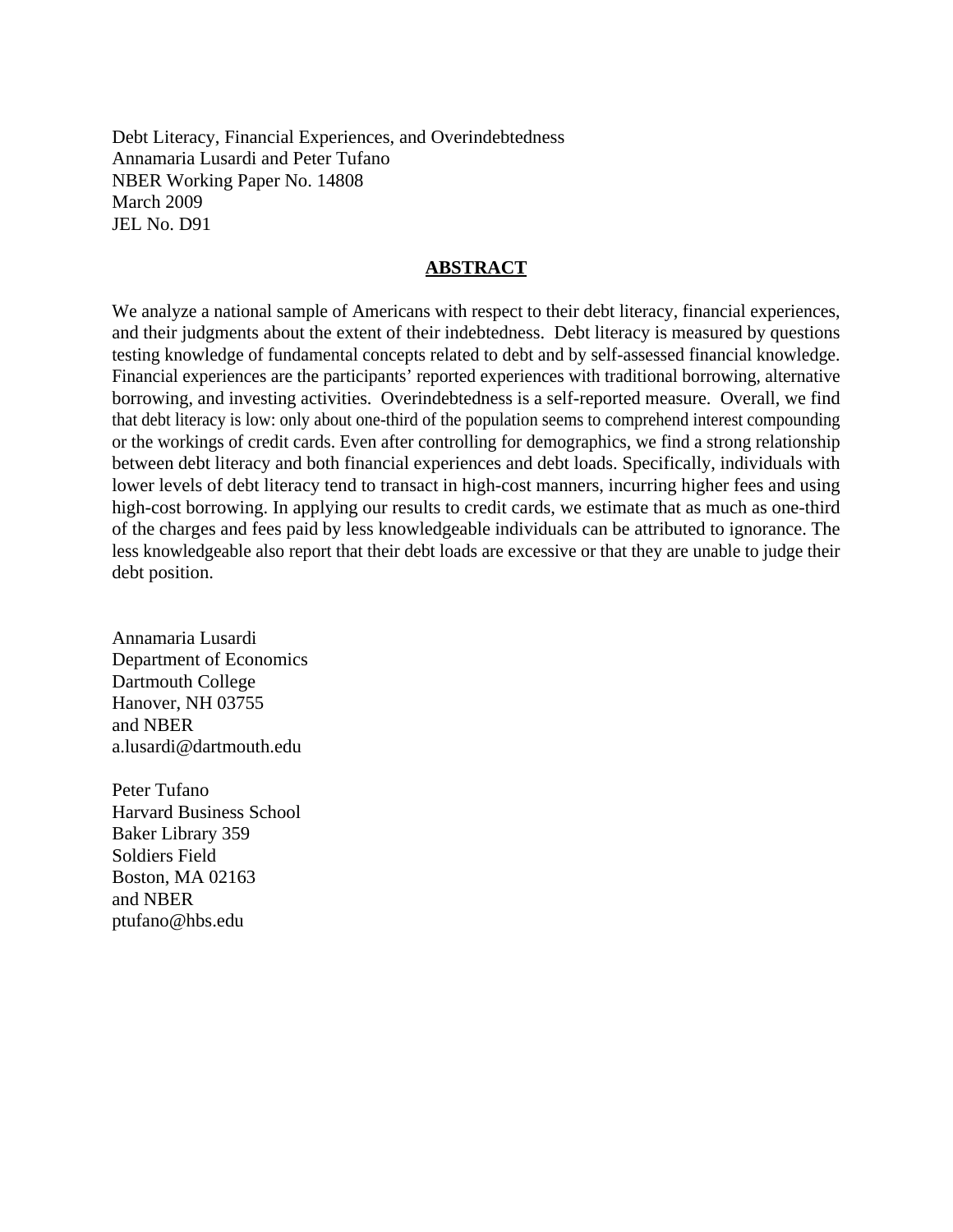Individuals need financial skills—perhaps more now than ever before. Research in financial literacy has typically related individuals' knowledge of economics and finance with their financial decisions related to savings, retirement planning, or portfolio choice. Financial competence has become more essential as financial markets offer more complex choices and as the responsibility for saving and investing for the future has shifted from government and employers onto individuals. As the credit crises of the recent past show, borrowing decisions are also critical. However, little research has been done on the relationship between financial literacy and indebtedness. Rapid growth in household debt and its link to the current financial crisis raises the question of whether individuals' lack of financial knowledge led them to take out mortgages and incur credit card debt they could not afford.

 To fill the research gap and assess how much knowledge individuals have with respect to debt, we designed and fielded a new survey focused specifically on "debt literacy," an important component of overall financial literacy. Debt literacy refers to the ability to make simple decisions regarding debt contracts, applying basic knowledge about interest compounding to everyday financial choices. We seek to understand the relationship between debt literacy and financial decision-making as well as how both relate to overindebtedness.

We contribute to the existing literature in three ways. First, the questions we designed allow us to measure financial knowledge specifically related to debt, as well as individuals' overindebtedness. Second, unlike much of the previous work, we propose a method to consider the entire *set* of financial experiences in which individuals engage: opening a checking account, buying bonds and stocks, and borrowing from traditional and alternative credit providers. Some transactions, such as credit card borrowing, are repeated over time; others are discrete events that take place only once or twice over a lifetime. We translate the rich multidimensional set of experiences into more compact consumer segments. Finally, we measure indebtedness in a new way by asking people to assess their comfort with handling their current levels of debt.

In our empirical work, we find strikingly low levels of debt literacy across the U.S. population. Only one-third of respondents in the population can apply concepts of interest compounding to everyday situations or understand the workings of credit cards. Debt illiteracy is particularly severe among women, the elderly, minorities, and those who are divorced or separated. We identify four different groups of individuals on the basis of common financial experiences—*pay in full*, *borrowers/savers*, *fee-payers*, and *alternative financial services (AFS) users*—and find that debt literacy is related to the financial experiences that people have had.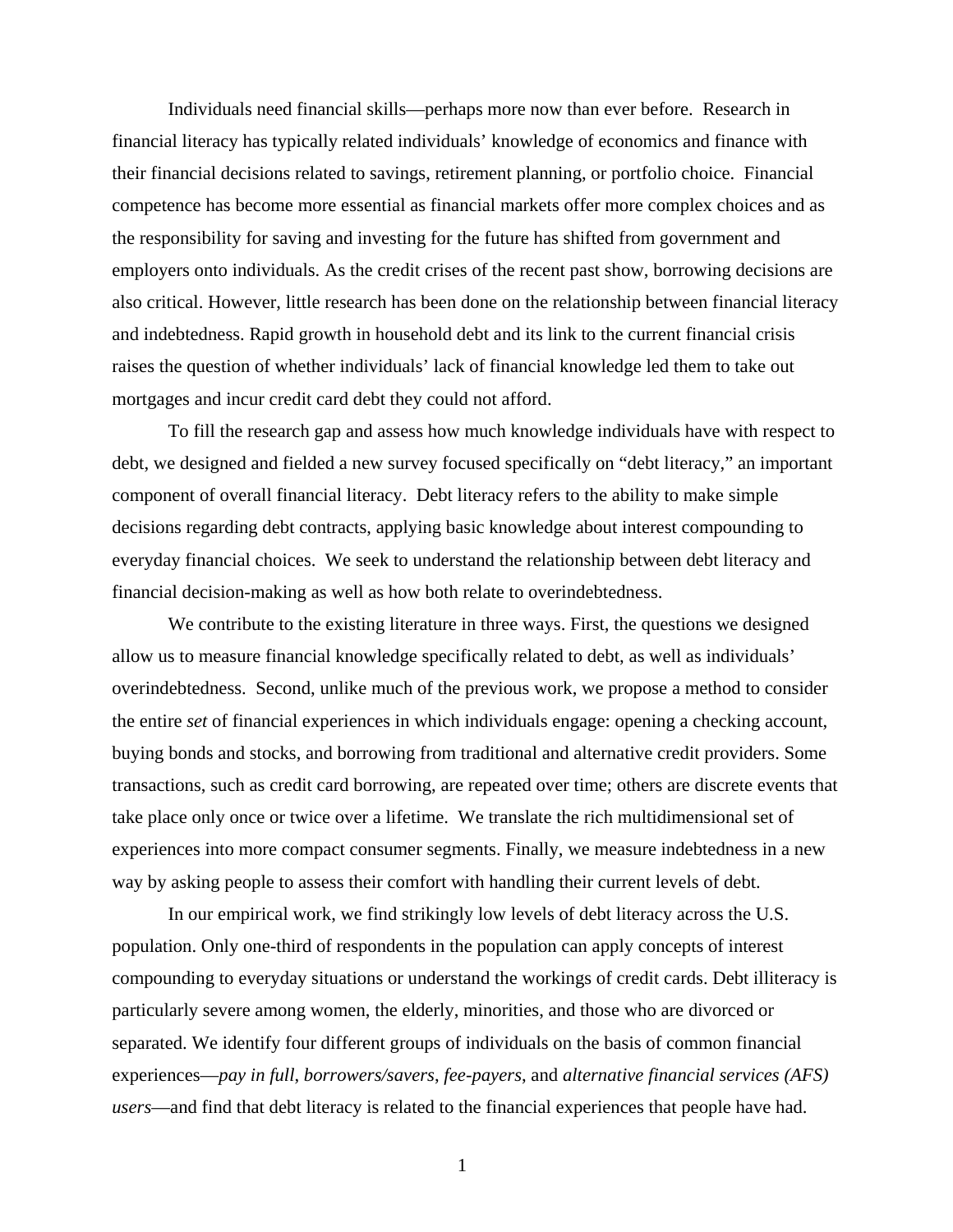For example, fee-payers (e.g., those who make only minimum payments on their credit card bills and incur late and over-the-limit fees) and alternative financial services users are less debt literate, even after controlling for many individual characteristics. Similarly, when we apply our results to credit card behavior, we find that the less knowledgeable pay a disproportionately high share of fees and finance charges. Specifically, the less knowledgeable cardholders pay about 50 percent higher fees than the average cardholder. Moreover, even when using very conservative assumptions, we find that as much as one-third of the charges and fees paid by the less knowledgeable are related to lack of knowledge versus other observable demographic factors.

We also find a link between debt literacy and overindebtedness: those with lower levels of debt literacy tend to judge their debt as excessive or report that they are unsure about the appropriateness of their debt position, even after controlling for many demographic factors. Not surprisingly, what you don't know *can* hurt you. Well before the current financial crisis raged, more than a quarter of Americans judged their debt to be excessive. We believe these results suggest that lack of financial skills is and continues to be a cause for concern.

### **1. Review of the Literature on Financial Literacy and Financial Decision-Making**

 Over the last decade, several researchers have started to explore whether individuals are well-equipped to make financial decisions. Bernheim (1995, 1998) was among the first to document that many U.S. consumers display low levels of financial literacy. More recently, Hilgert, Hogarth, and Beverly (2003) report that most Americans fail to understand basic financial concepts, particularly those relating to bonds, stocks, and mutual funds.<sup>1</sup> In a survey of Washington state residents, Moore (2003) finds that people frequently fail to understand terms and conditions of consumer loans and mortgages. This problem may persist for some time. The National Council on Economic Education's report (NCEE 2005) shows a widespread lack of knowledge regarding fundamental economic concepts among high school students, confirming similar findings by the Jump\$tart Coalition for Personal Financial Literacy (Mandell, 2008).

 Low levels of financial skills is not only a U.S. problem: The 2005 report on financial literacy by the Organization for Economic Co-operation and Development (OECD) and Smith and Stewart (2008) document low levels of financial literacy in several countries. Similarly, the Survey of Health, Aging and Retirement in Europe (SHARE) shows that respondents score

 $1$  Other surveys on smaller samples find similar results. See Agnew and Szykman, 2005.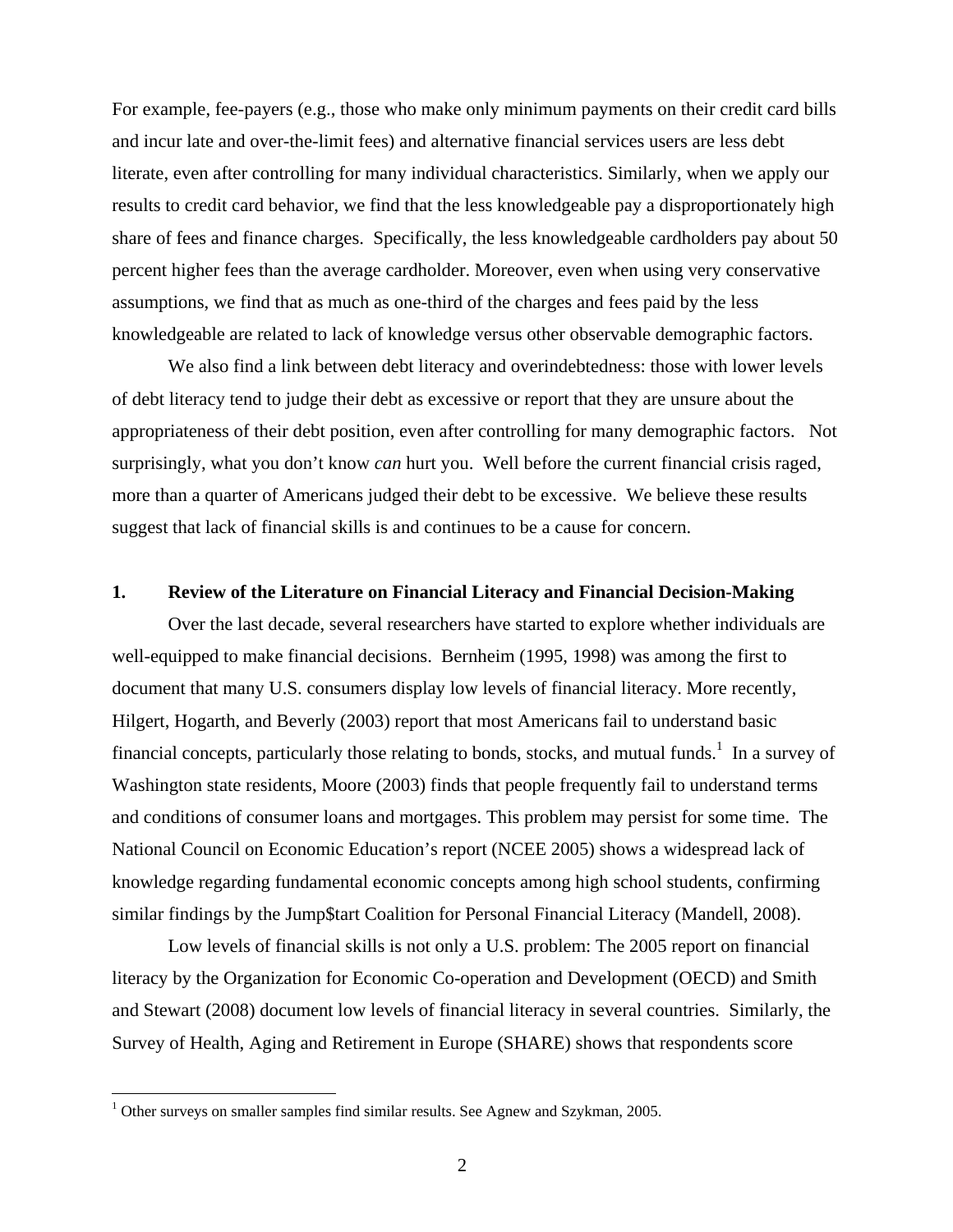poorly on financial numeracy and literacy scales (Christelis, Jappelli, and Padula, 2008). Consistent with the findings of Moore (2003), Miles (2004) reports that UK borrowers have a poor understanding of mortgages and interest rates.

 Lusardi and Mitchell's (2006, 2008a) module on planning and financial literacy for the 2004 Health and Retirement Study (HRS) provides further evidence of financial illiteracy. They find that many older (50+) individuals cannot do simple interest-rate calculations, such as calculating how money would grow at an interest rate of 2%, and do not know about the workings of inflation and risk diversification. Similar results are seen in a sample of early Baby Boomers (ages 51–56): most respondents display low numeracy and a very limited knowledge of the power of interest compounding (Lusardi and Mitchell, 2007a).

Financial literacy has been linked to saving behavior and portfolio choice, often connecting financial knowledge to one specific type of transaction. For example, the less financially literate are found to be less likely to plan for retirement (Lusardi and Mitchell, 2006, 2008), to accumulate wealth (Stango and Zinman, 2008), and to participate in the stock market (van Rooij, Lusardi, and Alessie, 2007; Yoong 2008; Christelis, Jappelli, and Padula, 2008). Moreover, less literate individuals are less likely to choose mutual funds with lower fees (Hastings and Tejeda-Ashton,  $2008$ ).<sup>2</sup> There is also some indication that literacy may affect debt as well. Moore (2003) reports that respondents with lower levels of financial literacy are more likely to have costly mortgages. Similarly, Campbell (2006) reports that individuals with lower incomes and lower education levels—characteristics that are strongly related to financial literacy—are less likely to refinance their mortgages during a period of falling interest rates.

This previous work offers an important starting point. However, unlike these studies, we try to relate financial capability to rich *patterns* of financial transactions, placing a particular emphasis on the relationship of capability to indebtedness.

### **2. Methodology and Survey Design**

 $\overline{a}$ 

We partnered with the leading commercial market research firm, Taylor Nelson Sofres (TNS) Global, to develop and administer a survey that reports information on financial knowledge related to debt. In addition to measuring participants' financial skills, we collected

 $2^2$  Financial knowledge is also found to be linked to the ability to budget, save money, and control spending (Perry and Morris, 2005).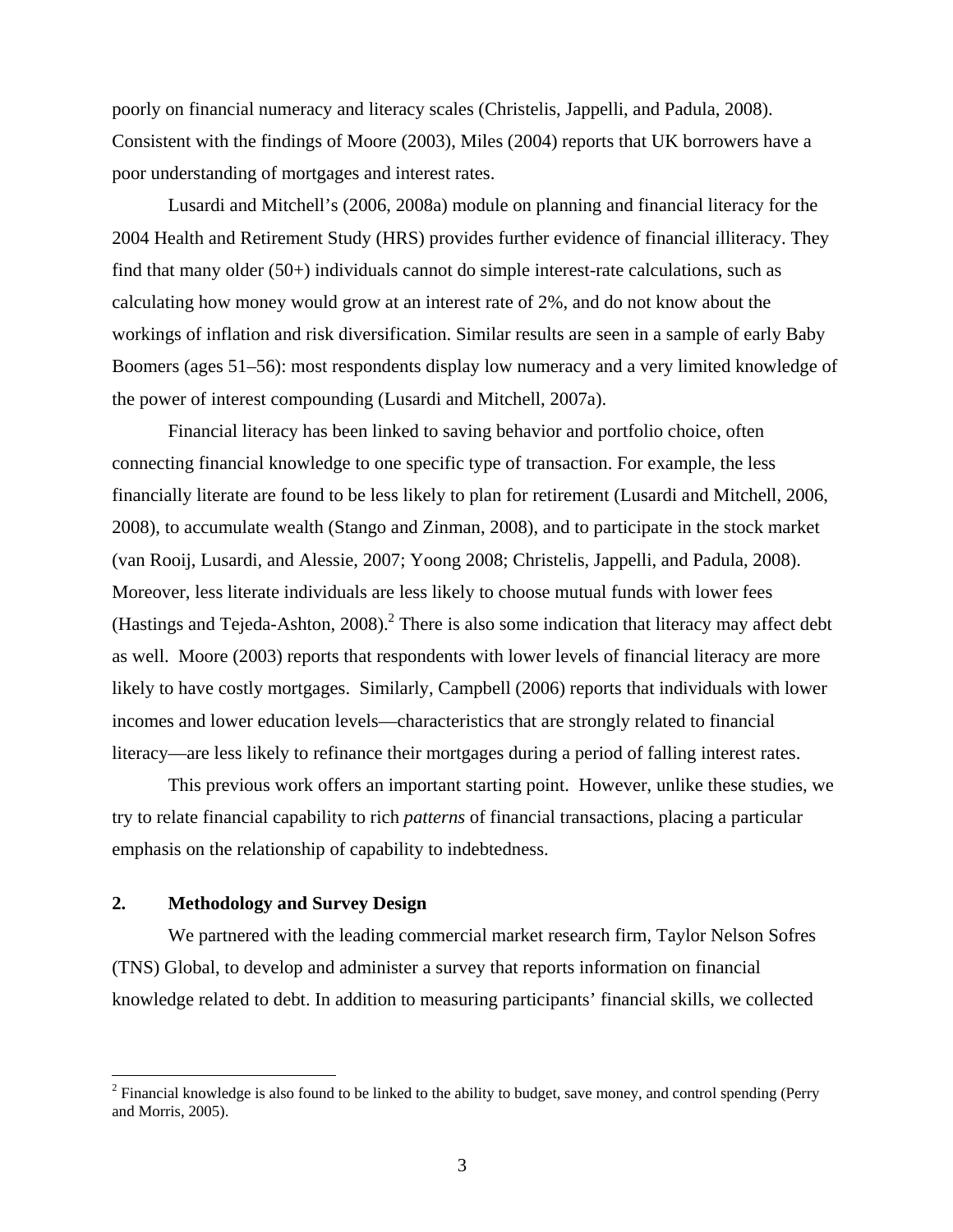demographic characteristics as well as data on individuals' financial experiences and their judgments about their indebtedness.

 Our approach to measuring financial literacy has two elements. First, we devised questions to assess key debt literacy concepts, such as the power of interest compounding. Our aim is to assess *debt literacy* in the population, i.e., to measure knowledge and skills closely related to debt.<sup>3</sup> The debt literacy questions can be solved with simple reasoning and do not require a calculator. Second, we asked participants to judge their financial knowledge, and related this self-assessment to their performance on the debt literacy questions. Because individuals engage in many financial transactions that require consideration of interest rates and comparisons of alternatives, we collected data on a rich array of financial activities, asking not only about borrowing but also about financial investments. Finally, to evaluate the consequences of the financial transactions in which people engage and the level of debt literacy with which people are equipped, we examined levels of overindebtedness.

 The survey was fielded in November 2007 by the staff of TNS Global. The data were collected via a phone interview from a sample of 1,000 U.S. residents. The survey collected information on a number of self-reported demographic characteristics, such as age, gender, race and ethnicity, marital status, employment, region of residence, family size and type, income, and wealth. $4$ 

## 3. **Measuring Debt Literacy**

1

In partnership with TNS, we designed and tested questions measuring financial knowledge related to debt. While there are a few national surveys that measure financial knowledge in the United States, such as the HRS, the Rand American Life Panel (ALP), and the Survey of Consumers,<sup>5</sup> few ask questions that focus specifically on borrowing and debt behavior. Our survey included three new questions designed to measure debt literacy. Specifically, respondents were asked questions that assessed their knowledge about the power of interest

 $3$  Given the information collected in the literacy questions, we are not able to distinguish between pure financial knowledge and ability, including numeracy and cognitive ability—an issue which can be important when considering the elderly and those with low educational attainment. Thus, we use the terms "financial literacy" and "debt literacy" to encompass all of these characteristics. However, in our empirical work, we always account for income and wealth. Thus, our measures of literacy will capture knowledge and ability above and beyond what is accounted for by income and wealth.

 $4$  See the description of the survey and the variables used in our work in the appendix.

<sup>&</sup>lt;sup>5</sup> These surveys cover adults. Surveys of high school students include those by the Jump\$tart Coalition for Personal Financial Literacy and the National Council on Economic Education.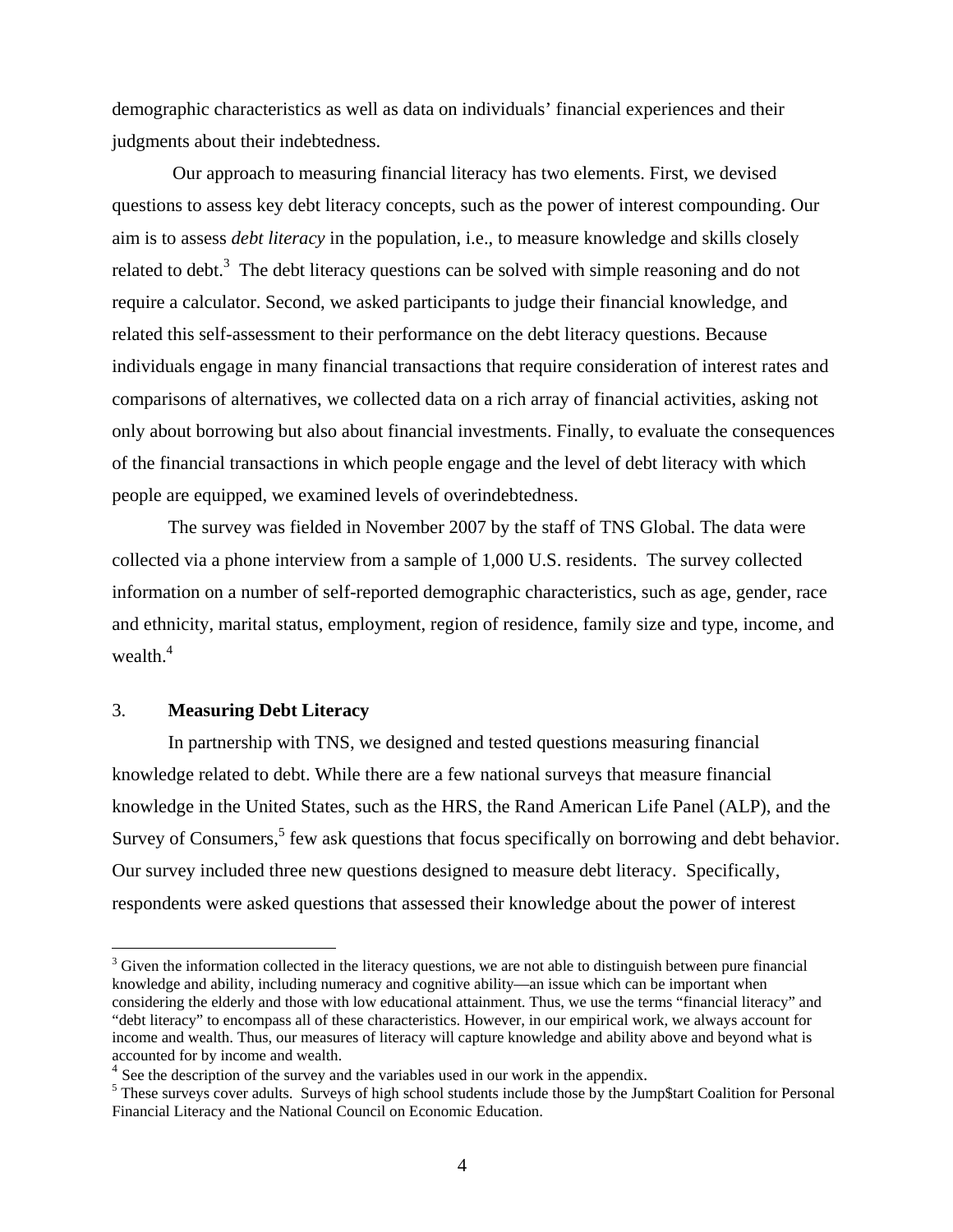compounding and the workings of credit card debt and their ability to choose the most advantageous means of payment, given two options. <sup>6</sup> For each question we listed a set of answer choices. Tallying respondents' correct and incorrect responses allowed us to classify individuals according to their respective levels of financial knowledge (from those who made small mistakes to those who made large mistakes to those who admitted to not knowing the answer) and to evaluate the link between financial knowledge and borrowing behavior.

The first question measuring interest compounding is as follows:

*Suppose you owe \$1,000 on your credit card and the interest rate you are charged is 20% per year compounded annually. If you didn't pay anything off, at this interest rate, how many years would it take for the amount you owe to double? (i) 2 years; (ii) Less than 5 years; (iii) 5 to 10 years; (iv) More than 10 years; (v) Do not know. (vi) Prefer not to answer.* 

Ignoring interest compounding, borrowing at 20% per year would lead to doubling in five years; someone who knew about interest on interest might have selected a number less than five; someone who knows the "rule of 72" heuristic would know that it would be about 3.6 years (i.e., correct answer (ii) "less than 5 years"). Answers above five years reflect misunderstanding of the concept of interest accrual and a choice of more than ten years implies a major misunderstanding.

**Table 1, panel A,** reports the responses to this question. Fewer than 36% of respondents answered this question correctly. This is a rather low percentage given how many individuals have credit cards and maintain revolving balances. However, this finding is consistent with the evidence reported in Lusardi and Mitchell (2007a) that only a small fraction of respondents between the ages of 51 and 56 can correctly perform an interest-compounding calculation when asked to report how the amount in a savings account would grow over a two-year period at an interest rate of 10%. The larger fraction, 43%, performed only a simple interest rate calculation, without taking into account that interest grows on interest. What we know from psychology and marketing is confirmed here: many people are not numerate and have difficulty grasping percentages (Peters et al., 2007; Chen and Rao, 2007). These findings confirm evidence from the health literature that patients have difficulty doing simple calculations (Volk, 2007).

 $6$  In this survey, we were limited to three questions only.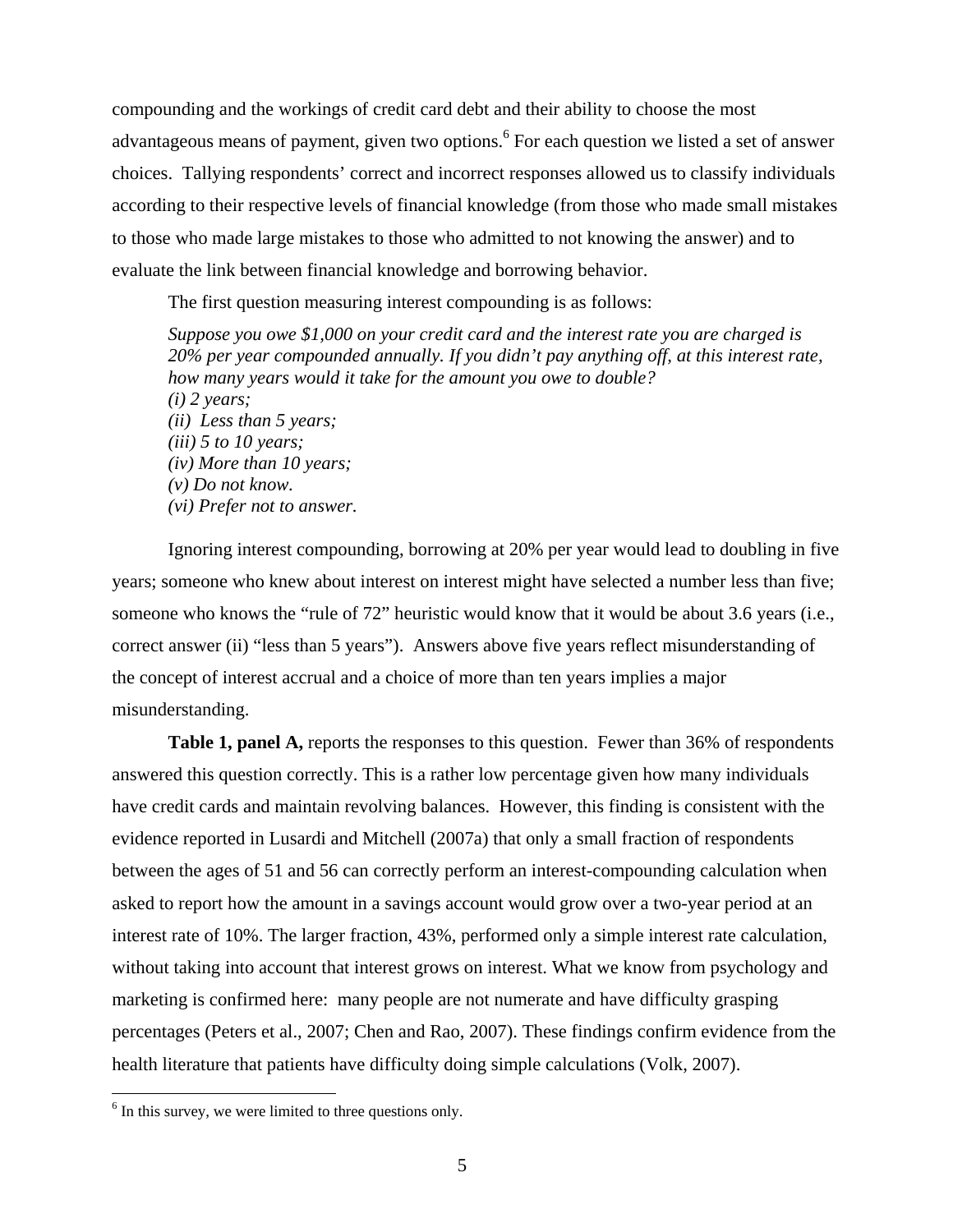The evidence reported in panel A points to two other results. First, a sizable proportion of respondents, close to 20%, reported that they "do not know" the answer to this question. As reported in other papers (Lusardi and Mitchell, 2006, 2007a, 2007b; and van Rooji, Lusardi, and Alessie, 2007), "do not know" answers identify respondents with the lowest level of financial knowledge. Second, more than 30% of respondents overestimated, sometimes by a wide margin, the number of years it would take for debt to double when borrowing at a high rate. Overall, while many individuals deal frequently with credit cards and credit card debt, there seems to be limited knowledge of interest compounding.

We find similar evidence from the second literacy question, which asks respondents to calculate how many years it would take to pay off credit card debt when making minimum payments equal to the interest payments on the outstanding debt. Given that one is only paying interest, the principal balance will never decline. The exact wording of the question is as follows:

*You owe \$3,000 on your credit card. You pay a minimum payment of \$30 each month. At an Annual Percentage Rate of 12% (or 1% per month), how many years would it take to eliminate your credit card debt if you made no additional new charges? (i) Less than 5 years; (ii) Between 5 and 10 years; (iii) Between 10 and 15 years; (iv) Never, you will continue to be in debt; (v) Do not know; (vi) Prefer not to answer.* 

Similar to the previous question, this question assesses whether individuals can perform simple interest-rate calculations. Our results illustrate that many respondents don't understand the workings of credit card interest and payments. **Table 1, panel B,** shows that only slightly more than 35% of respondents appreciated that making minimum payments equal to the interest payment on the outstanding debt will never eliminate debt. A sizable fraction heavily underestimated the amount of time it would take to eliminate debt; more than 15% of respondents thought it will take five to ten years to eliminate debt, and another 20% thought that it will take ten to fifteen years to eliminate debt. A substantial fraction of respondents, about 22%, simply did not know the answer to this question.

Not surprisingly, responses to these first two questions are highly correlated. More than half (56%) of those who responded correctly to the first question also responded correctly to the second question. "Do not know" responses exhibit an even higher correlation, with 80% of those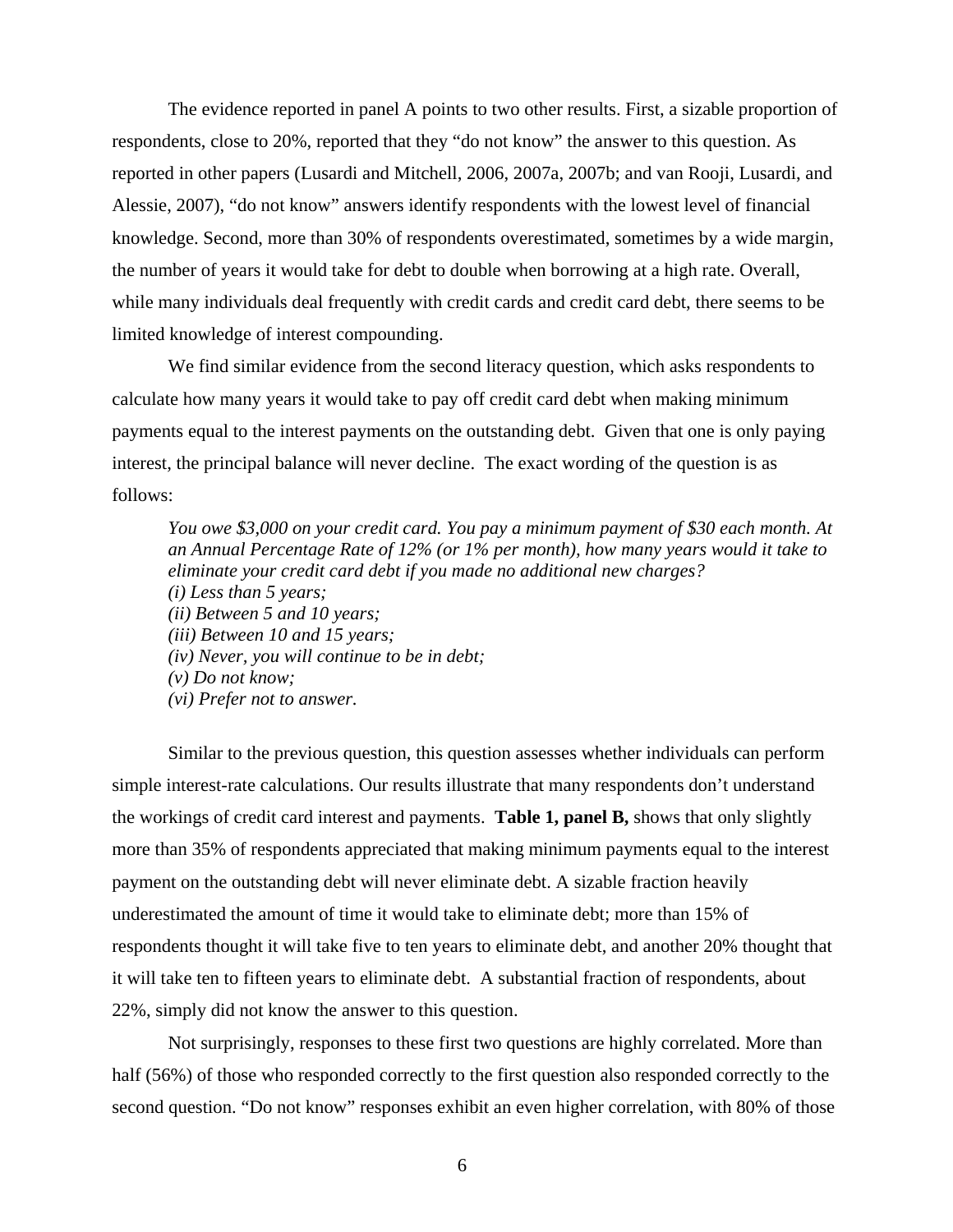who respond "do not know" to the first question responding similarly to the second question. Mistakes are more scattered, but more than 36% of those who thought it will take more than 10 years for credit card debt to double also thought it will take from 10 to 15 years to eliminate credit card debt with minimum payments. Individuals who found it difficult to perform these calculations may not appreciate the consequences of borrowing at a high interest rate.

The third question seeks to determine whether people understand the notion of the time value of money and how skillful they are in comparing payment options:

*You purchase an appliance which costs \$1,000. To pay for this appliance, you are given the following two options: a) Pay 12 monthly installments of \$100 each; b) Borrow at a 20% annual interest rate and pay back \$1,200 a year from now. Which is the more advantageous offer? (i) Option (a); (ii) Option (b); (iii) They are the same; (iv) Do not know; (v) Prefer not to answer.* 

By paying \$100 a month (versus \$1,200 at the end of the year), one foregoes interest that could have accrued by having kept those dollars. Consistent with the findings of Stango and Zinman (2008) that individuals are systematically biased toward underestimating the interest rate out of a stream of payments, we find that a very small proportion of respondents—close to 7% responded correctly to this question (**Table 1, panel C**). A very high fraction of respondents, 40%, chose option (a) even though the stream of payments to finance the purchase of an appliance at \$100 per month in (a) has an APR of about 35% versus the 20% in option (b).<sup>7</sup> About 39% thought that the two payment options were the same, failing to recognize the time value of money. Overall, these results suggest that individuals may underestimate the interest rate at which they are borrowing.<sup>8</sup>

When considering the relationship between the answers to this question and the other two questions, those who chose option (a) and, in effect, underestimated the interest rate implicit in

 $<sup>7</sup>$  An alternative interpretation is that this choice could reflect a willingness to pay others to enter into a "self-</sup> control" contract that does budgeting on their behalf, even at the cost of giving up interest.

<sup>&</sup>lt;sup>8</sup> Given the low correct response rate in all questions, one may wonder whether the framing of the question influences the way individuals respond. We are not able to address this issue in this survey. However, the evidence in other modules on financial literacy that one of the authors designed indicates that the framing of the questions matters for questions measuring advanced rather than basic financial knowledge (see Lusardi and Mitchell 2007c, and van Rooij, Lusardi, and Alessie, 2007). In this respect, framing may have influenced the responses to the third question, which required some reasoning. When evaluating the empirical work, one has to keep in mind that financial knowledge is measured with error.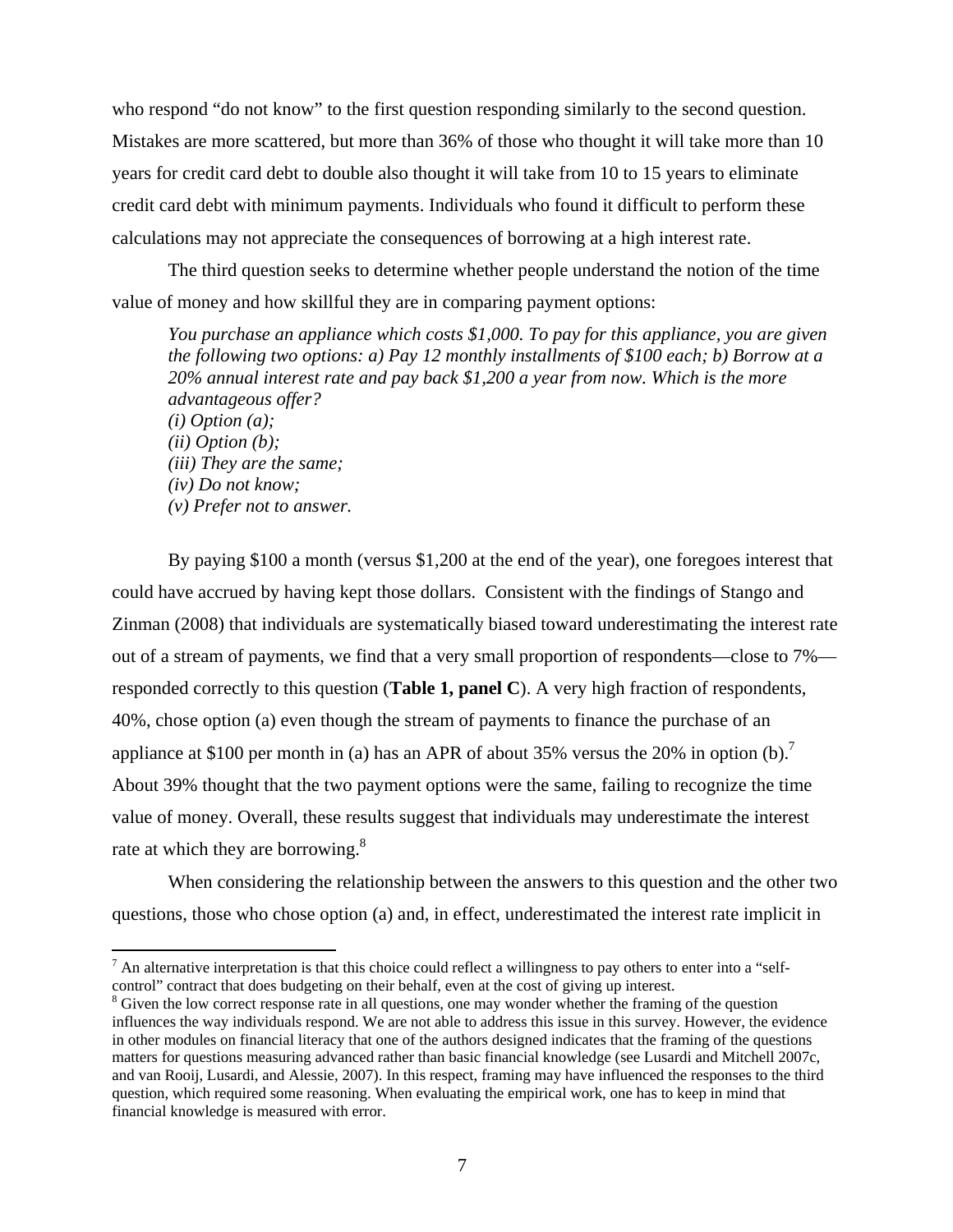the stream of payments were more likely to answer the first two questions incorrectly. However, many of those who thought that the payment options were the same were able to answer the first and second questions correctly.

To summarize: debt illiteracy is widespread. Only one-third of respondents can correctly answer a question about the power of interest compounding or about the workings of credit cards. The fraction shrinks when faced with a comparison of two methods of payment that requires somewhat more complex calculations. This evidence provides some reason for concern in an economy in which consumers routinely borrow and save using debt-like instruments.

### **3a. Who Is More Debt Literate?**

As we report below, illiteracy is particularly acute in specific demographic groups. First, we report responses by age, gender, and income. Then, we use regression analysis to relate debt literacy to a range of demographic characteristics.

**Table 1 (panels A, B, and C)** reports the distribution of the responses to the first literacy question across different demographic groups. The elderly (those older than 65) display the lowest amount of knowledge about interest compounding. Not only were they less likely to answer this question correctly, but they were also more likely to answer "do not know." They also displayed difficulty answering the second question: more than 30% of respondents older than 65 did not know the answer to the second question. On the opposite end of the distribution, young respondents (younger than age 30) performed best on the first question, but not as well on the second and third questions. Thus, debt literacy is low among the young, too. While in a single cross-section we cannot differentiate between age and cohort effects, differences in literacy are sizable across age/generations.

There are **s**harp differences between male and female debt literacy levels. In each of the three questions, women were much less likely to respond correctly than were men, sometimes by as much as 20 percentage points. Furthermore, many women stated they did not know the answer to the literacy questions. Since our survey covers the entire age group, we also have investigated gender differences among those younger than 30 and those older than 65. We find that gender differences are significant among both the young and the old, confirming findings in other research about the low levels of literacy of women in younger and older generations (Lusardi and Mitchell, 2008; Lusardi, Mitchell, and Curto, 2008).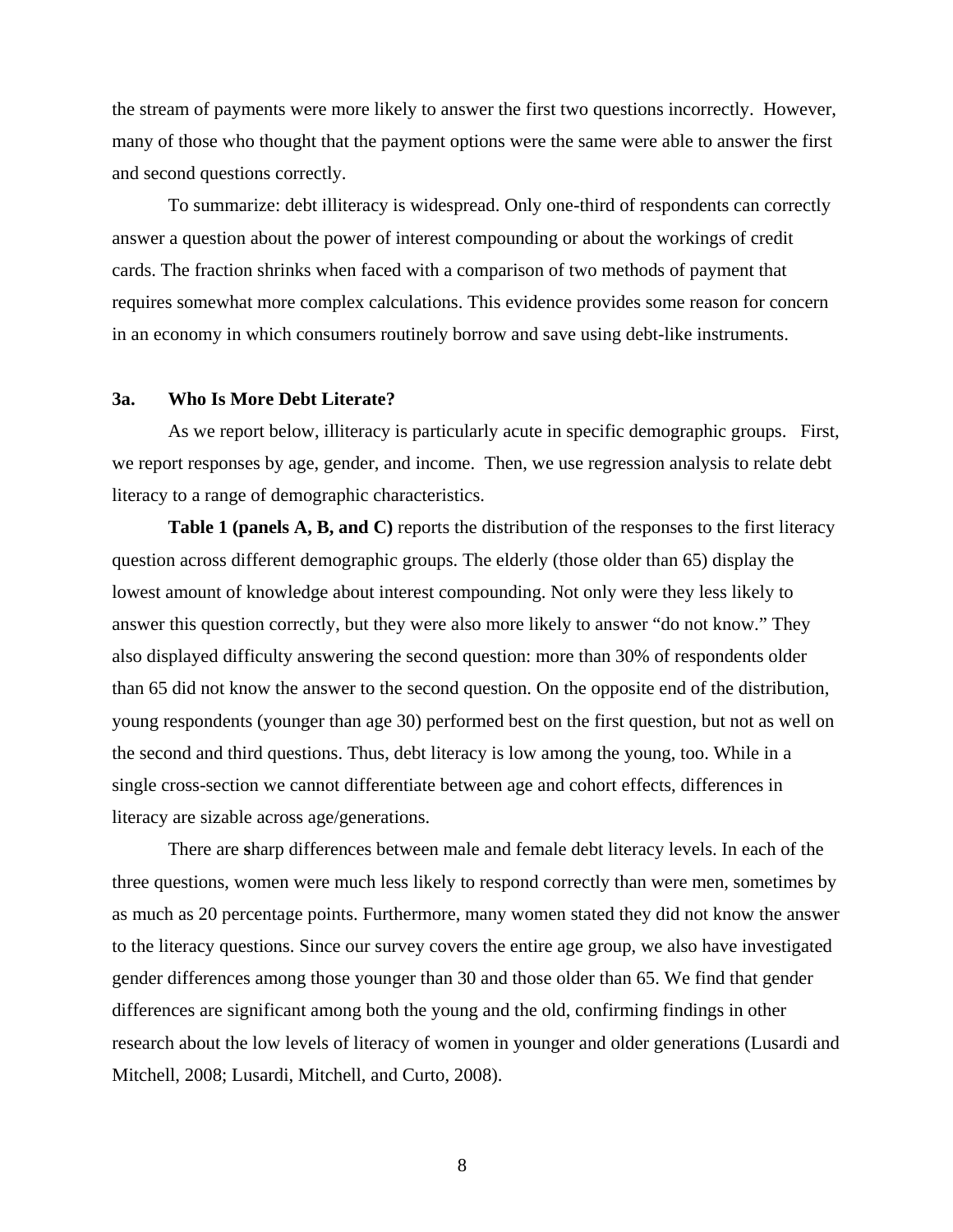Debt literacy increases sharply with income. While close to 50% of respondents with income above \$75,000 answered the first question correctly and 43% answered the second question correctly, only a little more than 25% of respondents whose income is below \$30,000 answered these two questions correctly. For brevity, we do not report the figures, but we find that financial literacy is lower among respondents with low wealth; those who are divorced, widowed, or separated; and among African-Americans and Hispanics. We assess next which demographic characteristics remain significant when we account for all these demographic variables together.

We perform a multinomial logit regression, shown in the appendix, for each of the three debt literacy questions. We include dummies for age groups; for being female; for being African-American and Hispanic (the reference group is white respondents); and for marital status (the reference group is married respondents). We also add dummies for household income (the reference group is those with annual income lower than \$30,000) and household wealth (the reference group is those with wealth greater than  $$250,000$ .<sup>9</sup> Table A1 reports the logit estimates for responding correctly to the debt literacy questions. (Rather than reporting the estimates with respect to a specific reference group, we calculate the marginal effects for each set of answers.)

Even after accounting for all of these demographic variables simultaneously, age continues to be statistically significant; the elderly display less understanding of interest compounding and the workings of credit cards. Women are still found to be less knowledgeable than men. Race and income also continue to be powerful predictors of literacy, although wealth is not predictably related to literacy (**Table A1**). While debt literacy levels are low, the relatively poorer performance by certain traditionally disadvantaged groups—women, the elderly, and minorities—is particularly troubling.

### **3b. Who** *Thinks* **They Are Financially Literate?**

 $\overline{a}$ 

In addition to asking questions about some specific concepts related to debt, we also asked respondents to judge their financial knowledge. The wording of this self-assessment is as follows:

<sup>&</sup>lt;sup>9</sup> Although we do not have information about educational attainment in the survey, income and wealth can also proxy for education.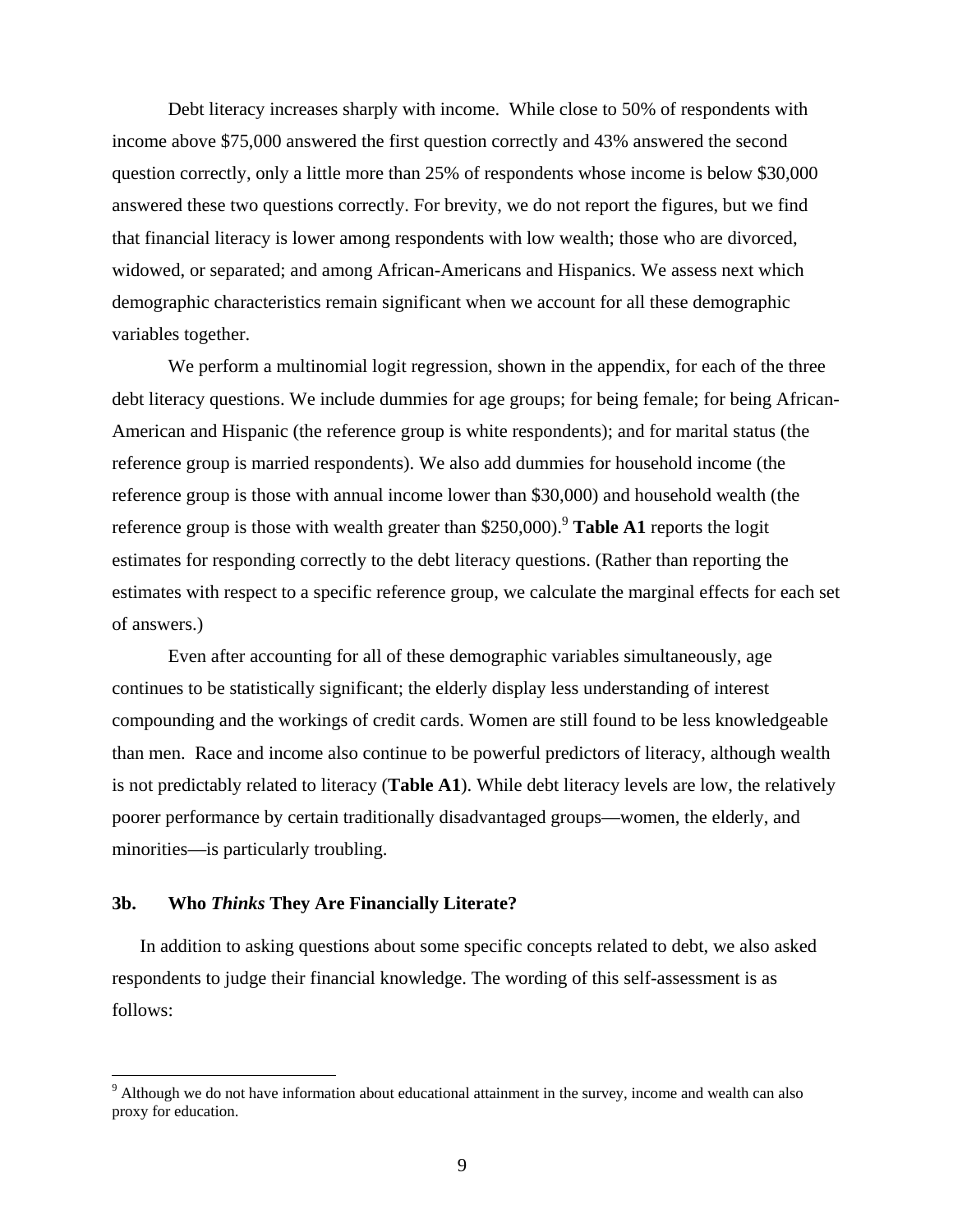### *On a scale from 1 to 7, where 1 means very low and 7 means very high, how would you assess your overall financial knowledge?*

We asked this question for several reasons. First, our questions on debt literacy cover specific concepts, but they hardly exhaust the list of topics that can affect debt behavior. This question asks about "overall financial knowledge" and thus is more expansive. Second, we can evaluate and compare the answers to this self-reported measure of literacy with the answers to more objective measures to determine whether people know how much they know. Third, it provides respondents with a straightforward and easy-to-answer question.<sup>10</sup>

**Table 1, panel D,** reports the answers to the self-reported literacy question across the whole sample. Contrary to the widespread debt illiteracy we find when examining the answers to the three questions measuring debt literacy, most respondents think they are above average in terms of their financial knowledge. The average score in the sample is 4.88 out of 7, and more than 50% of respondents chose a score as high as 5 or 6. Conversely, only a little more than 10% of respondents chose a score below 4, a striking fact given the relatively poor performance of the sample in answering simple debt questions.

 In general, the *patterns* of self-reported financial literacy correlate with our measures of debt literacy, suggesting self-awareness: those who believe they are more knowledgeable generally are more knowledgeable. For example, women's self-reported levels of literacy are much lower than men's levels. African-Americans and Hispanics also report lower literacy, even though differences in the self-reported measures across race and ethnicity are less sharp than across the three measures of debt literacy. Self-reported literacy also increases steadily with income.

Nevertheless, there are some notable discrepancies between self-reported and actual measures of debt literacy. While the elderly display very low levels of debt literacy across the three questions, they rank themselves highest in terms of financial knowledge: the average score among respondents older than 65 is as high as 5.33. This self-confidence combined with lack of skill or cognition could put the elderly at risk for making financial mistakes or suffering from scams.

### **4. Measuring Financial Experiences**

 $10$  This question was asked to respondents before the three debt literacy questions.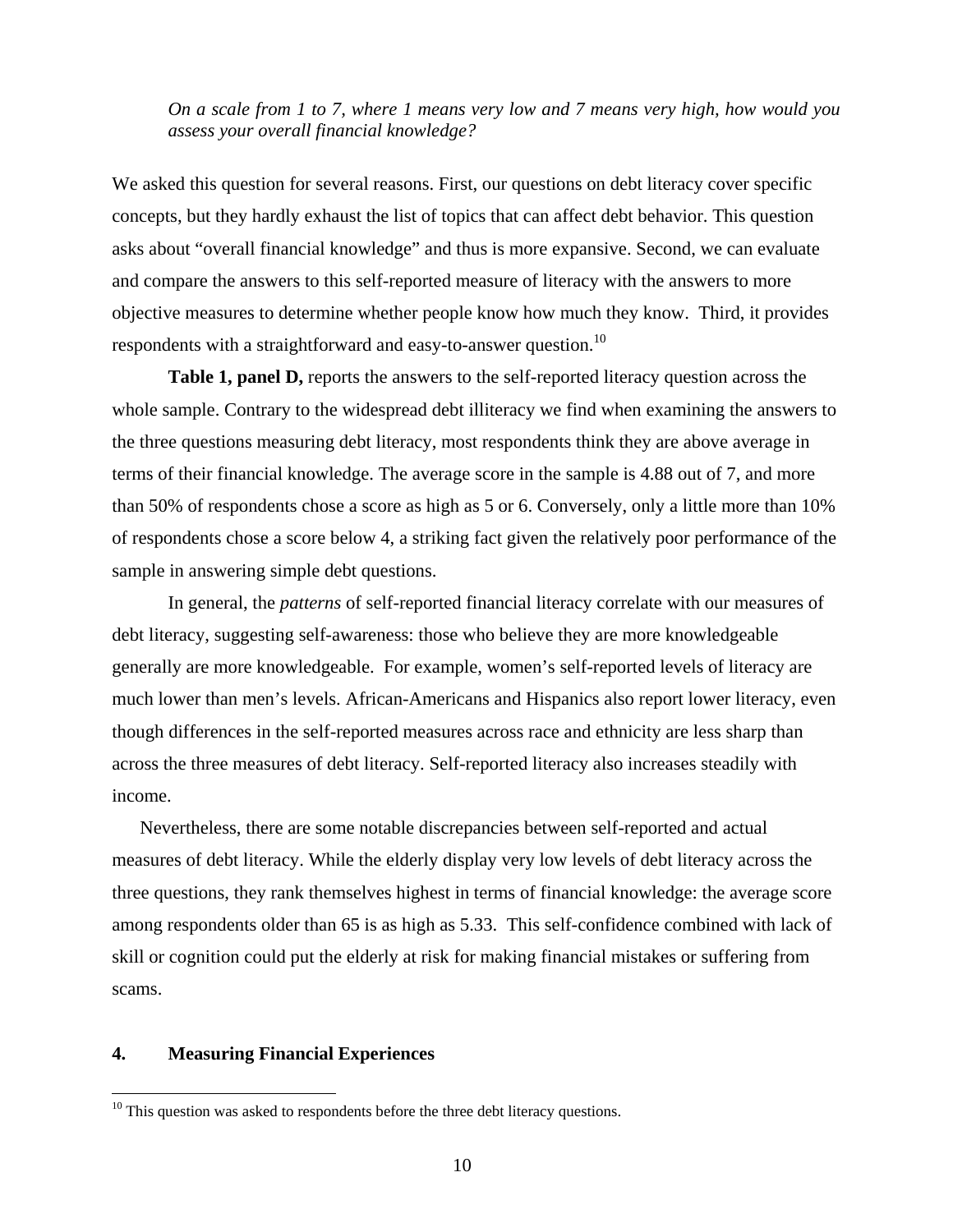Individuals engage in many financial transactions that require careful consideration of interest rates and comparisons of alternatives. Those who are less knowledgeable may engage in higher-cost borrowing, sloppier financial behaviors, or less advantageous financial contracts. If so, we expect to see a negative relationship between financial skills and certain wealth-depleting financial behaviors.<sup>11</sup>

*Experience measures.* The TNS survey allows us to characterize a wide range of borrowing and investing experiences and transaction patterns of respondents. While we cannot measure their intensity or frequency, we can identify the types of transactions in which individuals have engaged.<sup>12</sup> This typology includes four classes of transactions: traditional borrowing, alternative financial services borrowing, saving/investing, and credit card use. The parenthetical text below was not part of the survey, but is provided here to organize this information for the reader.

(1) *(Experience with traditional borrowing, excluding credit cards.)* Have you ever…

- a. Taken out a loan for student education
- b. Taken out an auto loan
- c. Taken out a home equity loan
- d. Gotten (or refinanced) a mortgage

(2) *(Experience with alternative financial services borrowing*.) Have you ever…

- a. Gotten a short-term "payday" or "salary advance" loan
- b. Gotten a "refund anticipation loan" to accelerate the receipt of your taxes
- c. Gotten an auto title loan
- d. Used a pawn shop
- e. Bought goods on a lay-away plan or at a rent-to-own store
- (3) *(Experience with saving/investing and payments*.) Have you ever…
	- a. Opened a checking or debit card account
	- b. Opened a savings account or bought a CD
	- c. Bought a savings bond or other bonds
	- d. Invested in mutual funds

 $\overline{a}$ 

e. Invested in individual stocks

<sup>&</sup>lt;sup>11</sup> Financial experience could also affect financial knowledge, and we will discuss this issue in more detail in the empirical work.

 $12$  The failure to engage in certain transactions could, of course, also be a function of individual choice or of supply constraints, i.e., the product was not available to the individual. For example, some may not have credit cards by choice, while others might be unable to obtain a credit card.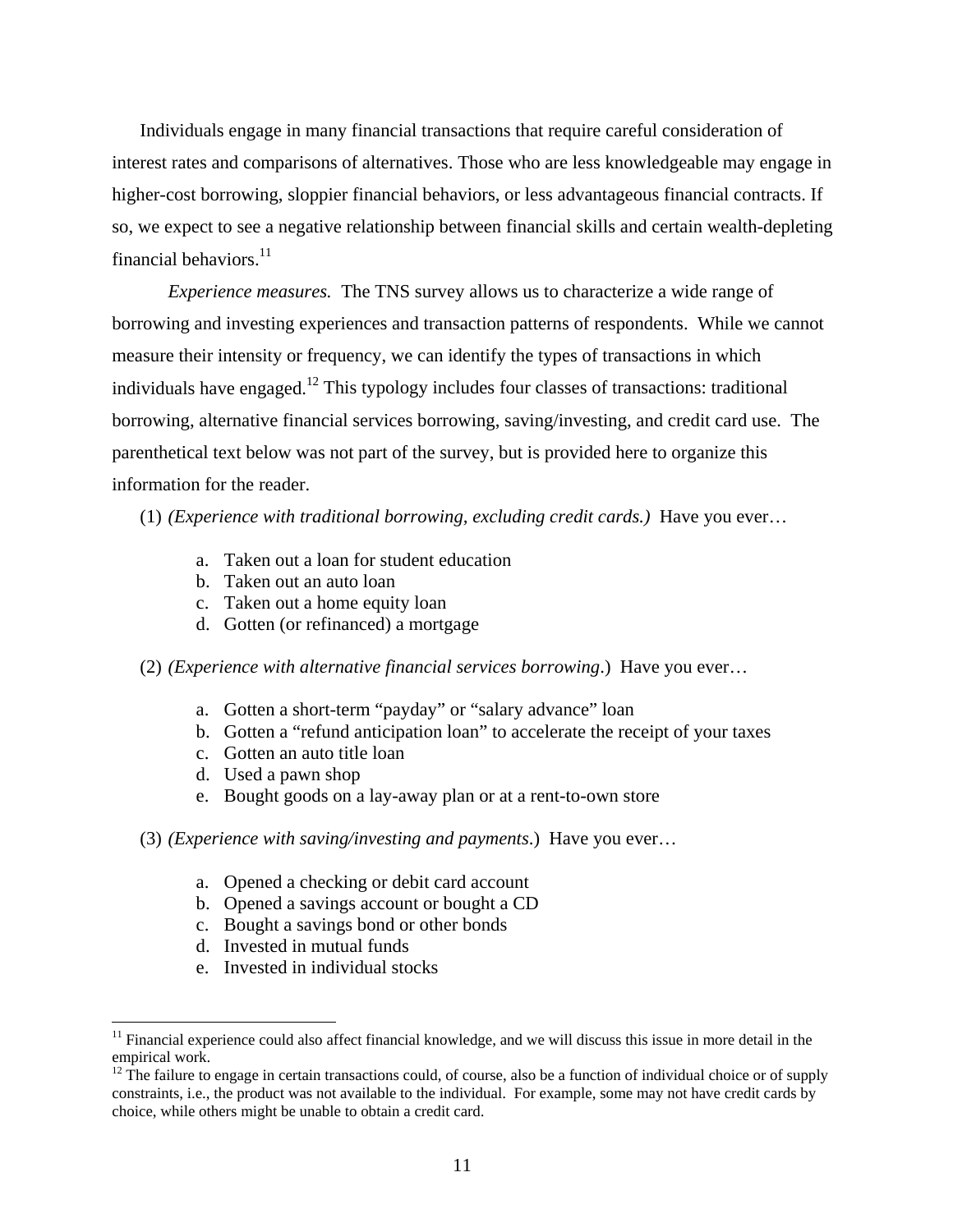- (4) *(Typical transaction mode for credit cards.)* In the last twelve months, which of the following describes your use of credit cards?
	- a. I don't have any credit cards or did not use them
	- b. In some months, I ran an outstanding balance and paid finance charges
	- c. In some months, I paid the minimum payment only
	- d. In some months, I was charged a late charge for late payments
	- e. In some months, I was charged an over the limit charge for charging more than my credit limit
	- f. In some months, I used the cards for a cash advance
	- g. My account was closed down by the credit card company
	- h. I always paid my credit cards in full

While not exhaustive, this simple list includes many of the transactions in which a person might have needed to make a financial calculation regarding interest or fees.<sup>13</sup> **Table 2** provides the weighted incidences of the various transaction types for our sample population. Some activities are quite common—91% of the population has experience with checking accounts, 81% has experience with savings accounts or CDs, and 79% currently has credit cards. Other activities are fairly rare. For example, in our sample only 4.4% had ever gotten a refund anticipation loan, only 6.5% had ever had an auto title loan, and only 7.8% had ever taken out a payday loan. As for credit cards, some (20%) do not have a card or do not use them. However, a majority of respondents use credit cards and do not pay the balances in full each month.

*Experience segments.* A number of studies look at single activities, intensively studying consumers who use payday lending, refund anticipation lending, or credit cards. But these single-dimensional characterizations of consumer behavior cannot capture the fact that consumers engage in many activities simultaneously. **Table 3** provides a two-way matrix of the incidence of each experience conditional on a second characteristic. For example, while the unconditional incidence of having used a payday loan is 7.8%, when conditioned on not having a credit card, the incidence is nearly double (15%). Further, conditional on paying off credit card balances on time each month, the incidence of having used a payday loan is less than half (3%). Focusing on one transaction only gives a narrow view of individuals' borrowing and saving behavior. While it is possible to analyze each type of experience in **Table 3** one at a time, or to consider dyads or triads of behaviors, the large matrix contains a set of correlated activities.

<sup>&</sup>lt;sup>13</sup> Because of space constraints, we could not include other choices, including the use of bank overdraft lines, car leases, annuities, and other insurance products.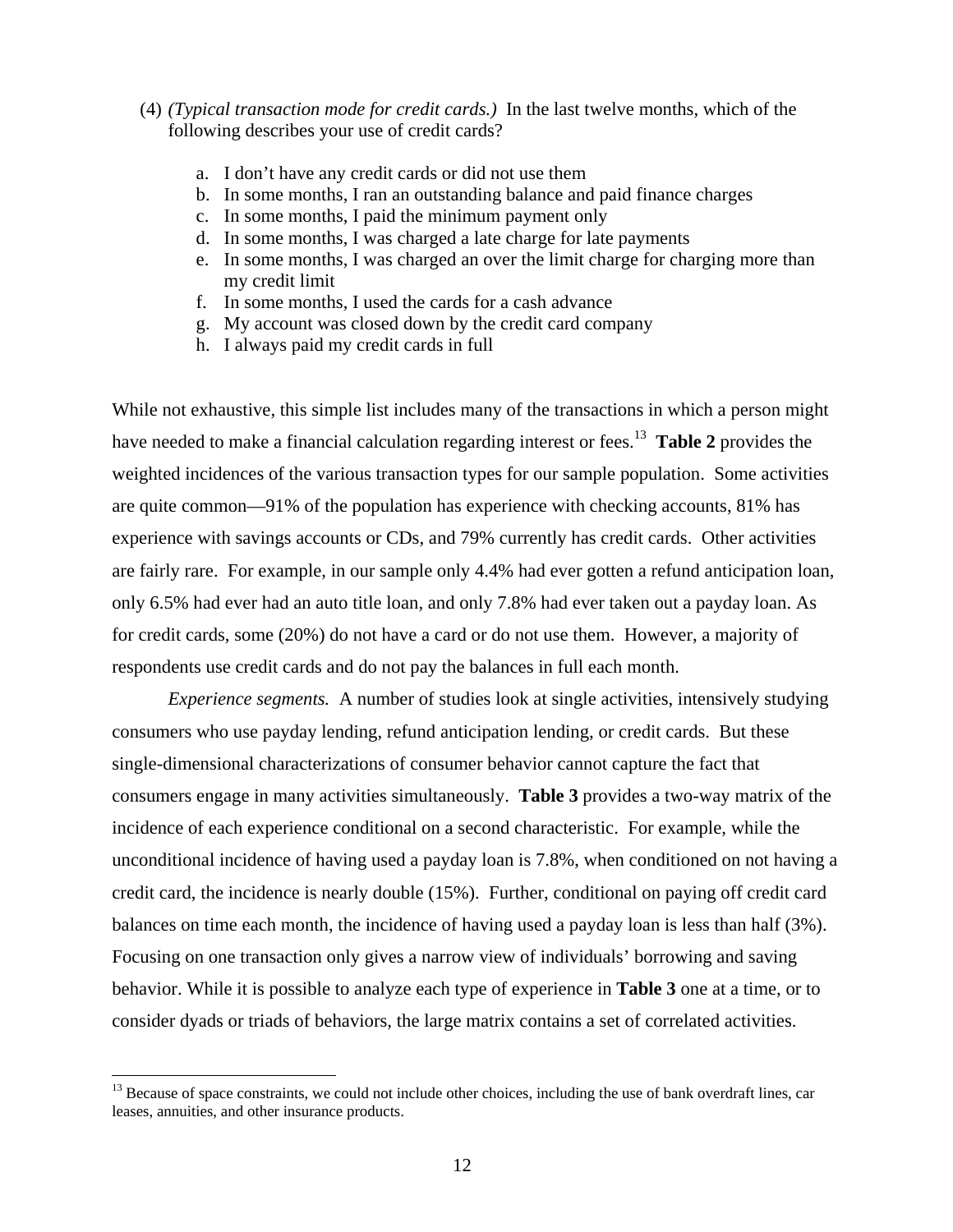To reduce the dimensionality of this matrix, we rely on techniques used in marketing and market research. In particular, we use cluster analysis, a technique related to principal components analysis or factor analysis in that it reduces the dimensionality of a rich data set. In this case, the cluster analysis is used to determine which groups of individuals have had similar financial experiences or could be considered "market segments." This segmentation is carried out solely on the basis of transaction activity, without referring to demographics, literacy, or selfjudged indebtedness. We first create the segments on the basis of common financial experiences, and then relate them to the other information.

 Cluster analysis is used commonly in biology, linguistics, and marketing. It is used to segment a heterogeneous population into groups that are more homogeneous. Essentially, it parses the data into groups, testing for differences among groups as it divides the data into two, three, four, or more groups.<sup>14</sup> For our purposes, a key analytic question was which transaction types to include in the analysis. We include *all* of the transaction activity listed above in defining the cluster. The procedure groups the data into any arbitrary number of clusters. One must use statistics, judgment, and sensitivity testing to ensure that the clustering is correct and sensible.<sup>15</sup>

 Based on the results of the cluster analysis, we reliably identify four main segments defined by common experiences. **Table 4** identifies the transaction characteristics of the four groups. While we "name" these clusters for the sake of exposition, these names cannot fully characterize the range of behaviors that these groups share. Cluster 1, comprising about 26% of the sample, are people firmly engaged in the traditional financial system. These individuals all have credit cards but do not carry any revolving balances. This is such a distinctive characteristic

 $14$  Cluster analysis is related to factor analysis; the latter identifies common traits and the former identifies similar populations of individuals on the basis of underlying factors.

<sup>&</sup>lt;sup>15</sup> We used Ward's linkage method (Ward, 1963), which is an agglomerative, hierarchical clustering method, as implemented in Stata, to perform the cluster analysis. The procedure works as follows: The *N* observations in the sample start out as *N* separate groups each of size one. The two closest observations are merged into one group, producing *N*-1 total groups. This process continues until all of the observations are merged into one large group. This produces a hierarchy of groupings from one group to *N* groups. The definition of "closest two groups" is based on minimizing the sum of squared errors. In order to select an optimal number of clusters, we relied on both statistical criteria and inspection of the clustering results. Our statistical criteria were the Calinski/Harabasz pseudo-F index, and the Duda/Hart index. These results suggested that we use three, four, or five clusters. We then analyzed the outputs for each of these possible numbers of clusters, for instance by examining the means and standard deviations of the variables in each cluster. We chose to use four clusters because using five clusters yielded some individual groups that were rather small for proper analysis, and using three clusters resulted in groups that were still quite heterogeneous.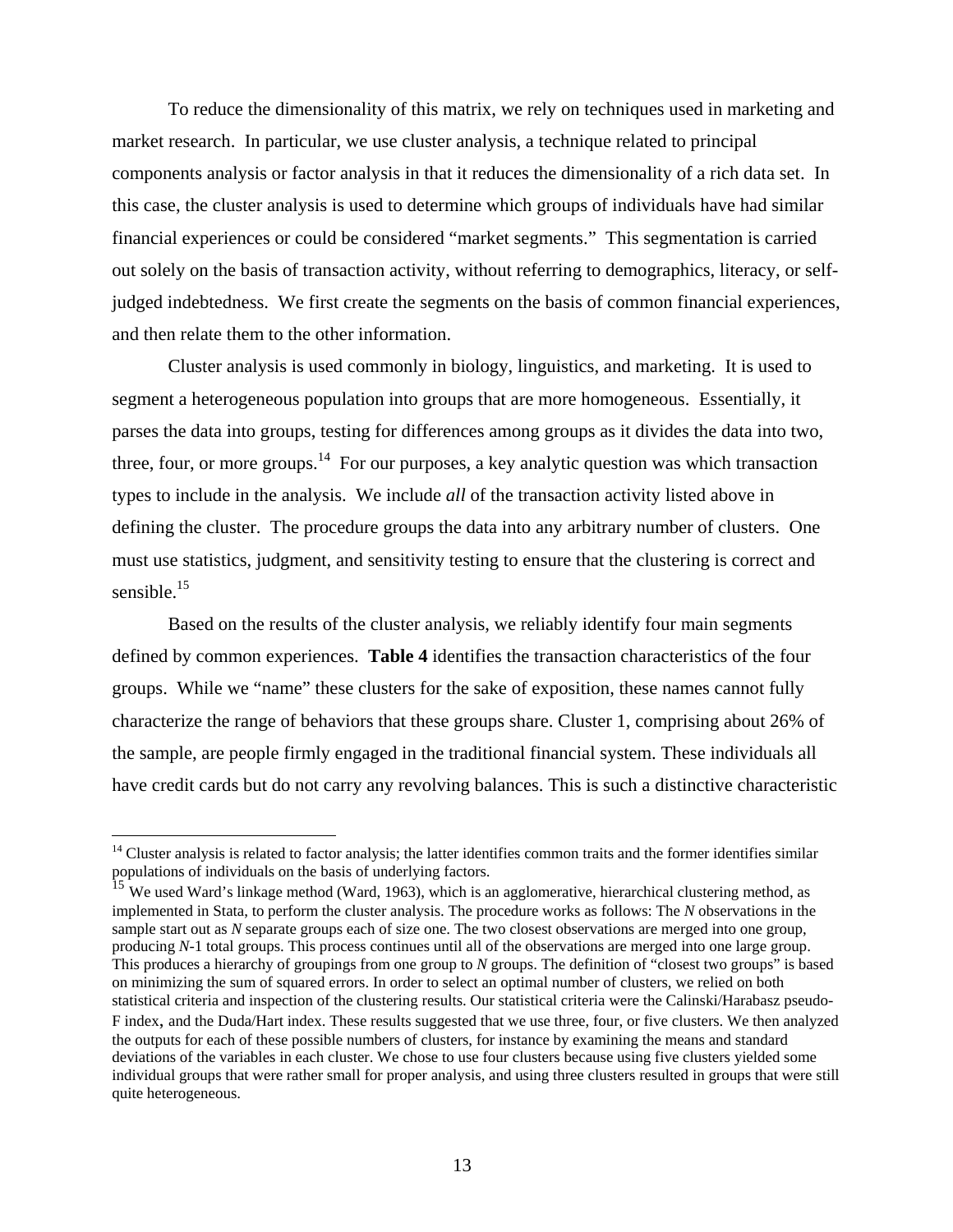that, for descriptive purposes, we use the name "**pay in full**" to identify this cluster. These people have relatively high (but not the highest) levels of experience with mutual funds, stocks, and bonds. With respect to the other clusters, respondents in cluster 1 are most likely to have a mortgage and are fairly likely to have some experience with auto loans and home equity loans. Moreover, they have the lowest levels of alternative financial services usage (payday lending, pawn shops, tax refund loans, etc.).

 At the other end of the spectrum (cluster 4) is the 30% of our sample that does not use traditional financial services as often as the others. For descriptive purposes, we name them "**users of alternative financial services**" or "**AFS users**" in brief. For example, when compared with cluster 1, their usage of alternative financial services is considerably more frequent, using payday loans, tax refund loans, and pawn shops 5, 16, and 9 times more frequently. Most individuals in this cluster (68%) do not have credit cards and are more likely to be "unbanked" (20% do not have a checking account and 38% do not have a savings account). At the same time, the likelihood that they have ever invested in a stock, a bond, or a mutual fund—or held a mortgage—is about one-fifth that of the pay in full group.

 In between are two groups that comprise 43% of the sample. Almost all have credit cards and virtually all carry revolving balances most months. They are virtually all "banked," with checking or debit accounts. The smaller subgroup, accounting for about 12% of the sample, is comprised of what we call the "**borrowers/savers**" (cluster 2). This group has the highest level of experience with savings and investments of any of the four clusters, with 98% having experience with savings or CD products, 83% owning mutual funds, 83% owning stocks, and 65% owning bonds or savings bonds. At the same time, this group has the highest levels of debt exposure too, with the most frequent experience with student loans (46%), home equity loans (54%), auto loans (94%), and virtually the same levels of mortgage loans as the pay in full group (77%). This group seems much more extended than the pay in full group, with 95% carrying a revolving balance on credit cards, 27% paying the minimum balance only, 12% incurring late fees, and 6% going beyond their credit limit and incurring over-the-limit fees.

The final 31% of the sample is what we call the "**pay fees**" group (cluster 3). Relative to the three other groups, this group has the highest likelihood of paying the minimum amount due on their credit cards (56%), running late fees on their credit cards (17%), incurring over-the-limit fees (11.8%), and using their cards to get cash advances (16.1%). At the same time, they have far less experience than the borrowers/savers or the pay in full group with respect to mutual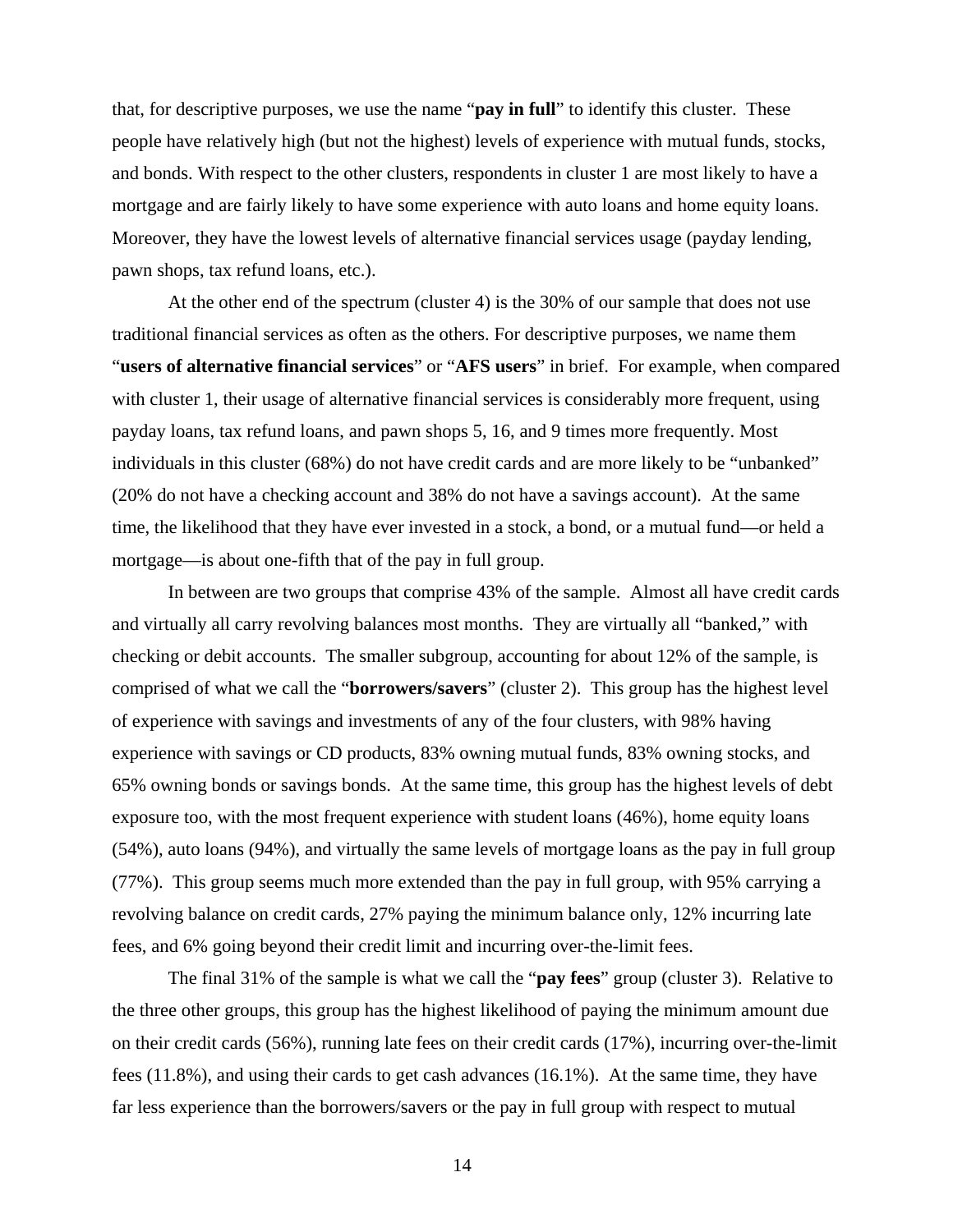funds, stocks, or bonds, as well as less experience than these other groups with home equity loans, mortgages, and auto loans.

### **4a. Characteristics by Experience Segment**

 Our segmentation captures meaningfully different behaviors, even though the four clusters are defined only with respect to shared experiences, not on the basis of demographics, debt literacy, or perceived level of indebtedness. Therefore, we set out to examine whether there is a relationship between demographics, debt literacy, and these clusters: Are those in the pay in full group financially better off (e.g., in terms of income or wealth), more financially knowledgeable, and/or more secure in their level of indebtedness? Are the AFS users financially worse off, less financially literate, and/or less secure in their level of indebtedness? Finally, who are the fee payers? **Table 5** provides descriptive statistics for these four clusters with respect to their demographics (panel A) and debt literacy (panel B). Following this discussion we report the results of a multinomial logit analysis which examines cluster assignment as a function of all these factors.

With respect to demographics, the payers in full have the highest income (43% have income over \$75,000) and wealth (74% have financial assets in excess of \$50,000). They are more likely to be married and to be white than are members of the other three clusters. Borrowers/savers have incomes almost as high as the pay in full group, similar levels of marriage, are the second-oldest group, and tend to be men (62%). In terms of wealth, this group is not quite as wealthy as the payers in full, with only 52% having financial assets above \$50,000. The AFS users have the lowest income (53% have income below \$30,000) and are most likely to be women (58%) and to be single or separated (47%). Finally, the fee payers look most like the "average" American, with income distributed roughly similarly as in the overall sample, and other demographics (age, gender, marital status, and race) roughly comparable to the entire sample. Both the AFS users and the fee payers have considerably fewer financial assets than do the other two groups, with only 24% and 28%, respectively, having financial assets in excess of \$50,000.

With respect to debt literacy (panel B), the payers in full and borrowers/savers are both more knowledgeable than the other two segments, scoring a considerably larger fraction of correct answers on the three questions than the latter two groups. The fee payers and AFS users are more likely to admit to not knowing the answers to the questions. These patterns are also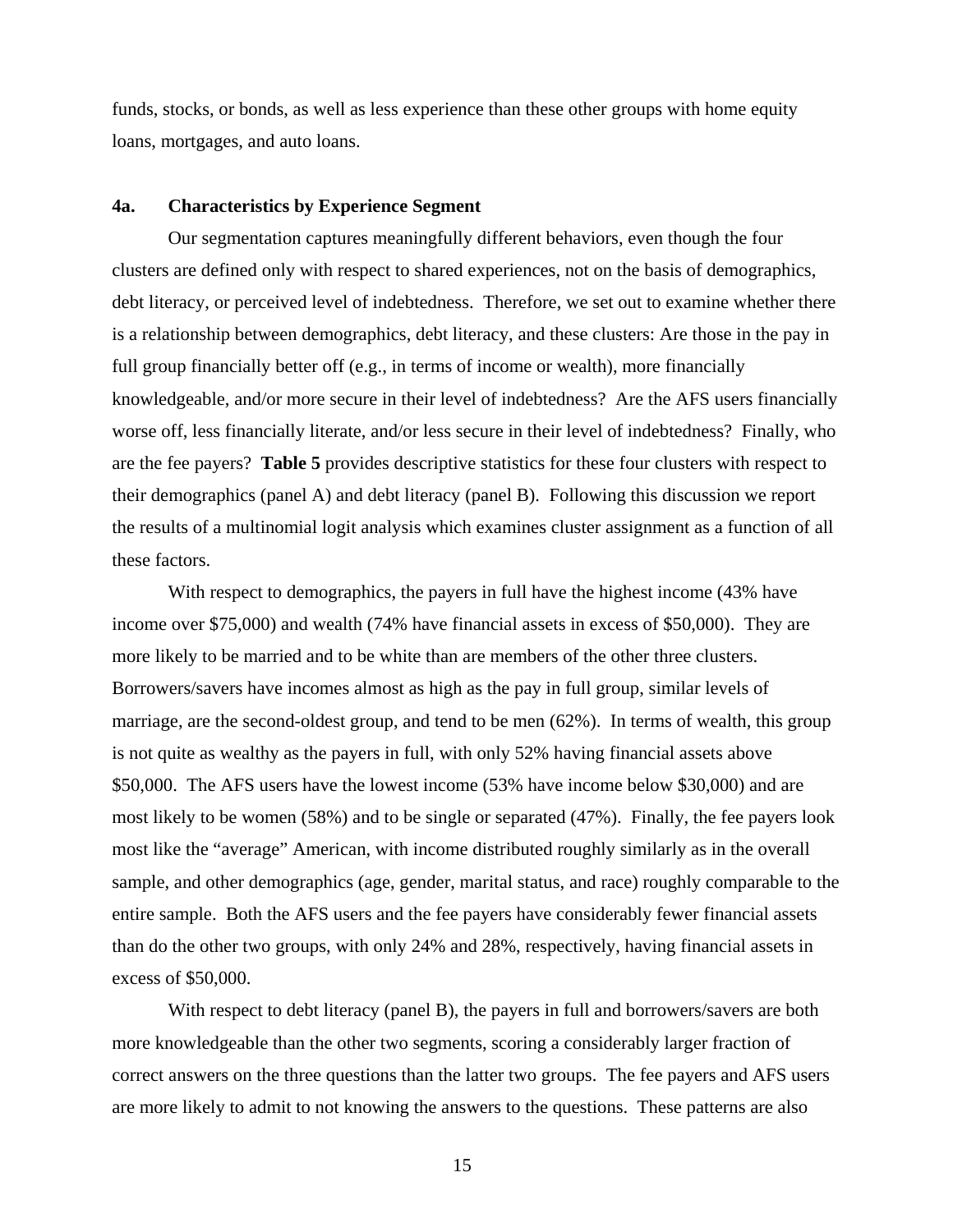reflected in measures of self-reported financial literacy; the fee payers and AFS users judge themselves to be much less knowledgeable than do payers in full and borrowers/savers. We can see this both in the average scores as well as in the distribution of scores. Whereas 48% and 53% of the payers in full and borrowers/savers ranked themselves in the top two scores with respect to their financial knowledge, for fee payers and AFS users, these comparable figures are 15.3 and 23.5%, respectively. In short, from the univariate statistics, the two clusters that pay the highest credit card fees and access the highest cost borrowing methods tend to be financially worse off and have lower levels of debt literacy.

Of course, all of these univariate measures are correlated, and therefore we must consider all of the demographic variables simultaneously by using a multivariate approach to tease out the marginal relationship between debt literacy and behavior. The dependent variable in our analysis is an indicator for the four clusters we have identified in the data, and we use a multinomial logit analysis.

We have four correlated measures of financial literacy: the self-reported measure of literacy and objective measures resulting from the answers to the three questions discussed above. The answers to the latter questions can be more finely characterized. For example, respondents with incorrect answers to the question about interest compounding are divided into two groups: those who underestimated and those who overestimated how quickly debt can double. Moreover, we add a dummy for those who did not know the answer to this question as this is a sizable and also distinct group of respondents. We also include a dummy for those who refused to answer the literacy questions.16

All incorrect responses to the second literacy question were underestimates of how many years it would take to eliminate credit card debt. We aggregate the responses into those who made large underestimates (answered that it would take less than five years and between five and ten years to eliminate credit card debt) versus those who chose a longer yet incorrect time period (between ten and fifteen years). The incorrect answers to the third question characterize two distinct types of respondents: those who failed to realize that the implicit interest rate out of a stream of payment is higher than 20%, and those who failed to recognize that the stream of payments has a higher present value and incorrectly stated that the two payment options are the

<sup>&</sup>lt;sup>16</sup> This is a small but rather heterogeneous group of respondents. For some questions, there is a high prevalence of African-Americans who refused to answer the literacy questions.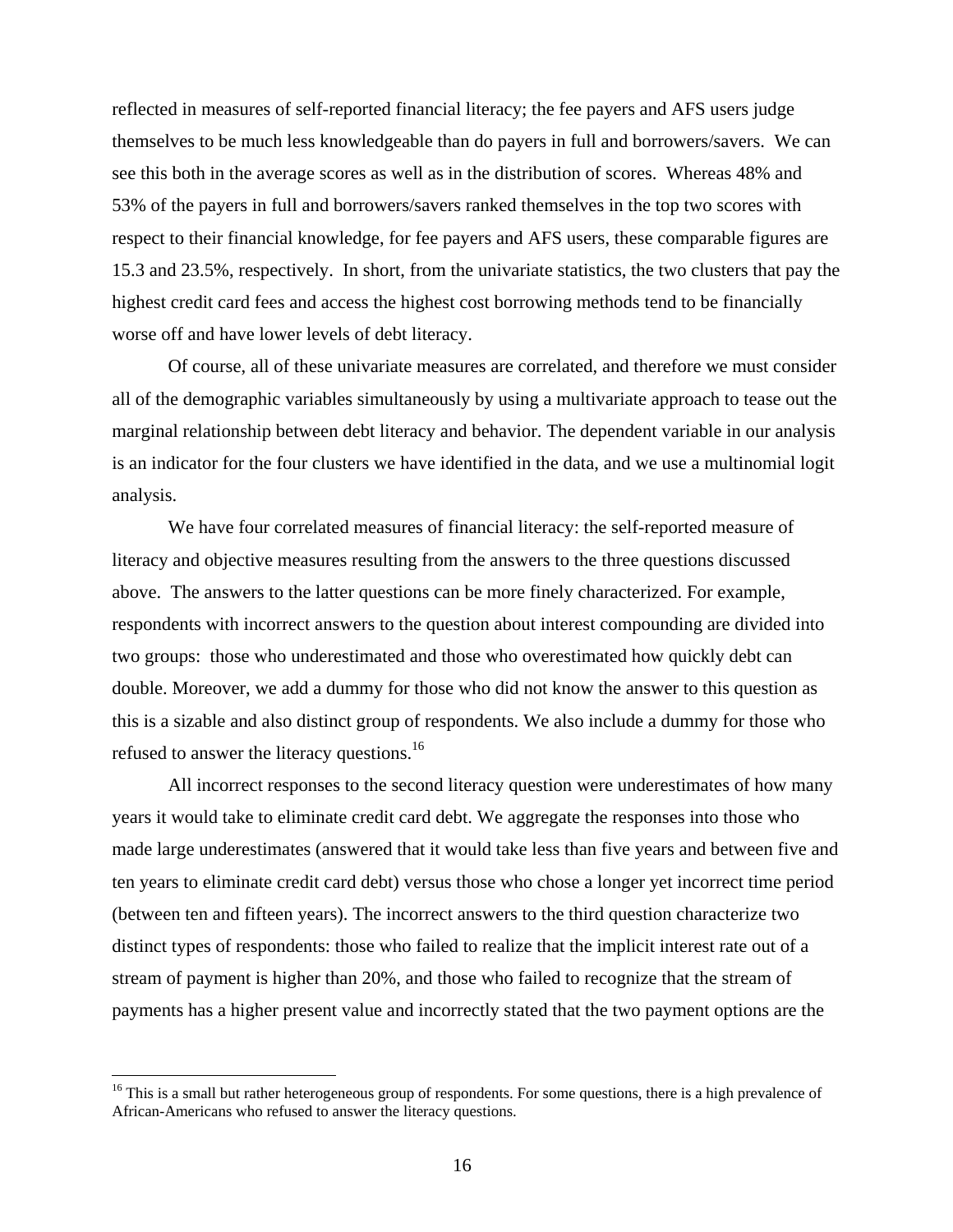same. We keep these two groups separate. For the second and third measures of literacy we again add dummies for those who did not know the answer or refused to answer.

 Among the demographic variables, we include age and age squared to capture the potential nonlinear impact of age. We also include dummies for gender, race, and marital status. We add dummies for larger household sizes, characterizing those with four members and five or more members, and a dummy for those who are not employed; these families may be more vulnerable to shocks. Finally, we add dummies for household income and wealth, which can capture financial situation, skills and ability, or individual preferences such as patience and thriftiness. To consider how these demographic variables explain the four clusters, in the appendix we report a multinomial logit regression across the four clusters considering the demographic variables only (**Table A2**), and we then add the financial literacy variables to the set of demographics (**Table 6**).

Table 6 reports the marginal effect of each variable in the multinomial logit regressions across the four clusters. For brevity, we report the estimates of the financial literacy variables only but we comment on the estimates of the demographic variables when appropriate. Moreover, rather than reporting the estimates with respect to a reference group, we calculate the marginal effects in comparison to all the other clusters. We first consider the self-reported measure of literacy (**Table 6**, first set of estimates). Even after accounting for demographics, those who display higher levels of literacy are more likely to locate in cluster 1. Levels of selfassessed literacy above the mean score (score of higher than 4) are associated with higher chances of being among those who pay in full, and the likelihood of being in this group is greatest for those with high self-assessed knowledge (scores of 6 and 7). Individuals in this cluster are also those with high incomes (income greater than \$75,000) and high wealth (see also **Table A2**). Note that African-Americans and Hispanics and those with large families are less likely to be in the pay in full group.

Self-reported financial knowledge is not related to the behavior of those in cluster 2, the borrowers/savers.17 These individuals have relatively high income, as noted before, and they do not display characteristics that are usually associated with debt problems (e.g., large families, unemployed, or divorced or separated). Income and race are the only variables that characterize

 $17$  Note that this finding goes against the argument of "learning by experience." Respondents in cluster 2 have the highest experience with saving and borrowing. They own the highest percentage of assets and have used borrowing the most. Nevertheless they carry balances on their credit cards and pay fees and finance charges.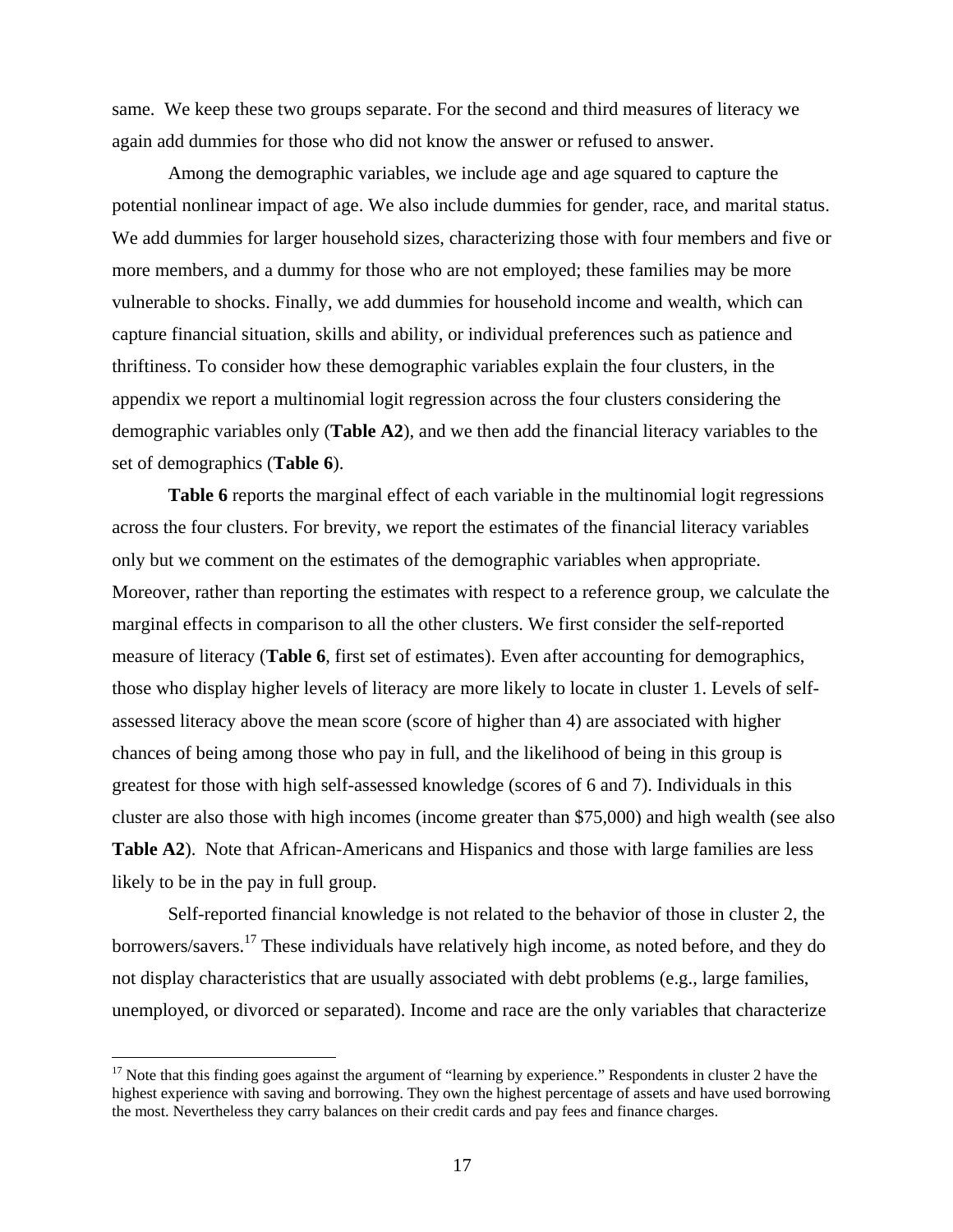those in cluster 2. While borrowers/savers do carry credit card balances and tend to pay finance charges, this behavior seems less likely to be due to lack of knowledge, and may reflect "inattention" as pointed out in other papers that look at credit card mistakes.<sup>18</sup>

Those in cluster 3, the fee payers, are considerably less likely to report high levels of financial knowledge, even after controlling for many demographic traits. These respondents are also more likely to have lower levels of wealth, to be African-American, and to have large families.

Low levels of financial literacy also characterize AFS users in cluster 4. These respondents are much less likely to report high levels of literacy and more likely to be unemployed or to have lower incomes (income less than \$30,000). We find similar patterns when we use the three measures of debt literacy instead of the self-reported measures of financial literacy (**Table 6**, last three sets of estimates). Those who overestimated how long it takes for debt to double may be lulled into borrowing more or not paying on time. Indeed, those who are less likely to be knowledgeable about interest compounding, both because they overestimated the number of years it takes for debt to double or because they did not know the answer to this question, are less likely to belong to the pay in full group and more likely to belong to the AFS users group. As mentioned above, these two clusters characterize very different types of borrowing behavior and debt literacy remains a predictor of these two groups even after accounting for a rich set of characteristics, including income and wealth. Being unable to answer the question about interest compounding also characterizes those who belong to cluster 3, the pay fees segment, who tend to carry balances and pay finance charges and penalty fees. On the other hand, those who did not know the answer to the question about interest compounding are less likely to belong to cluster 2, the borrowers/savers, who are likely to carry balances and not pay on time.

Turning to the question about minimum credit card payments (second measure of literacy), we find that those who make mistakes, both small and large, in answering this question are significantly more likely to belong to the AFS users group. Those who display the lowest level of debt literacy, i.e., responded that they do not know the answer to this question, are also more likely to belong to this group. Conversely, those who made small mistakes or did not know the answer to the question are *less* likely to belong to the pay in full or borrowers/savers clusters.

<sup>&</sup>lt;sup>18</sup> See Scholnick, Massoud, and Saunders (2008).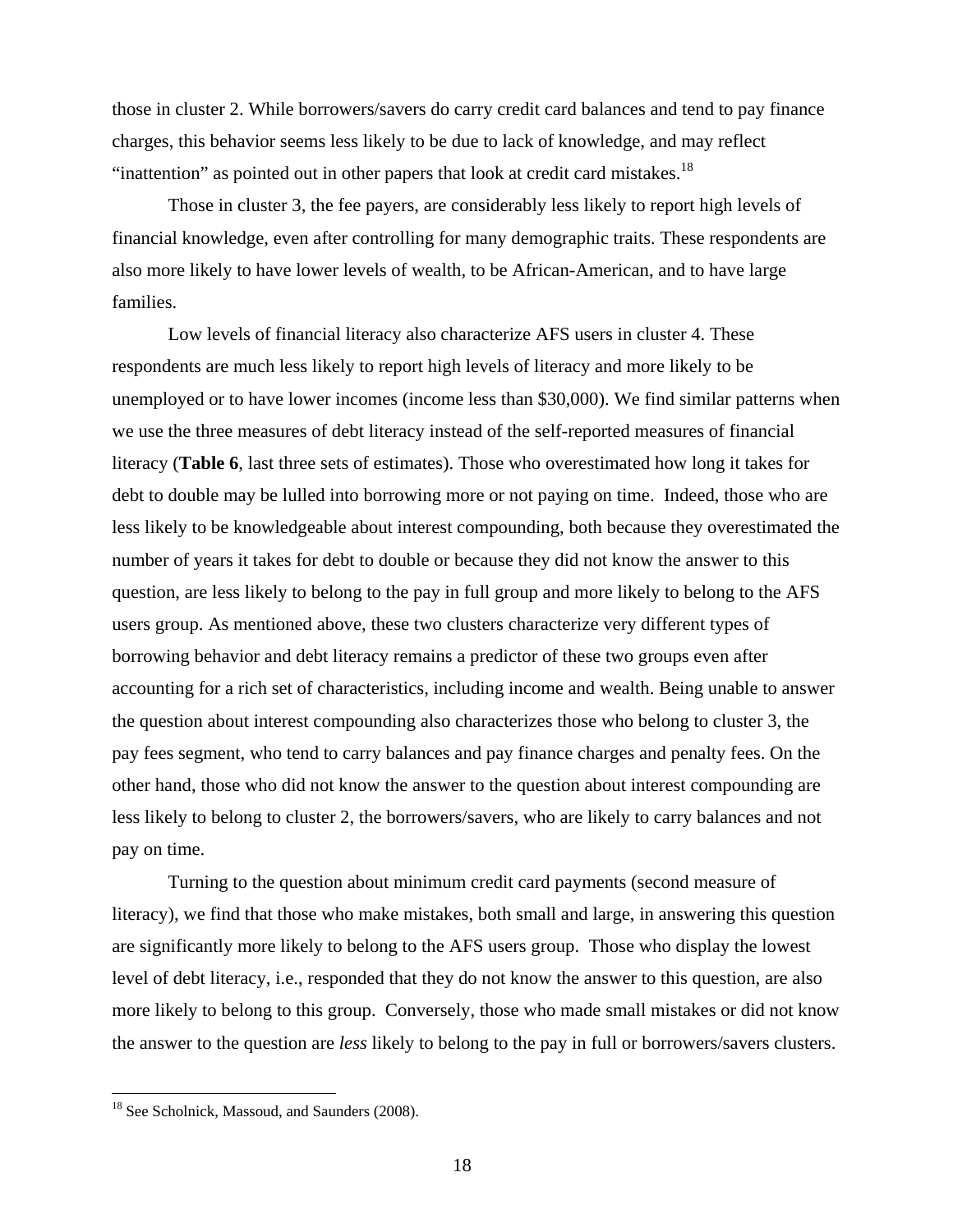Estimates for the third debt literacy question, which was answered correctly only by a small fraction of respondents, show similar findings: those who answered this question incorrectly (i.e., chose option (a) or thought the two options were the same) or did not know the answer to the question are much less likely to belong to the pay in full group. On the other hand, those who made mistakes in answering this question are more likely to belong to the pay fees cluster. As with other literacy questions, those who are less knowledgeable are also less likely to belong to cluster 2, again emphasizing the differences between this cluster and clusters 3 and 4.<sup>19</sup>

In summary, for each measure of financial literacy, there is a strong relationship between literacy and debt behavior, even after controlling for demographics. The more financially knowledgeable, who grasp basic concepts about debt, are much more likely to pay their credit cards in full, while those who are less literate are more likely to pay fees or be AFS users. Our borrowers/savers are rather knowledgeable and have high incomes, yet tend to carry credit card balances and pay finance charges, perhaps because these charges are not particularly consequential for this group. In the next section we try to address this issue by examining selfreported debt loads.

### **5. Overindebtedness**

 $\overline{a}$ 

According to intertemporal models, consumers borrow to smooth consumption over the life cycle. Variations in debt over time and across individuals would not necessarily indicate that anyone was "overlevered" or "underlevered." Yet imperfections in financial markets and shocks might lead individuals to conclude that their debt level was suboptimal. Some may suffer from credit constraints and be unable to borrow as much as they would like. Others may be hit by unexpected negative shocks and carry higher debt loads than they might otherwise prefer. The existing literature has largely failed to consider that some may accumulate too much debt by being unaware of the consequences of their own choices. We consider the latter possibility, looking for links between debt levels and lack of financial knowledge.

In the survey, we sought to understand whether people have difficulties paying off their debt. While we recognize the potential problems with self-reported measures of debt levels, these reports give information about credit constraints and consumers' interest in additional borrowing. To gauge debt levels, we asked individuals the following question:

<sup>&</sup>lt;sup>19</sup> If debt literacy is measured with error and the errors are random (the classical measurement error problem), then our estimates of debt literacy underestimate the true effect.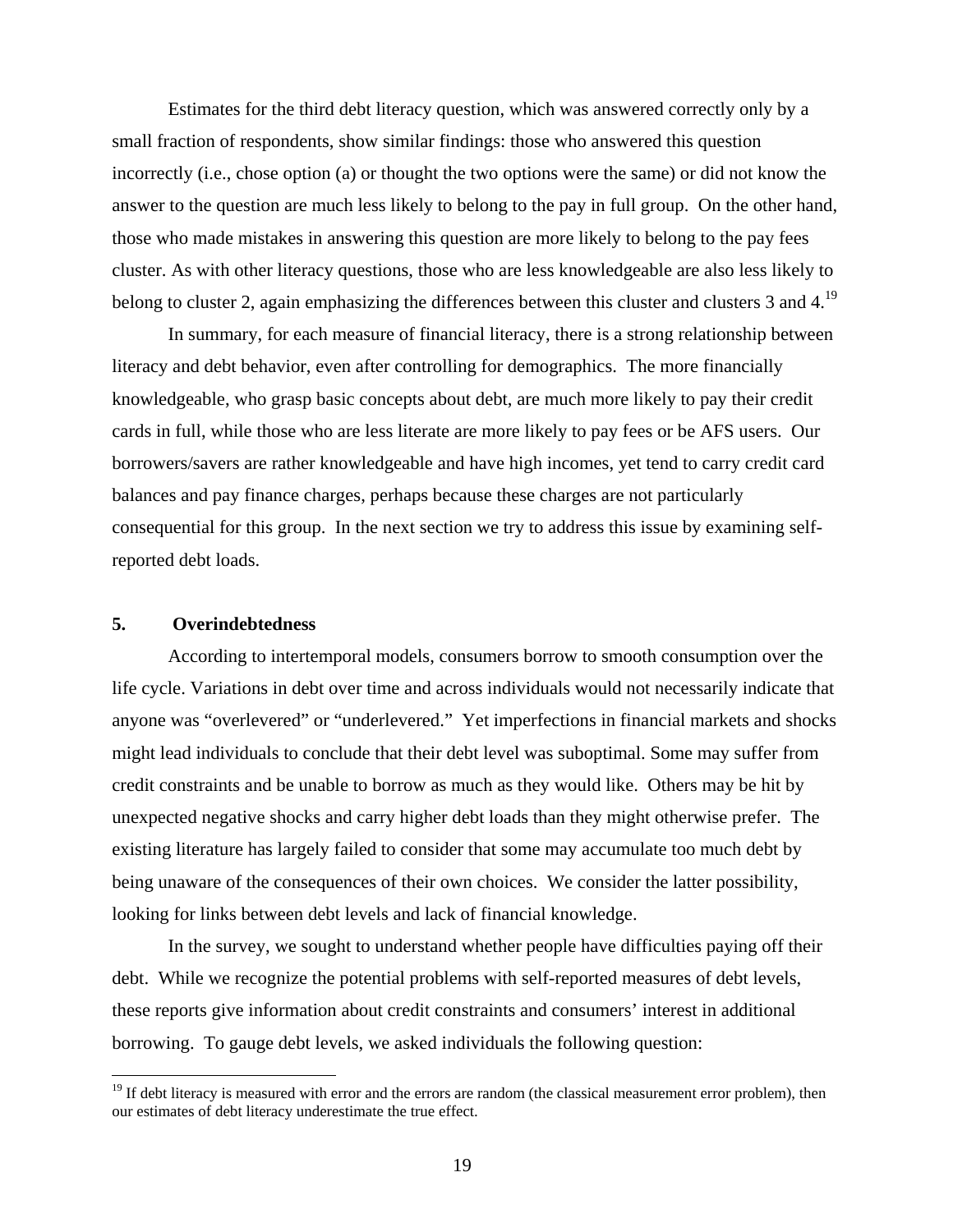*Which of the following best describes your current debt position?* 

- *a. I have too much debt right now and I have or may have difficulty paying it off.*
- *b. I have about the right amount of debt right now and I face no problems with it.*
- *c. I have too little debt right now. I wish I could get more.*
- *d. I just don't know.*

In aggregate, in November 2007, before the financial crisis hit the economy, 26.4% of respondents in our representative sample of Americans already said they have or may have difficulty paying off debt (*have difficulty with debt*). Another group, 11.1%, "just didn't know" their debt position (*unsure)*. We focus primarily on these two groups.

 Paralleling our analysis in the last section, we first report on the traits of these different groups in univariate terms (**Table 7**) and then provide a multinomial logit analysis of debt loads (**Table A3**). Looking at **Table 7**, one can see that relative to those who are comfortable with their level of debt, those experiencing difficulty with debt are younger and have fewer financial assets and lower incomes. Note that they are disproportionately drawn from the pay fees cluster, while almost none are part of the pay in full segment. In terms of debt literacy, they rank themselves the lowest of the four groups.

 The "unsure," the 11% who were unable to judge whether they have too much or too little debt, tend to be disproportionately female (nearly 70%), African-American (18%), and unmarried (60%): the same characteristics displayed by those with low debt literacy. With respect to income, they are disproportionately drawn from the lowest income group (59% with household income under \$30,000 per year), and have considerably less wealth than the 60% who categorized their debt load as "about right." With respect to financial knowledge, their debt literacy is considerably weaker than that of respondents who judged their debt to be either about right or even too high. Respondents in this group were also more likely to select "do not know" as the answer to the debt literacy questions than were the other two groups. This group is disproportionately drawn from the AFS users segment.

We perform a multinomial logit analysis of the three groups mentioned above: those having difficulty with debt, the unsure, and those with the right amount of debt. As predictors for these debt outcomes, we add dummies for the different measures of financial literacy **(Table 8)**. Moreover, we use demographic variables, including age and age squared, and dummies for gender, marital status, race, family size, employment status, and income and wealth. Given that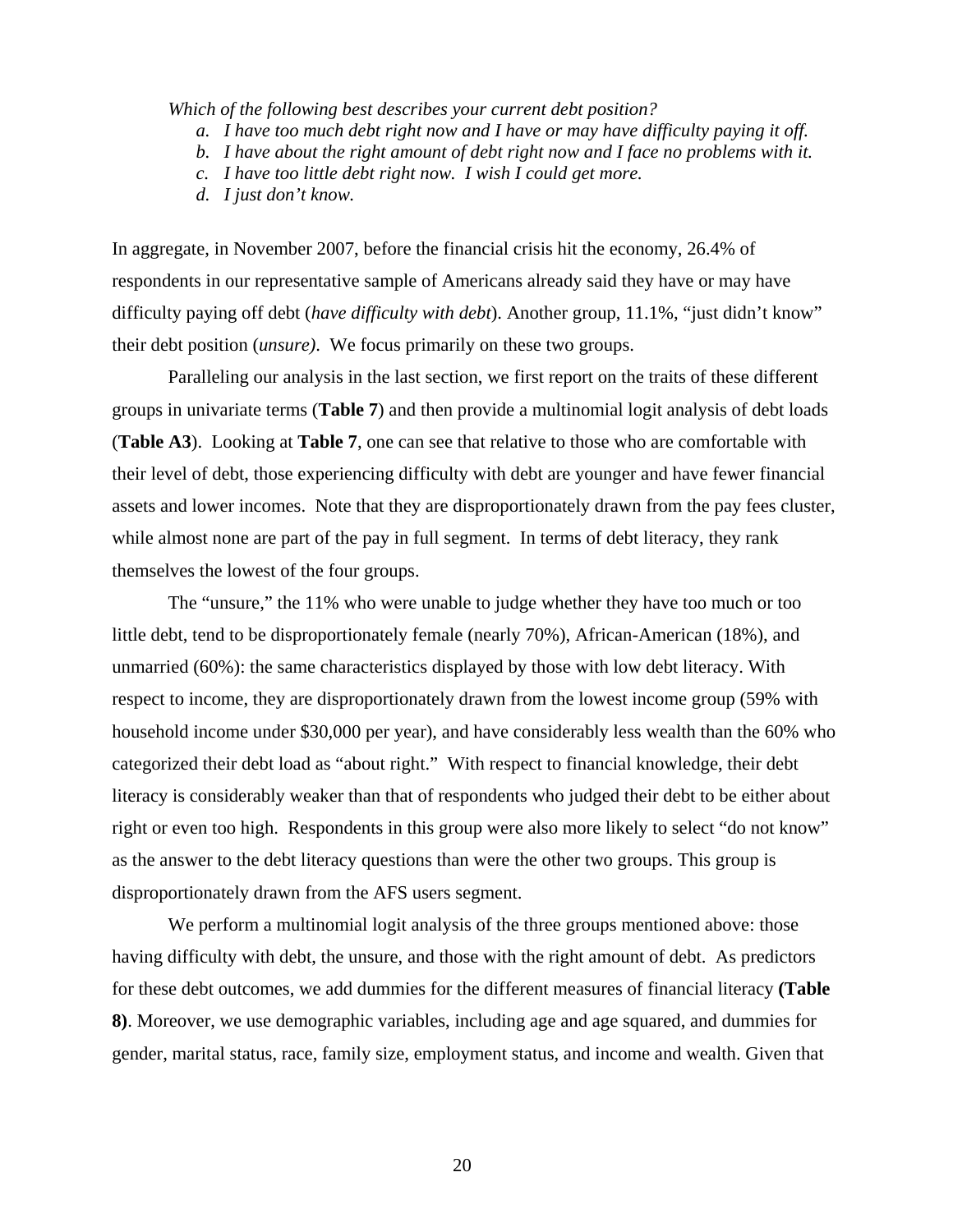estimates for these demographics alone are reported in the appendix (**Table A3**), we do not report these estimates in the table, but we comment on them in the text when appropriate.

We find that self-reported literacy again shows a very strong relationship to self-assessed debt burdens. Those who reported higher levels of literacy are more likely to belong to the group who reported having no difficulty handling their current debt. The effect is not only sizable but it tends to increase with higher scores for self-assessed literacy. Conversely, those with lower selfreported literacy levels are much more likely to have reported having difficulty with debt, and again there is a monotonic (negative) relationship between financial literacy and having too much debt. Although the estimates are less sizable than for those who have or may have difficulty with debt, the unsure are also much less likely to display high levels of self-assessed literacy (**Table 8**). Moreover, those who are employed and have higher income and higher wealth are much more likely to have reported that they have the right amount of debt. Finally, women, African-Americans, and those with low income and wealth are more likely to have reported an inability to judge their debt load (see also **Table A3**).

When we consider the other measures of literacy, we find similar results. Most importantly, these results are consistent with the multinomial logit for the experience segments. Specifically, those who overestimated the number of years it takes for debt to double (first measure of literacy) are also more likely to have reported that they have or may have difficulty paying off debt. On the other hand, those who made mistakes in answering this question or did not know the answer to this question are much less likely to have reported that they have the right amount of debt; they are more likely to belong to the unsure group.

Knowledge about how to eliminate credit card debt (second literacy question) is also related to self-assessed levels of debt. In this case, those who display the least knowledge, i.e., claimed not to know the answer to this question, are less likely to have reported having the right amount of debt. Turning to the answer to the question about the more advantageous payment option, we find again that those who were not able to answer this question are less likely to have reported having the right amount of debt; they are more likely to belong to the unsure group.

For completeness, in **Table 9** we report the estimates in which we also account for the three dummies characterizing different clusters (the first cluster is the reference group). In this way, we can assess whether financial experiences have a direct effect on the amount of debt that respondents have and whether the effect of debt literacy remains significant after accounting for the behavior characterized by the four clusters. **Table A4** reports the estimates excluding the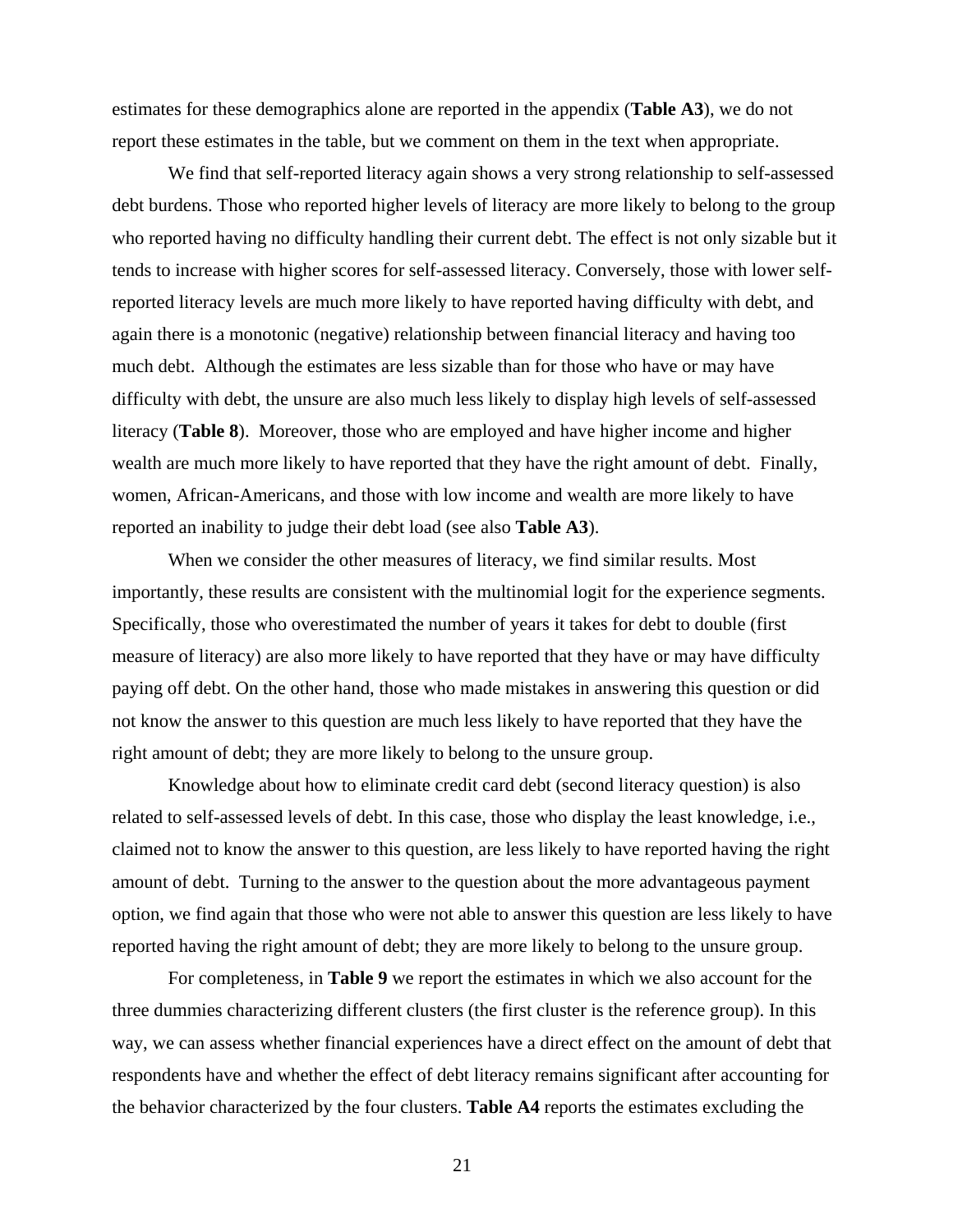literacy variables. As shown in **Table 9**, the effect of literacy weakens only for the third measure of debt literacy; otherwise, there is still an effect even after accounting for the clusters. Thus, financial literacy is related to debt loads above and beyond the effect it has on financial experiences. Moreover, even after accounting for a large set of demographic characteristics, those who belong to the three segments that do not pay credit cards in full are disproportionately more likely to have difficulty with debt (**Table A4**). Similarly, members of clusters 2, 3, and 4 are much less likely to have reported that they have the right amount of debt. Note that not just the fee payers and the AFS users reported having difficulty with debt, but those in cluster 2, who carry some balances and pay some finance charges, also end up with too much debt (**Tables 9 and A4)**.

### **6. The Cost of Ignorance**

In this section, we offer partial estimates of what we call "the cost of ignorance," or the financial transaction costs incurred by less-informed Americans and the component of these costs that is particularly related to lack of financial knowledge. For the purpose of our calculations, we focus exclusively on credit card debt (**Table 10**).

This calculation of expected costs has two components—the likelihood of and the costs of various behaviors. First, we calculate the *likelihood* of engaging in various credit card behaviors that give rise to explicit fees or finance charges: paying bills late, going over the credit limit, using cash advances, and paying the minimum amount only. These likelihoods come directly from empirical estimates using the data on credit card behavior, debt literacy, and demographics. We compare consumers with higher versus lower financial knowledge, with the least financially savvy in our population defined as those who judge their financial knowledge equal to 4 or lower on our seven-point scale. Among cardholders, this group comprises 28.7% of the population. As we have mentioned before, the large majority of respondents chose values well above 4. For the less knowledgeable, we calculate both the *average* likelihood of engaging in fee-inducing credit card behaviors as well as the *incremental* likelihood of engaging in these behaviors as a function of having lower financial skills. The latter estimates come directly from specifications analogous to those we employ to characterize the determination of experience segments, where we analyze credit card behavior instead of experience segments. For example, the unconditional likelihood that a cardholder reported incurring at least one over-the-limit charge in the prior year was 5.6%. Our estimation, after controlling for income, demographics,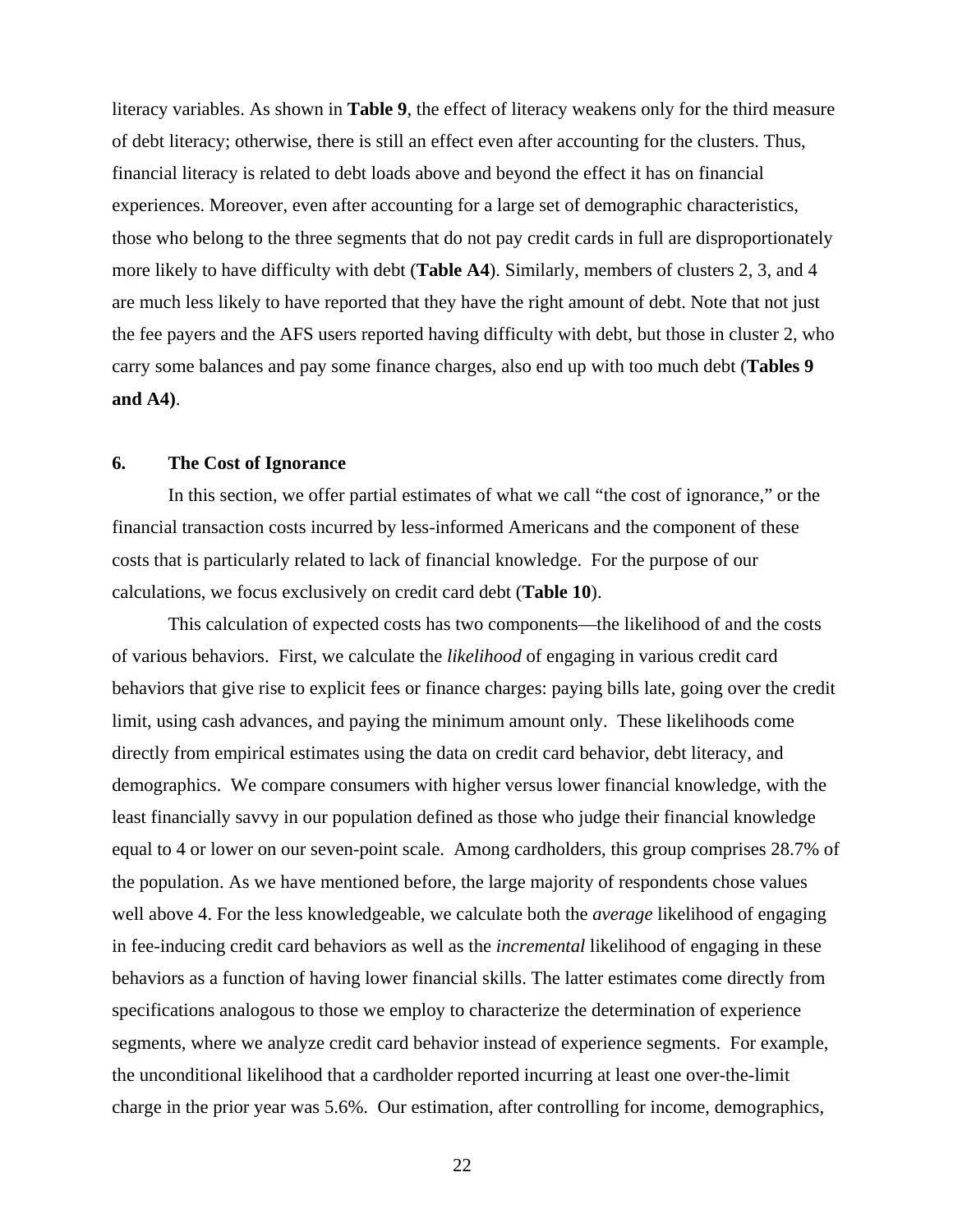and other factors, is that the incremental probability of incurring an over-the-limit fee for a low literacy individual is 1.5%. Thus, the average likelihood of a less financially literate individual (representing 28.7% of the population) incurring at least one over-the-limit fee is 7.1%.

The second part of the calculation estimates the *costs* incurred by the cardholder, conditional on engaging in the particular behavior. For late fees, over-the-limit fees, and cash advances, we assume that the individual who admits to these activities has only *one* of these events per year, which is a very conservative assumption. We estimate the cost per incidence from industry data. For cardholders who pay only the minimum amount, we estimate the finance charges paid for one year assuming that the cardholder's balance equals the national average balance (about \$6,000), that stated finance charges equal the national average (14.5% in 2007), and that the cardholder makes no additional purchases during the year. Again, we select these assumptions to be conservative. We are not attempting to measure all of the costs of transacting, even with a credit card, as we have not included finance charges for revolvers who pay more than the minimum, charges for insufficient funds, annual fees, or other charges.

As **Table 10** shows, these four behaviors give rise to collective fees and charges of \$26.8 billion paid by cardholders, most of which are finance charges due to paying only the minimum amount due. While the less knowledgeable account for only 28.7% of the cardholder population, they account for 42% of these charges, because of their higher likelihood of incurring them. Thus, they bear a disproportionate share of the fees associated with fee-inducing behaviors. Specifically, the average fees paid by a low-knowledge individual are 50% higher than those paid by an average cardholder. Perhaps more importantly, of these four types of charges incurred by less-knowledgeable cardholders, one-third are incremental charges that are empirically linked to low financial literacy after controlling for many variables, including income, age, family structure, wealth, and other demographic factors.<sup>20</sup> Regardless of whether one judges these fees to be appropriate, the cost of ignorance is sizable.

### 7**. Implications and Conclusions**

 $\overline{a}$ 

With this work, we hope to break new ground in a few ways. First, we focus attention on an important component of financial literacy—debt literacy. Second, we consider the rich set of financial experiences that individuals have, rather than simply focusing on one behavior. Third,

 $20$  This number can be derived from table 10 by dividing \$3.5 billion by \$11.2 billion.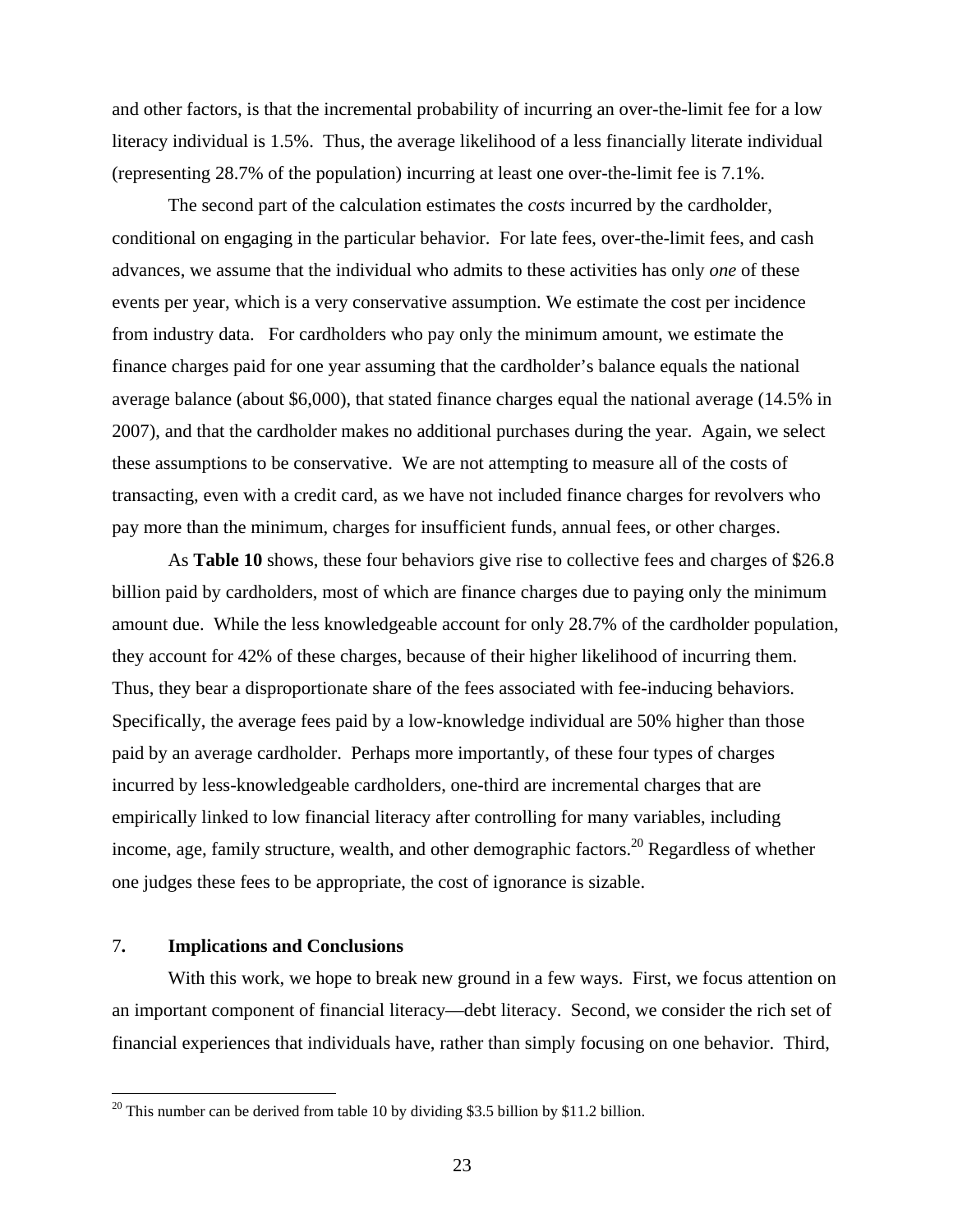we take into account individuals' assessments of their own debt levels. Finally, we design a collaborative research project that blends scholarly research with timely market research. Our conclusions suggest a complex set of interactions among debt literacy, financial experiences, demographics, and debt loads.

Low levels of debt literacy are the norm, and understanding of the basic mechanics of debt is especially limited among the elderly, women, certain minorities, and people with lower incomes and wealth. Particularly intriguing—and worthy of additional research—is the notion that certain respondent groups, like the elderly, *think* they know considerably more than they actually do. This disparity may help explain the incidence of financial frauds perpetrated against the elderly. Moreover, women—both young and old—exhibit substantially lower debt literacy than men.

Second, people have rich sets of financial experiences. Our work collapses these experiences into four segments and shows that the segments are closely linked with both demographics and financial knowledge. While it may be reassuring to know that the people who always pay credit cards in full are more financially skilled, it is troubling that the people whose financial transaction patterns are characterized by high-cost borrowing are those who come from vulnerable demographic groups and—even after controlling for these factors—are less debt literate. People who make financial choices that incur avoidable fees and charges (e.g., only paying the minimum balance on credit cards, incurring late or over-the-limit fees, using alternative financial service credit such as payday loans, tax refund loans, or pawnshops) are those with a weaker understanding of the implications of debt. While our sample did not specifically study subprime mortgages, it would be useful to know if subprime borrowers were disproportionately drawn from the low debt literacy groups.

Finally, in November 2007, over a quarter of Americans felt overburdened with respect to their debt loads and another 11% were unable to assess their debt position. Thus, even before the onset of the current financial crisis, more than 40% of families had issues with their debt position. Moreover, those facing difficulty paying off debt were drawn from certain demographic groups, had common financial experiences characterized by costly borrowing, and tended to have lower levels of debt literacy.

Our empirical results suggest a sizeable cost of financial ignorance as well. Using credit cards as an example, we find that the less financially knowledgeable pay a disproportionately larger fraction of fees and finance charges than do the more knowledgeable. Our empirical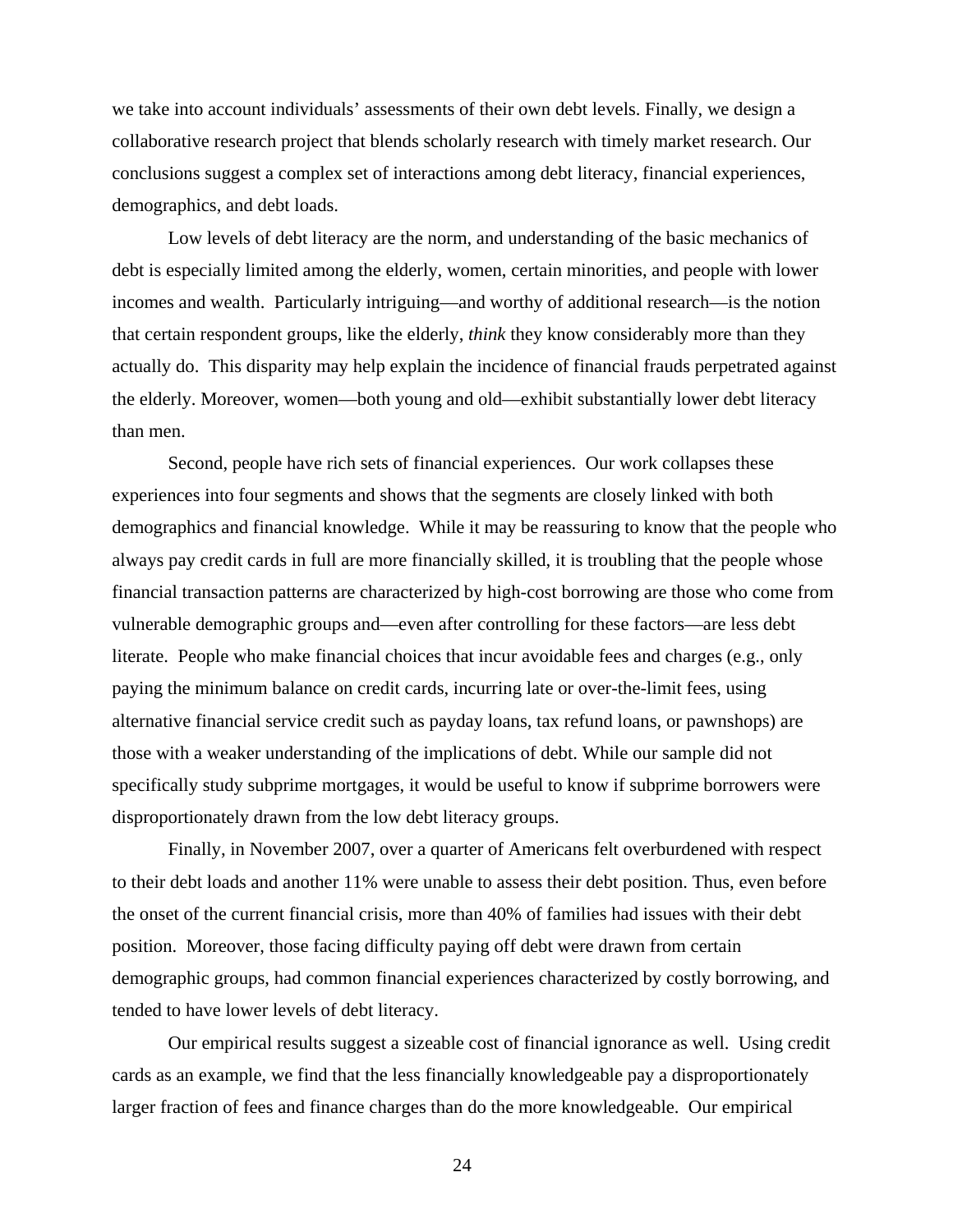analysis suggests that about a third of the fees and charges paid by low literacy individuals are related to lack of knowledge, even after controlling for observable differences in income, wealth, family status, and other factors.

 We think there are a number of implications from our findings. If poor financial decisions partly result from lack of financial knowledge, then in certain circumstances, one may be able to design mechanisms to compensate for it. These solutions might be embodied in auto enrollment options, such as those studied by Choi, Laibson, Madrian, and Metrick (2003, 2004), and Choi, Laibson, and Madrian (2004), among others. However, once one recognizes the wide range of financial choices that consumers may potentially face, it becomes harder to conceive that poor financial decisions can be overcome in this fashion. For example, someone who needs additional funds will have to search for and compare alternatives ranging from extending their borrowing on their credit cards to taking out a home equity loan to overdrafting a bank account to taking out a payday loan to borrowing from a friend or going to a pawn shop. As much as we could try to circumscribe the choices, individuals will need to make active decisions. Our work suggests that financial literacy is related to the choices that people make, with less knowledgeable people making more costly decisions—even after controlling for a host of other factors. We interpret this to mean that additional research on financial literacy remains an important priority.

### **Appendix**

### *Description of the survey*

The survey was fielded in November 2007 by the staff of TNS Global. TNS is the largest custom market research provider in the United States. It is a leader in opinion polling and political and social research. It has offices in more than eighty countries across the Americas, Africa, Asia Pacific, Europe, and the Middle East.<sup>21</sup>

The data were collected via a phone interview from a sample of 1,000 U.S. respondents. Weights were constructed to make the final sample representative of the U.S. population with respect to income, gender, age, and other observable traits such as household size, region, and market size. The survey reports information on several demographic characteristics, such as age, gender, race and ethnicity, marital status, employment, region of residence, family type, and

 $^{21}$  See http://www.tnsglobal.com/.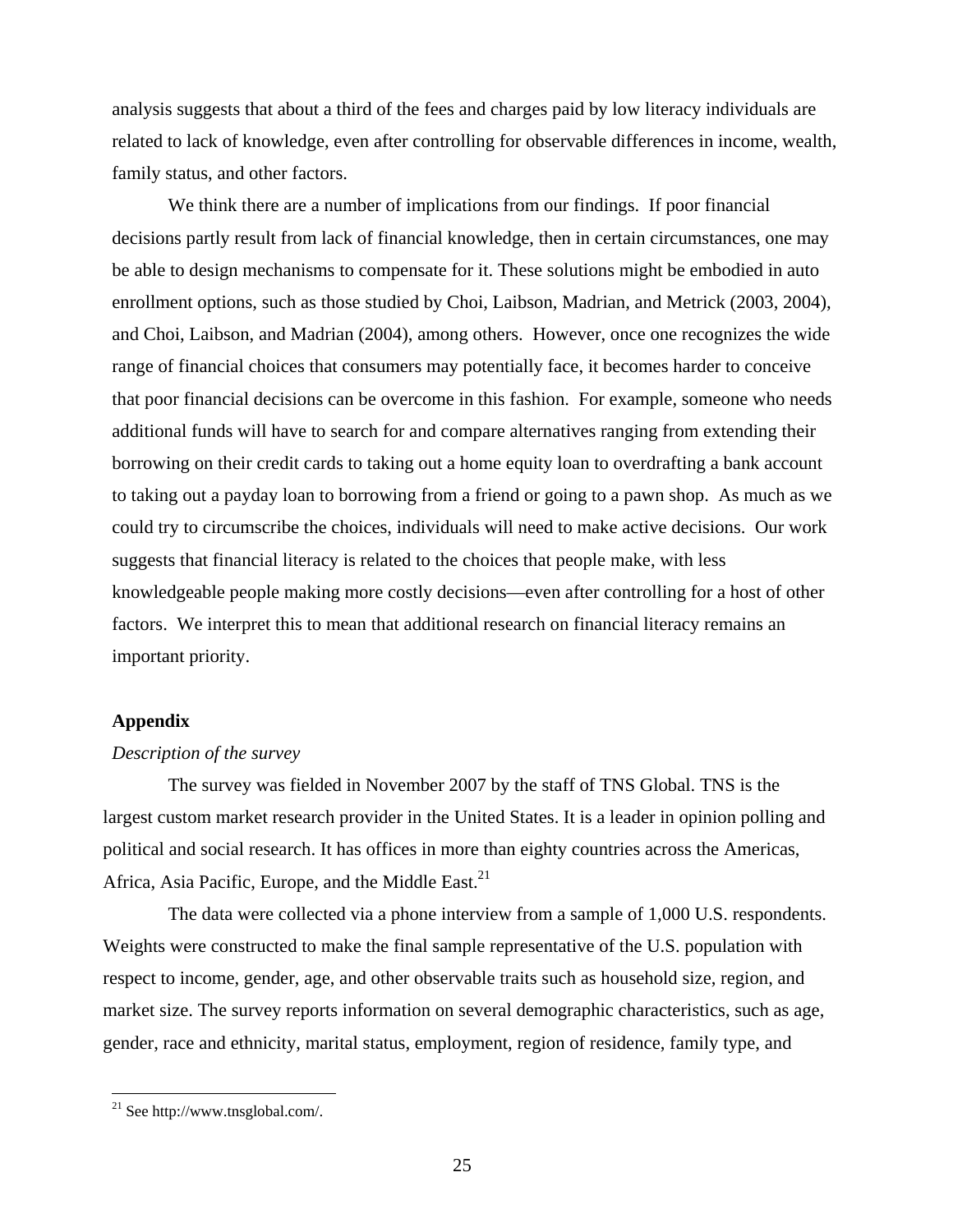family size. In addition, it provides self-reported information on family income and wealth. Respondents identified their household income category (one of four options) and the category into which their total *investable* assets fall (ten brackets are provided). Total investable assets include any sums in cash, checking or savings accounts, stocks, bonds, mutual funds, insurance policies, and any money in IRAs. Respondents are asked to exclude primary residence, real estate, closely-held businesses or assets in any employer-sponsored savings or retirement plans, including a 401(k) plan, from their measure of investable assets.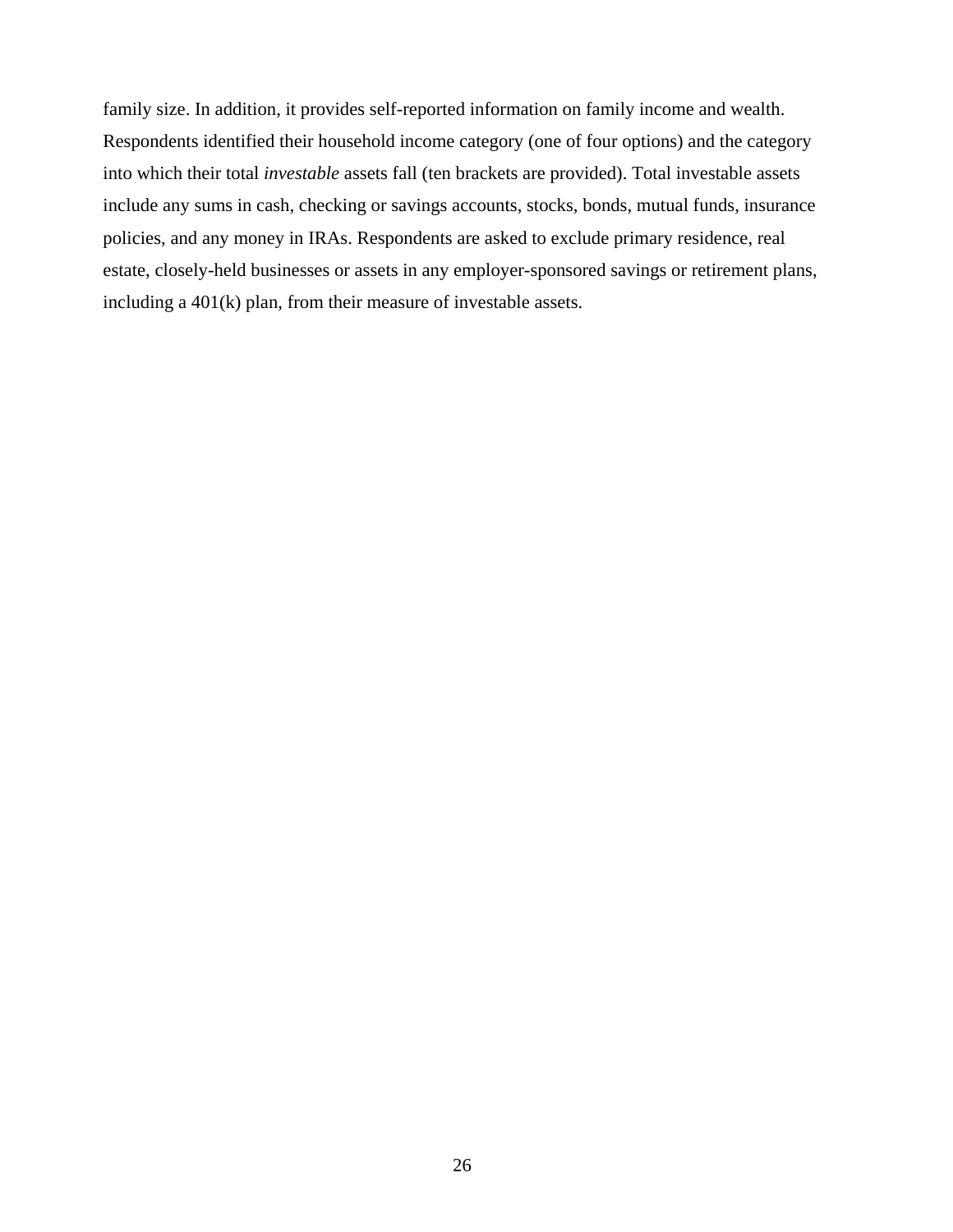### **References**

- Bernheim, Douglas (1995), "Do households appreciate their financial vulnerabilities? An analysis of actions, perceptions, and public policy," in *Tax Policy and Economic Growth*, American Council for Capital Formation, Washington, DC, pp. 1-30.
- Bernheim, Douglas (1998), "Financial illiteracy, education and retirement saving," in O. Mitchell and S. Schieber (eds.), *Living with Defined Contribution Pensions*, University of Pennsylvania Press, Philadelphia, pp. 38-68.
- Campbell, John (2006), "Household Finance," *Journal of Finance* 61, pp. 1553-1604.
- Chen, Haipeng, and Akshay Rao (2007), "When Two Plus Two Is Not Equal to Four: Errors in Processing Multiple Percentage Changes," *Journal of Consumer Research* 34, pp. 327- 340.
- Choi, James, David Laibson, Brigitte Madrian, and Andrew Metrick (2003), "Optimal Defaults," *American Economic Review Papers and Proceedings* 93, May, pp. 180-185.
- Choi, James, David Laibson, Brigitte Madrian, and Andrew Metrick (2004), "For Better or For Worse: Default Effects and 401(k) Savings Behavior" in David Wise (ed.), *Perspectives in the Economics of Aging*, Chicago: University of Chicago Press, 2004, pp. 81-121.
- Choi, James, David Laibson, and Brigitte C. Madrian (2004), "Plan Design and 401(k) Savings Outcomes," *National Tax Journal* 57(2), pp. 275-98.
- Christelis, Dimitris, Tullio Jappelli, and Mario Padula (2008), "Cognitive abilities and portfolio choice," mimeo, University of Salerno.
- Hastings, Justine, and Lydia Tejeda-Ashton (2008), "Financial Literacy, Information, and Demand Elasticity: Survey and Experimental Evidence from Mexico," NBER Working Paper n. 14538.
- Hilgert, Marianne, Jeanne Hogarth, and Sondra Beverly (2003), "Household Financial Management: The Connection between Knowledge and Behavior," *Federal Reserve Bulletin,* 309-32.
- Lusardi, Annamaria, and Olivia S. Mitchell (2006), "Financial Literacy and Planning: Implications for Retirement Wellbeing," MRRC Working Paper n. 2006-144.
- Lusardi, Annamaria, and Olivia S. Mitchell (2007a), "Baby Boomer Retirement Security: The Role of Planning, Financial Literacy, and Housing Wealth," *Journal of Monetary Economics* 54, pp. 205-224
- Lusardi, Annamaria, and Olivia Mitchell (2007b), "Financial Literacy and Retirement Planning: New Evidence from the Rand American Life Panel," MRRC Working Paper n. 2007-157.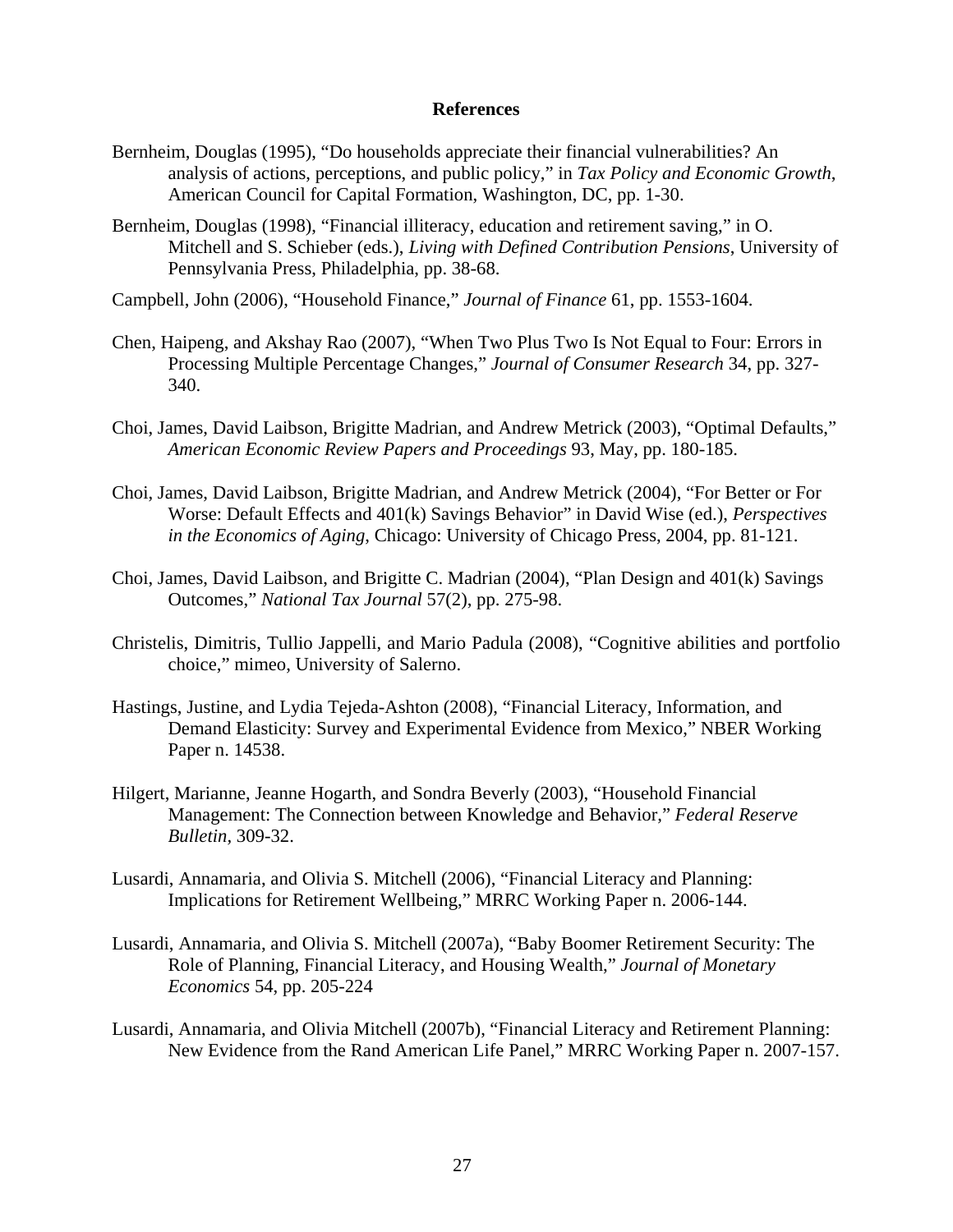- Lusardi, Annamaria, and Olivia Mitchell (2008), "Planning and Financial Literacy: How Do Women Fare?" *American Economic Review* 98(2), pp. 413-417.
- Lusardi, Annamaria, Olivia Mitchell, and Vilsa Curto (2008), "Financial Literacy Among the Young," mimeo, Dartmouth College.
- Mandell, Lewis (2008), "Financial Education in High School," in Annamaria Lusardi (ed.), *Overcoming the Saving Slump: How to Increase the Effectiveness of Financial Education and Saving Programs*, Chicago: University of Chicago Press, pp. 257-279.
- Miles, David (2004), "The UK Mortgage Market: Taking a Longer-Term View," Working Paper, UK Treasury.
- Moore, Danna (2003), "Survey of Financial Literacy in Washington State: Knowledge, Behavior, Attitudes, and Experiences," Technical Report n. 03-39, Social and Economic Sciences Research Center, Washington State University.
- National Council on Economic Education (NCEE), 2005, "What American teens and adults know about economics," Washington, D.C.
- Organization for Economic Co-operation and Development (2005), *Improving Financial Literacy: Analysis of Issues and Policies*, Paris, France.
- Perry, Vanessa, and Marlene Morris (2005), "Who Is in Control? The Role of Self-Perception, Knowledge, and Income in Explaining Consumer Financial Behavior," *Journal of Consumer Affairs* 39, pp. 299-313.
- Peters, Ellen, Judith Hibbard, Paul Slovic, and Nathan Dieckmann (2007), "Numeracy Skills and the Communication, Comprehension, and Use of Risk-Benefit Information," *Health Affairs* 26(2), pp. 741-748.
- Smith, Barbara, and Fiona Stewart (2008), "Learning from the Experience of OECD Countries: Lessons for Policy, Programs and Evaluations," in Annamaria Lusardi (ed.), *Overcoming the Saving Slump: How to Increase the Effectiveness of Financial Education and Saving Programs*, Chicago: University of Chicago Press, pp. 345-367.
- van Rooij, Maarten, Annamaria Lusardi, and Rob Alessie (2007), "Financial Literacy and Stock Market Participation," MRRC Working Paper n. 2007-162.
- Volk, Robert (2007), "Clarifying Values: Non-Numerical Approaches for Low Literacy Patients," presentation to the 2007 Summer Institute on Informed Patient Choice, Center for the Evaluative Clinical Sciences at Dartmouth College.
- Scholnick, Barry, Nadia Massoud, and Anthony Saunders (2008), "The Impact of Wealth on Inattention: Evidence from Credit Card Repayments," mimeo, University of Alberta, Canada.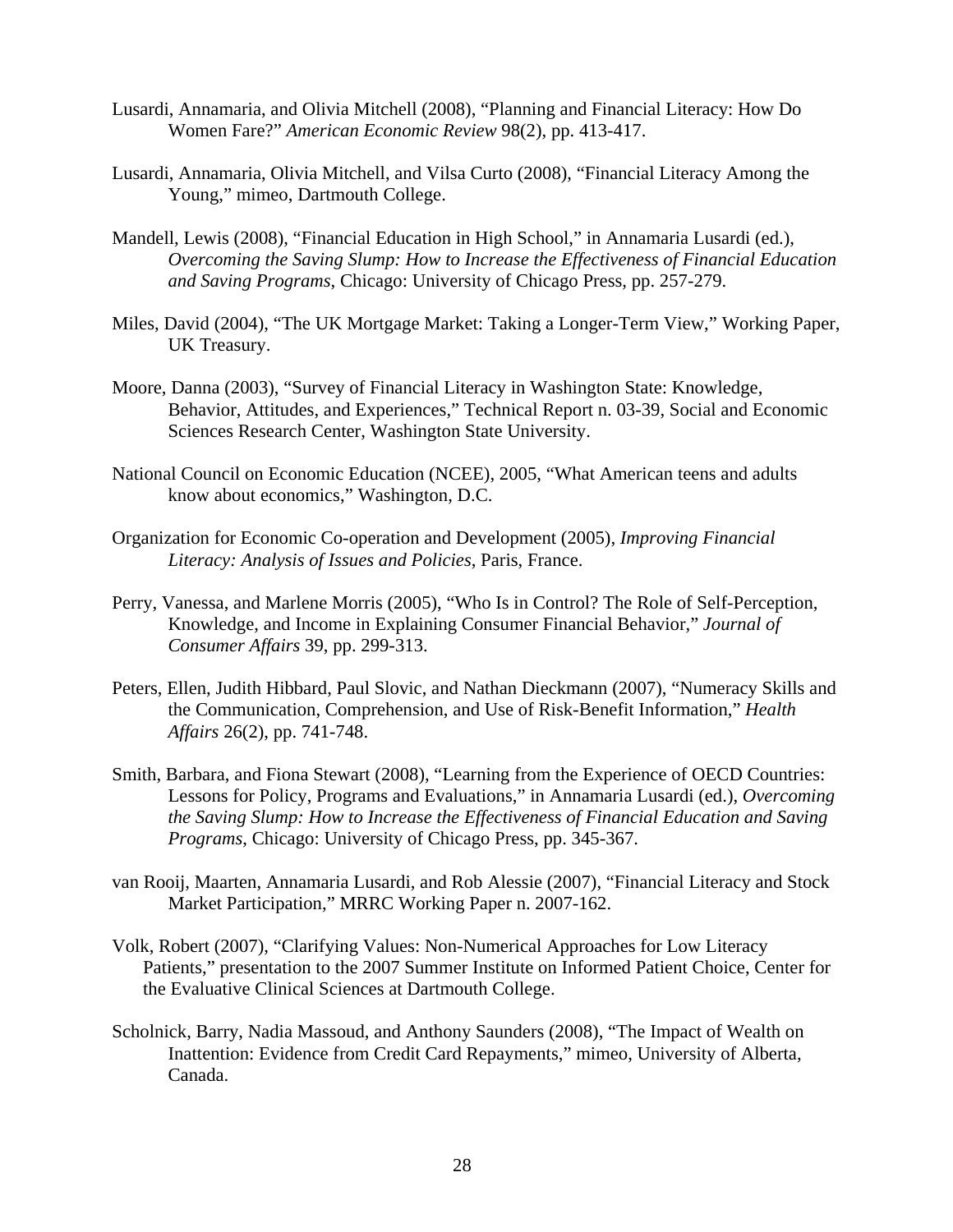- Stango, Victor, and Jonathan Zinman (2008), "Exponential Growth Bias and Household Finance," Working Paper, Dartmouth College.
- Ward, Joe **(**1963**)**, "Hierarchical grouping to optimize an objective function," *Journal of American Statistical Association* 58, pp. 236-244.
- Yoong, Joanne (2008), "Financial Literacy and Stock Market Participation," mimeo, Stanford University.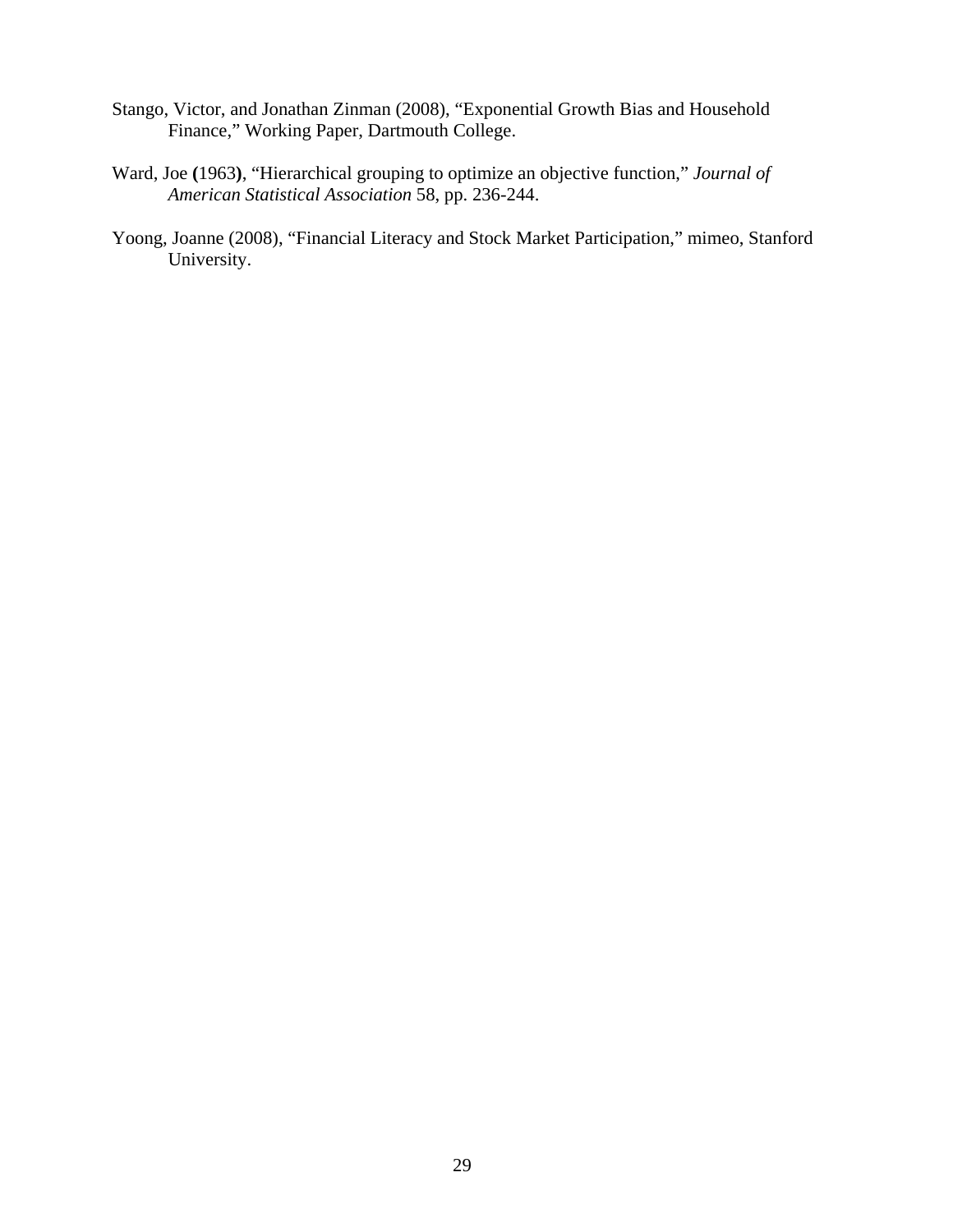#### **Table 1. TNS Survey Debt Literacy Questions: Weighted Results**

#### **Panel A: First literacy question**

Suppose you owe \$1,000 on your credit card and the interest rate you are charged is 20% per year compounded annually. If you didn't pay anything off, at this interest rate, how many years would it *take for the amount you owe to double?*

|                             |              | Age   |          |          |          |       | Gender |        |                   | <b>Household income</b> |                         |                   |
|-----------------------------|--------------|-------|----------|----------|----------|-------|--------|--------|-------------------|-------------------------|-------------------------|-------------------|
|                             | <b>Total</b> | < 30  | 31 to 40 | 41 to 50 | 51 to 65 | >65   | Male   | Female | Under<br>\$30,000 | $$30,000 -$<br>\$49,999 | $$50,000 -$<br>\$74,999 | Above<br>\$75,000 |
| 2 years                     | $9.6\%$      | 9.7%  | 13.8%    | 9.6%     | 6.7%     | 9.8%  | 8.5%   | 10.6%  | 13.6%             | 6.9%                    | 10.3%                   | 6.4%              |
| Less than 5 years (correct) | 35.9%        | 43.2% | 33.4%    | 34.2%    | 38.0%    | 28.6% | 46.3%  | 25.5%  | 25.6%             | 32.4%                   | 38.7%                   | 48.4%             |
| Between 5 and 10 years      | 18.8%        | 22.4% | 20.2%    | 21.0%    | 15.7%    | 15.9% | 16.1%  | 21.5%  | 18.2%             | 19.4%                   | 20.3%                   | 18.1%             |
| More than 10 years          | 13.1%        | 5.0%  | 10.7%    | 14.4%    | 18.1%    | 11.3% | 14.1%  | 12.2%  | 10.3%             | 18.2%                   | 17.3%                   | 10.2%             |
| Do not know                 | 18.3%        | 16.2% | 16.1%    | 19.2%    | 16.3%    | 28.4% | 11.4%  | 25.2%  | 26.5%             | 18.1%                   | 11.4%                   | 13.5%             |
| Prefer not to answer        | 4.3%         | 3.5%  | 5.8%     | $1.7\%$  | 5.1%     | 6.0%  | 3.6%   | 5.1%   | 6.0%              | 5.0%                    | 2.1%                    | 3.4%              |
| Number of observations      | 1,000        | 141   | 189      | 226      | 328      | 116   | 505    | 495    | 264               | 163                     | 193                     | 380               |

#### **Panel B:** Second literacy question

You owe \$3,000 on your credit card. You pay a minimum payment of \$30 each month. At an Annual Percentage Rate of 12% (or 1% per month), how many years would it take to eliminate your credit *card debt if you made no additional new charges?* 

|                                         |       |            |          | Age      |          |       |       | Gender |                   |                         | <b>Household income</b> |                   |
|-----------------------------------------|-------|------------|----------|----------|----------|-------|-------|--------|-------------------|-------------------------|-------------------------|-------------------|
|                                         | Total | $~10^{-1}$ | 31 to 40 | 41 to 50 | 51 to 65 | >65   | Male  | Female | Under<br>\$30,000 | $$30,000 -$<br>\$49,999 | $$50,000 -$<br>\$74,999 | Above<br>\$75,000 |
| Less than 5 years                       | 3.8%  | 6.8%       | 2.8%     | 4.5%     | 3.6%     | 1.1%  | 2.0%  | 5.6%   | 6.3%              | 1.3%                    | 1.7%                    | 4.1%              |
| Between 5 and 10 years                  | 12.4% | 15.9%      | 13.6%    | 11.1%    | 10.9%    | 12.9% | 11.4% | 13.4%  | 15.4%             | 10.8%                   | 13.6%                   | 9.4%              |
| Between 10 and 15 years                 | 21.6% | 20.5%      | 24.3%    | 23.2%    | 21.4%    | 15.3% | 21.3% | 21.8%  | 16.2%             | 25.5%                   | 26.3%                   | 21.9%             |
| Never, continue to be in debt (correct) | 35.4% | 36.1%      | 31.5%    | 33.9%    | 39.8%    | 32.4% | 45.0% | 25.8%  | 28.0%             | 35.4%                   | 36.6%                   | 43.2%             |
| Do not know                             | 21.7% | 17.0%      | 20.1%    | 24.7%    | 19.3%    | 30.7% | 15.7% | 27.7%  | 28.1%             | 21.9%                   | 19.4%                   | 15.6%             |
| Prefer not to answer                    | 5.1%  | 3.7%       | 7.8%     | 2.6%     | 4.9%     | 7.7%  | 4.6%  | 5.6%   | 6.1%              | 5.0%                    | 2.5%                    | 5.7%              |
| Number of observations                  | 1,000 | 141        | 189      | 226      | 328      | 116   | 505   | 495    | 264               | 163                     | 193                     | 380               |

#### **Panel C:** Third literacy question

You purchase an appliance which costs \$1,000. To pay for this appliance, you are given the following two options: a) Pay 12 monthly installments of \$100 each b) Borrow at a 20% annual interest rate *and pay back \$1200 one year from now. Which is the more advantageous offer, in other words which one will cost less?* 

|                        |       | Age   |          |          |          |       |       | Gender |                   |                         | <b>Household income</b> |                   |
|------------------------|-------|-------|----------|----------|----------|-------|-------|--------|-------------------|-------------------------|-------------------------|-------------------|
|                        | Total | < 30  | 31 to 40 | 41 to 50 | 51 to 65 | >65   | Male  | Female | Under<br>\$30,000 | $$30,000 -$<br>\$49,999 | $$50,000 -$<br>\$74,999 | Above<br>\$75,000 |
| Option (a)             | 40.6% | 43.0% | 41.7%    | 40.0%    | 39.9%    | 39.0% | 36.3% | 45.0%  | 46.0%             | 39.7%                   | 39.2%                   | 36.0%             |
| Option (b) (correct)   | 6.9%  | 6.5%  | 6.2%     | 7.7%     | 7.5%     | 5.8%  | 9.3%  | 4.6%   | 3.7%              | 5.9%                    | 8.9%                    | 10.1%             |
| They are the same      | 38.8% | 37.5% | 41.3%    | 37.2%    | 39.5%    | 37.6% | 44.6% | 33.0%  | 32.8%             | 41.9%                   | 41.6%                   | 41.8%             |
| Do not know            | 9.2%  | 9.9%  | 5.0%     | 11.1%    | 9.5%     | 10.8% | 5.3%  | 13.0%  | 12.3%             | 8.0%                    | 6.6%                    | 8.1%              |
| Prefer not to answer   | 4.5%  | 3.2%  | 5.9%     | 4.0%     | 3.6%     | 6.9%  | 4.5%  | 4.4%   | 5.2%              | 4.6%                    | 3.7%                    | 4.0%              |
| Number of observations | 1,000 | 141   | 189      | 226      | 328      | 116   | 505   | 495    | 264               | 163                     | 193                     | 380               |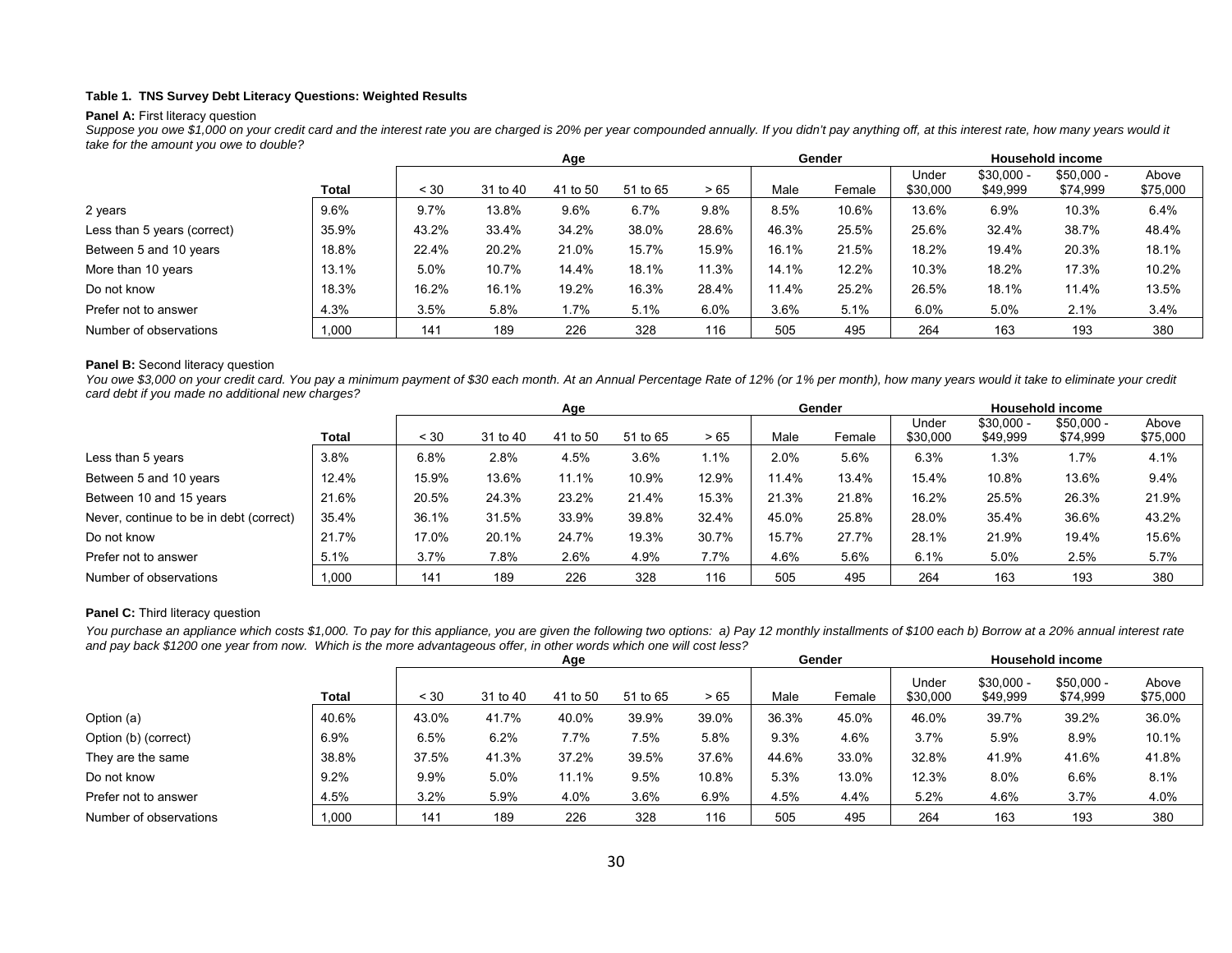### **Panel D:** Self-Assessed Financial Literacy

*On a scale from 1 to 7, where 1 means very low and 7 means very high, how would you assess your overall financial knowledge?* 

|                        |              | Age    |          |          |          |        |        | Gender |                   |                         | <b>Household income</b> |                   |
|------------------------|--------------|--------|----------|----------|----------|--------|--------|--------|-------------------|-------------------------|-------------------------|-------------------|
|                        | <b>Total</b> | < 30   | 31 to 40 | 41 to 50 | 51 to 65 | >65    | Male   | Female | Under<br>\$30,000 | $$30,000 -$<br>\$49,999 | $$50,000 -$<br>\$74,999 | Above<br>\$75,000 |
| 1 = Very low           | 2.0%         | 2.60%  | 3.00%    | 1.60%    | 1.80%    | 0.90%  | 1.80%  | 2.20%  | 4.70%             | 0.60%                   | 0.90%                   | 0.50%             |
| $\mathbf{2}$           | 2.9%         | 2.60%  | 0.70%    | 3.70%    | 3.90%    | 2.80%  | 2.50%  | 3.20%  | 4.60%             | 4.10%                   | 1.40%                   | 1.10%             |
| 3                      | $7.7\%$      | 8.80%  | 10.50%   | 9.90%    | 5.70%    | 3.20%  | 6.60%  | 8.80%  | 10.80%            | 7.00%                   | 5.50%                   | 6.20%             |
| 4                      | 19.5%        | 27.20% | 26.70%   | 18.10%   | 15.50%   | 12.10% | 16.70% | 22.50% | 24.10%            | 18.40%                  | 15.40%                  | 17.90%            |
| 5                      | 31.9%        | 30.40% | 31.20%   | 27.70%   | 36.20%   | 30.80% | 32.30% | 31.50% | 26.70%            | 30.50%                  | 40.30%                  | 33.40%            |
| 6                      | 18.9%        | 12.60% | 14.80%   | 20.20%   | 19.20%   | 30.70% | 22.60% | 15.30% | 12.80%            | 19.70%                  | 21.80%                  | 23.80%            |
| $7 = \text{Very High}$ | 10.7%        | 9.20%  | 7.70%    | 12.40%   | 9.90%    | 16.30% | 11.50% | 9.80%  | 8.00%             | 9.90%                   | 11.10%                  | 14.00%            |
| Do not know            | 2.3%         | 3.80%  | 0.70%    | 3.20%    | 2.20%    | 1.70%  | 1.90%  | 2.60%  | 2.50%             | 5.10%                   | 1.50%                   | 0.50%             |
| Prefer not to answer   | 3.9%         | 2.70%  | 4.70%    | 3.10%    | 5.50%    | .30%   | 3.80%  | 4.00%  | 5.70%             | 4.50%                   | 2.10%                   | 2.60%             |
| Average score          | 4.88         | 4.66   | 4.67     | 4.89     | 4.93     | 5.33   | 5.01   | 4.74   | 4.45              | 4.91                    | 5.1                     | 5.17              |
| Number of observations | 1,000        | 141    | 189      | 226      | 328      | 116    | 505    | 495    | 264               | 163                     | 193                     | 380               |

Note: The average score excludes the survey answers "Do not know" and "Prefer not to answer."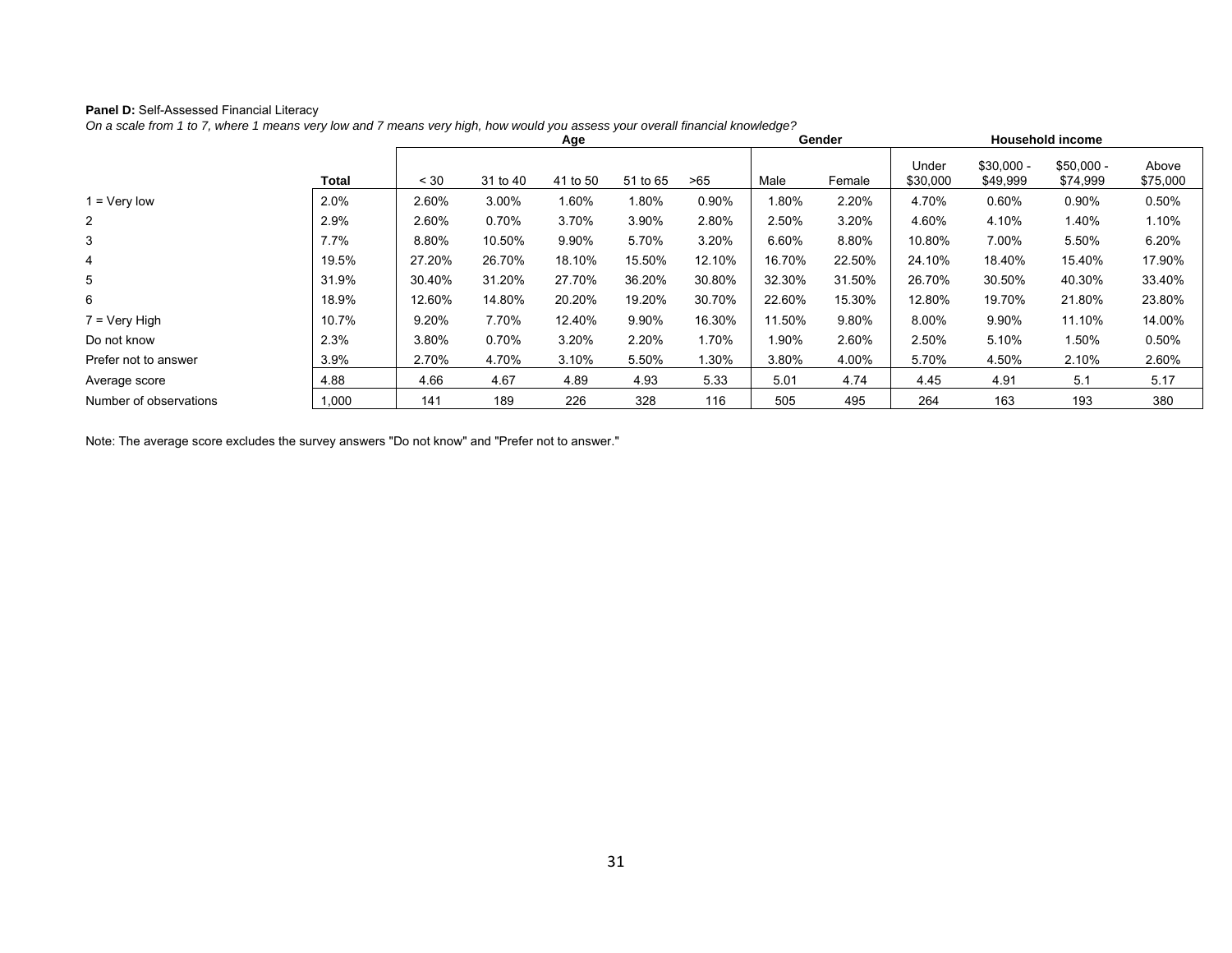## **Table 2. Financial Experience Measures, Total Sample**

This table reports the mean and standard deviation of the frequencies of the various financial experiences by 1,000 survey respondents. All frequencies are weighted. The survey was conducted in November 2007 by TNS Global.

|                                                                                        |                   | <b>Sample</b>         |           |
|----------------------------------------------------------------------------------------|-------------------|-----------------------|-----------|
| In the last twelve months, which of the following describes your use of credit cards?  | <b>Short name</b> | mean                  | Sample SD |
| I don't have any credit cards or did not use them                                      | CC None           | .206                  | .405      |
| In some months, I ran an outstanding balance and paid finance charges                  | <b>CC Balance</b> | .308                  | .462      |
| In some months, I paid the minimum payment only                                        | CC Min            | .213                  | .410      |
| In some months, I was charged a late charge for late payment                           | <b>CC</b> Late    | .076                  | .265      |
| In some months, I was charged an over the limit charge for charges exceeding my credit |                   |                       |           |
| line                                                                                   | <b>CC OTL</b>     | .044                  | .206      |
| In some months, I used the cards for a cash advance                                    | <b>CC Advance</b> | .052                  | .223      |
| My account was closed down by the credit card company                                  | <b>CC Closed</b>  | .015                  | .122      |
| I always paid my credit cards in full                                                  | <b>CC PIF</b>     | .368                  | .482      |
|                                                                                        |                   |                       |           |
| Which of the following financial transactions have you EVER done?                      | <b>Short name</b> | <b>Sample</b><br>mean | Sample SD |
| I opened a checking or debit card account                                              | Checking          | .914                  | .280      |
| I opened a savings account or bought a CD                                              | Savings           | .806                  | .395      |
| I invested in mutual funds                                                             | Mut. Fund         | .388                  | .488      |
| I invested in individual stocks                                                        | <b>Stocks</b>     | .341                  | .474      |
| I bought savings bonds or other bonds                                                  | <b>Bonds</b>      | .349                  | .477      |
| I took out a loan for student education                                                | Loan: Stu         | .270                  | .444      |
| I took out an auto loan                                                                | Loan: Auto        | .637                  | .481      |
| I took out a home equity loan                                                          | Loan: HE          | .305                  | .461      |
| I got (or refinanced) a mortgage                                                       | Loan: Mort        | .493                  | .500      |
| I got a short term "payday" or "salary advance" loan                                   | Loan: Payday      | .078                  | .269      |
| I got a "refund anticipation loan" to accelerate the receipt of my tax payments        | Loan: Refund      | .044                  | .204      |
| I got an auto title loan                                                               | Loan: Title       | .065                  | .247      |
| I used a pawn shop                                                                     | Loan: Pawn        | .107                  | .310      |
| I bought goods on a lay-away plan or at a rent-to-own store                            | Lay-A-Way/Rent    | .191                  | .393      |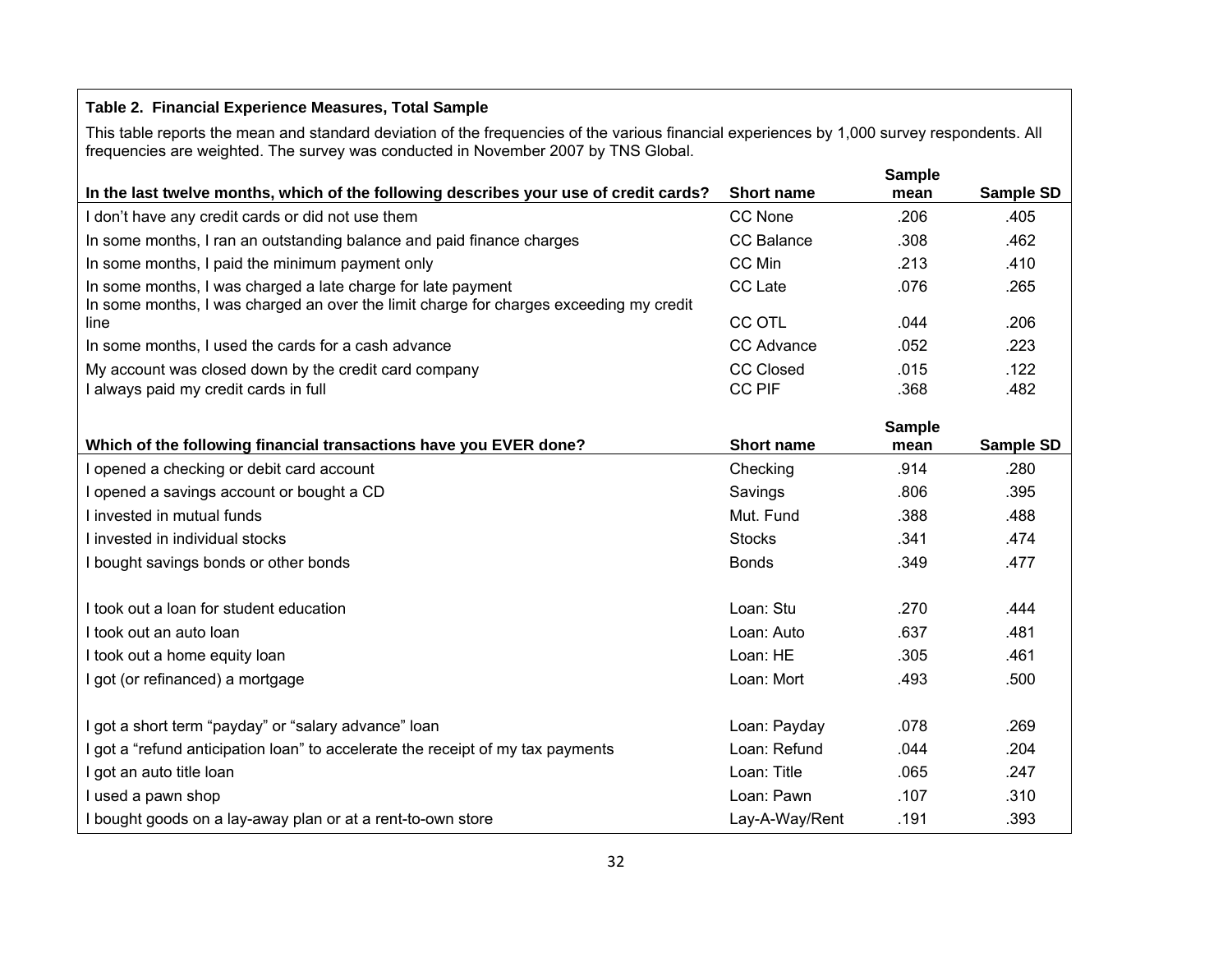#### **Table 3. Conditional Financial Experience Measures, Total Sample**

Each cell represents the fraction of individuals who have certain financial experiences, conditional on having experience with the activity listed at the top of the column. The first column reports the unconditional probabilities. The cells in gray represent the cases where conditional values exceed unconditional values of financial experiences. The survey of 1,000 people was conducted by TNS Global in November 2007.

|                  |                           |          |             |             |          |         |              |            |         |          |         |           | <b>Conditioning Financial Experience</b> |              |           |            |                       |            |              |              |                                 |      |                |
|------------------|---------------------------|----------|-------------|-------------|----------|---------|--------------|------------|---------|----------|---------|-----------|------------------------------------------|--------------|-----------|------------|-----------------------|------------|--------------|--------------|---------------------------------|------|----------------|
|                  | Unconditional Probability | CC: None | CC: Balance | CC: Min Pay | CC: Late | CC: OTL | CC: Cash Adv | CC: Closed | CC: PIF | Checking | Savings | Mut. Fund | Stocks                                   | <b>Bonds</b> | Loan: Stu | Loan: Auto | L <sub>o</sub> an: HE | Loan: Mort | Loan: Payday | Loan: Refund | $\mathop{\mathrm{Lom}}$ : Title | Pawn | Lay-A-Way/Rent |
| CC: None         | 37%                       | 1.00     | 0.00        | 0.00        | 0.00     | 0.00    | 0.00         | 0.00       | 0.00    | 0.18     | 0.15    | 0.06      | 0.06                                     | 0.09         | 0.17      | 0.14       | 0.09                  | 0.10       | 0.40         | 0.34         | 0.20                            | 0.44 | 0.34           |
| CC: Balance      | 31%                       | 0.00     | 1.00        | 0.52        | 0.64     | 0.67    | 0.55         | 0.21       | 0.03    | 0.32     | 0.34    | 0.32      | 0.31                                     | 0.36         | 0.45      | 0.39       | 0.35                  | 0.36       | 0.33         | 0.27         | 0.41                            | 0.24 | 0.38           |
| CC: Minimum Pay  | 21%                       | 0.00     | 0.36        | 1.00        | 0.63     | 0.60    | 0.59         | 0.22       | 0.02    | 0.22     | 0.21    | 0.17      | 0.16                                     | 0.16         | 0.29      | 0.23       | 0.21                  | 0.21       | 0.30         | 0.31         | 0.24                            | 0.30 | 0.32           |
| CC: Late         | 8%                        | 0.00     | 0.16        | 0.23        | 1.00     | 0.60    | 0.25         | 0.31       | 0.02    | 0.08     | 0.08    | 0.06      | 0.06                                     | 0.05         | 0.12      | 0.08       | 0.05                  | 0.06       | 0.12         | 0.14         | 0.09                            | 0.08 | 0.10           |
| CC: OTL          | 4%                        | 0.00     | 0.09        | 0.12        | 0.35     | 1.00    | 0.21         | 0.27       | 0.00    | 0.04     | 0.05    | 0.03      | 0.04                                     | 0.04         | 0.07      | 0.05       | 0.03                  | 0.03       | 0.09         | 0.08         | 0.06                            | 0.02 | 0.04           |
| CC: Cash Advance | 31%                       | 0.00     | 0.09        | 0.14        | 0.17     | 0.25    | 1.00         | 0.00       | 0.01    | 0.05     | 0.05    | 0.03      | 0.03                                     | 0.05         | 0.05      | 0.05       | 0.05                  | 0.03       | 0.11         | 0.04         | 0.05                            | 0.04 | 0.08           |
| CC: Closed       | 2%                        | 0.00     | 0.01        | 0.02        | 0.06     | 0.09    | 0.00         | 1.00       | 0.00    | 0.01     | 0.01    | 0.00      | 0.00                                     | 0.01         | 0.01      | 0.01       | 0.00                  | 0.01       | 0.02         | 0.03         | 0.00                            | 0.03 | 0.01           |
| CC: PIF          | 37%                       | 0.00     | 0.03        | 0.03        | 0.08     | 0.03    | 0.07         | 0.05       | 1.00    | 0.37     | 0.40    | 0.56      | 0.54                                     | 0.49         | 0.26      | 0.37       | 0.44                  | 0.45       | 0.12         | 0.14         | 0.28                            | 0.13 | 0.16           |
| Checking         | 91%                       | 0.83     | 0.96        | 0.96        | 0.94     | 0.93    | 0.88         | 1.00       | 0.92    | 1.00     | 0.97    | 0.97      | 0.97                                     | 0.97         | 0.96      | 0.97       | 0.97                  | 0.97       | 0.99         | 1.00         | 0.98                            | 0.95 | 0.95           |
| Savings          | 81%                       | 0.59     | 0.89        | 0.81        | 0.83     | 0.93    | 0.78         | 0.67       | 0.89    | 0.85     | 1.00    | 0.95      | 0.96                                     | 0.96         | 0.88      | 0.90       | 0.91                  | 0.92       | 0.82         | 0.79         | 0.96                            | 0.74 | 0.83           |
| Mut. Fund        | 39%                       | 0.11     | 0.40        | 0.31        | 0.33     | 0.31    | 0.24         | 0.13       | 0.59    | 0.41     | 0.46    | 1.00      | 0.77                                     | 0.63         | 0.43      | 0.47       | 0.58                  | 0.54       | 0.25         | 0.21         | 0.36                            | 0.24 | 0.27           |
| Stocks           | 34%                       | 0.10     | 0.34        | 0.26        | 0.29     | 0.28    | 0.19         | 0.13       | 0.50    | 0.36     | 0.41    | 0.67      | 1.00                                     | 0.58         | 0.37      | 0.42       | 0.52                  | 0.49       | 0.26         | 0.33         | 0.33                            | 0.30 | 0.26           |
| <b>B</b> onds    | 35%                       | 0.15     | 0.41        | 0.26        | 0.24     | 0.30    | 0.31         | 0.21       | 0.47    | 0.37     | 0.41    | 0.57      | 0.60                                     | 1.00         | 0.41      | 0.45       | 0.49                  | 0.48       | 0.25         | 0.31         | 0.42                            | 0.21 | 0.31           |
| Loan: Stu        | 27%                       | 0.22     | 0.39        | 0.37        | 0.41     | 0.44    | 0.28         | 0.13       | 0.19    | 0.28     | 0.30    | 0.30      | 0.30                                     | 0.32         | 1.00      | 0.34       | 0.35                  | 0.32       | 0.36         | 0.41         | 0.37                            | 0.28 | 0.33           |
| Loan: Auto       | 64%                       | 0.44     | 0.80        | 0.71        | 0.71     | 0.79    | 0.59         | 0.38       | 0.64    | 0.68     | 0.71    | 0.78      | 0.78                                     | 0.82         | 0.81      | 1.00       | 0.87                  | 0.85       | 0.75         | 0.73         | 0.85                            | 0.62 | 0.71           |
| Loan: HE         | 30%                       | 0.13     | 0.35        | 0.30        | 0.24     | 0.19    | 0.31         | 0.05       | 0.37    | 0.32     | 0.34    | 0.46      | 0.46                                     | 0.43         | 0.40      | 0.42       | 1.00                  | 0.48       | 0.26         | 0.29         | 0.40                            | 0.23 | 0.25           |
| Loan: Mort       | 49%                       | 0.24     | 0.58        | 0.49        | 0.38     | 0.32    | 0.31         | 0.19       | 0.60    | 0.53     | 0.56    | 0.69      | 0.71                                     | 0.67         | 0.58      | 0.66       | 0.77                  | 1.00       | 0.44         | 0.38         | 0.62                            | 0.38 | 0.44           |
| Loan: Payday     | 8%                        | 0.15     | 0.08        | 0.11        | 0.12     | 0.16    | 0.16         | 0.13       | 0.03    | 0.08     | 0.08    | 0.05      | 0.06                                     | 0.05         | 0.10      | 0.09       | 0.07                  | 0.07       | 1.00         | 0.59         | 0.20                            | 0.37 | 0.19           |
| Loan: Refund     | 4%                        | 0.07     | 0.04        | 0.06        | 0.08     | 0.07    | 0.03         | 0.08       | 0.02    | 0.05     | 0.04    | 0.02      | 0.04                                     | 0.04         | 0.07      | 0.05       | 0.05                  | 0.03       | 0.33         | 1.00         | 0.15                            | 0.22 | 0.13           |
| Loan: Title      | 7%                        | 0.06     | 0.09        | 0.07        | 0.07     | 0.09    | 0.07         | 0.00       | 0.05    | 0.07     | 0.08    | 0.06      | 0.06                                     | 0.08         | 0.09      | 0.09       | 0.09                  | 0.08       | 0.17         | 0.22         | 1.00                            | 0.13 | 0.14           |
| Pawn             | 39%                       | 0.23     | 0.08        | 0.15        | 0.12     | 0.05    | 0.07         | 0.21       | 0.04    | 0.11     | 0.10    | 0.07      | 0.09                                     | 0.06         | 0.11      | 0.10       | 0.08                  | 0.08       | 0.51         | 0.53         | 0.21                            | 1.00 | 0.30           |
| Lay-A-Way/Rent   | 19%                       | 0.31     | 0.23        | 0.29        | 0.26     | 0.17    | 0.31         | 0.09       | 0.08    | 0.20     | 0.20    | 0.13      | 0.14                                     | 0.17         | 0.23      | 0.21       | 0.15                  | 0.17       | 0.47         | 0.59         | 0.41                            | 0.53 | 1.00           |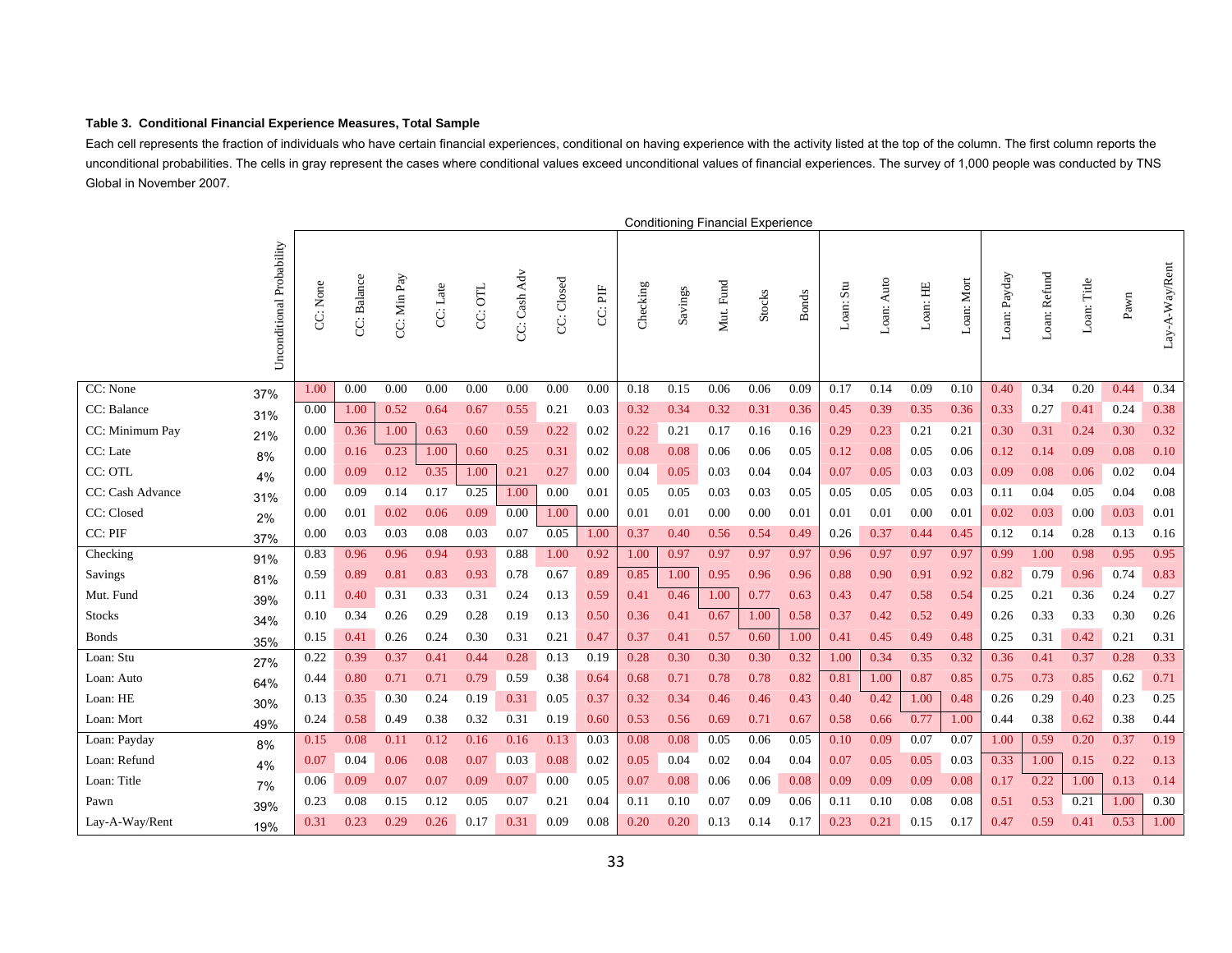### **Table 4: Financial Experience Segments**

This table reports the incidences of various financial experiences, conditional on assignment to one of the four experience clusters. The clusters were defined with reference to these experiences and not on the basis of demographic or debt literacy information.

|                                                                                                                                    |                    | <b>Experience Segments</b> |                |               |               |             |       |       |              |
|------------------------------------------------------------------------------------------------------------------------------------|--------------------|----------------------------|----------------|---------------|---------------|-------------|-------|-------|--------------|
|                                                                                                                                    |                    |                            |                | 2: Borrowers/ |               |             |       |       |              |
|                                                                                                                                    |                    |                            | 1: Pay in full |               | <b>Savers</b> | 3: Pay fees |       |       | 4: AFS users |
|                                                                                                                                    |                    |                            | Std.           |               | Std.          |             | Std.  |       | Std.         |
| In the last twelve months, which of the following describes your use                                                               |                    | Mean                       | Dev.           | Mean          | Dev.          | Mean        | Dev.  | Mean  | Dev.         |
| of credit cards?                                                                                                                   | <b>Short name</b>  |                            |                |               |               |             |       |       |              |
| I don't have any credit cards or did not use them                                                                                  | CC None            | 0.000                      | 0.000          | 0.000         | 0.000         | 0.002       | 0.047 | 0.680 | 0.467        |
| In some months, I ran an outstanding balance and paid finance charges                                                              | CC Balance         | 0.010                      | 0.100          | 0.947         | 0.225         | 0.600       | 0.491 | 0.015 | 0.123        |
| In some months, I paid the minimum payment only                                                                                    | <b>CC Minimum</b>  | 0.010                      | 0.102          | 0.273         | 0.447         | 0.559       | 0.497 | 0.008 | 0.090        |
| In some months, I was charged a late charge for late payment<br>In some months, I was charged an over the limit charge for charges | CC Late            | 0.019                      | 0.137          | 0.115         | 0.321         | 0.174       | 0.380 | 0.009 | 0.093        |
| exceeding my credit line                                                                                                           | <b>CC OTL</b>      | 0.000                      | 0.000          | 0.060         | 0.238         | 0.118       | 0.324 | 0.000 | 0.000        |
| In some months, I used the cards for a cash advance                                                                                | CC Advance         | 0.000                      | 0.000          | 0.015         | 0.120         | 0.161       | 0.368 | 0.000 | 0.000        |
| My account was closed down by the credit card company                                                                              | <b>CC Closed</b>   | 0.005                      | 0.067          | 0.007         | 0.084         | 0.042       | 0.201 | 0.000 | 0.000        |
| I always paid my credit cards in full                                                                                              | <b>CC PIF</b>      | 0.988                      | 0.111          | 0.037         | 0.188         | 0.036       | 0.186 | 0.296 | 0.457        |
| Which of the following financial transactions have you EVER done?                                                                  | <b>Short name</b>  |                            |                |               |               |             |       |       |              |
| I opened a checking or debit card account                                                                                          | Checking           | 0.977                      | 0.151          | 0.991         | 0.095         | 0.939       | 0.241 | 0.805 | 0.397        |
| I opened a savings account or bought a CD                                                                                          | Savings/CD         | 0.949                      | 0.221          | 0.982         | 0.135         | 0.797       | 0.403 | 0.622 | 0.486        |
| I invested in mutual funds                                                                                                         | <b>Mutual Fund</b> | 0.723                      | 0.448          | 0.839         | 0.369         | 0.156       | 0.363 | 0.156 | 0.364        |
| I invested in individual stocks                                                                                                    | <b>Stocks</b>      | 0.640                      | 0.481          | 0.825         | 0.381         | 0.119       | 0.324 | 0.119 | 0.325        |
| I bought savings bonds or other bonds                                                                                              | <b>Bonds</b>       | 0.625                      | 0.485          | 0.646         | 0.480         | 0.226       | 0.419 | 0.116 | 0.321        |
| I took out a loan for student education                                                                                            | Student Loan       | 0.201                      | 0.402          | 0.462         | 0.500         | 0.334       | 0.473 | 0.189 | 0.393        |
| I took out an auto loan                                                                                                            | Auto Loan          | 0.770                      | 0.422          | 0.940         | 0.238         | 0.657       | 0.476 | 0.380 | 0.486        |
| I took out a home equity loan                                                                                                      | Home Equity        | 0.485                      | 0.501          | 0.538         | 0.500         | 0.251       | 0.434 | 0.111 | 0.314        |
| I got (or refinanced) a mortgage                                                                                                   | Mortgage           | 0.798                      | 0.402          | 0.774         | 0.420         | 0.444       | 0.498 | 0.166 | 0.373        |
| got a short term "payday" or "salary advance" loan<br>got a "refund anticipation loan" to accelerate the receipt of my tax         | Payday Loan        | 0.024                      | 0.154          | 0.084         | 0.279         | 0.079       | 0.271 | 0.122 | 0.328        |
| payments                                                                                                                           | Refund Loan        | 0.004                      | 0.067          | 0.047         | 0.213         | 0.049       | 0.216 | 0.071 | 0.258        |
| I got an auto title loan                                                                                                           | Auto Title Loan    | 0.047                      | 0.212          | 0.118         | 0.324         | 0.063       | 0.243 | 0.064 | 0.244        |
| I used a pawn shop                                                                                                                 | Pawn               | 0.019                      | 0.138          | 0.135         | 0.344         | 0.103       | 0.304 | 0.178 | 0.383        |
| I bought goods on a lay-away plan or at a rent-to-own store                                                                        | Lay-A-Way/Rent     | 0.064                      | 0.246          | 0.248         | 0.433         | 0.228       | 0.420 | 0.240 | 0.428        |
| Weighted share of sample                                                                                                           |                    | 26.6%                      |                | 11.8%         |               | 31.4%       |       | 30.2% |              |
| Number of observations (unweighted)                                                                                                |                    | 292                        |                | 130           |               | 305         |       | 273   |              |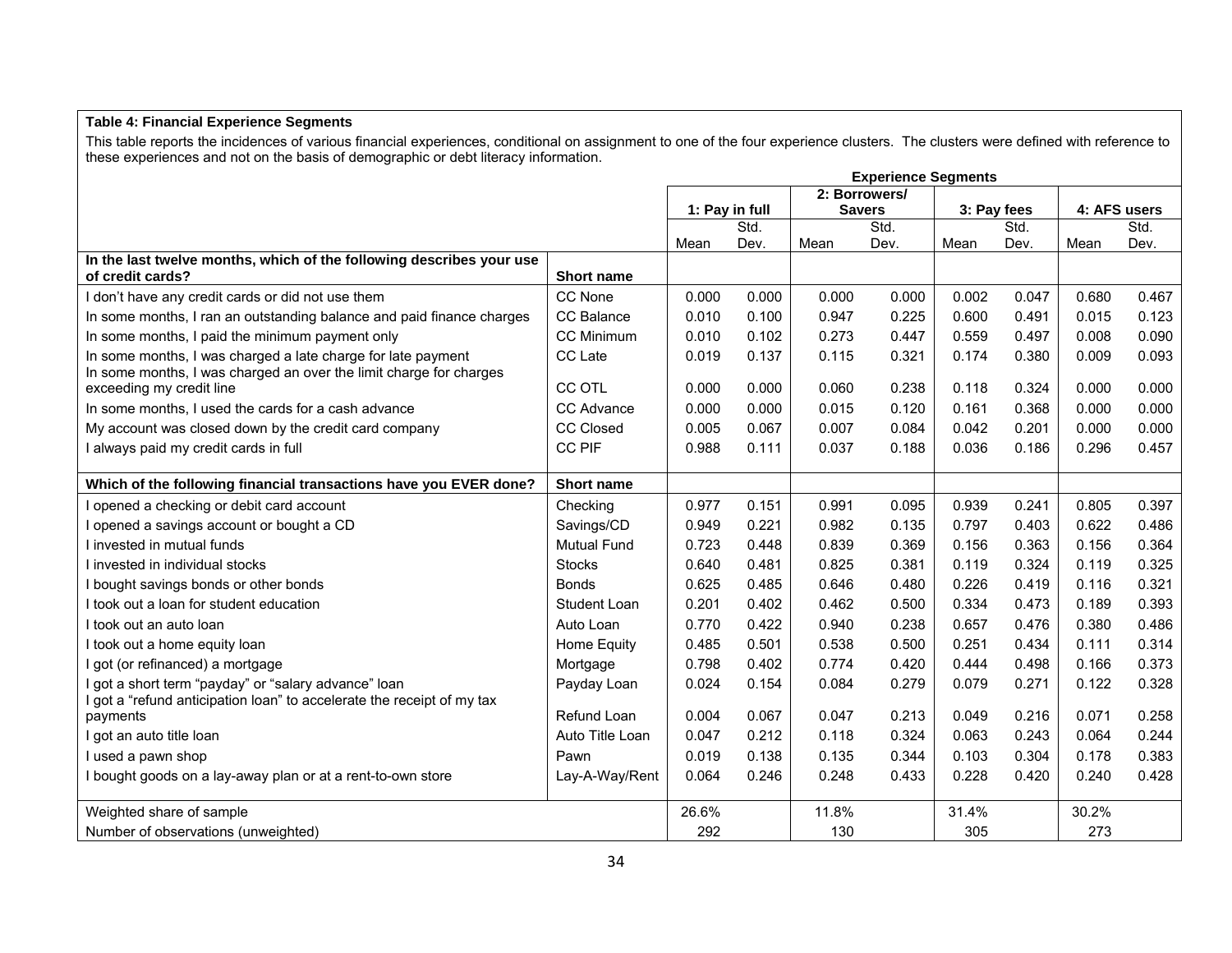### **Table 5: Characteristics of Financial Experience Segments**

This table reports statistics on the demographic and debt literacy variables for the total sample as well as for the four clusters defined in Table 4.

|                               |       |                     |       |                |       | <b>Experience Segments</b> |       |             |       |              |  |  |  |  |
|-------------------------------|-------|---------------------|-------|----------------|-------|----------------------------|-------|-------------|-------|--------------|--|--|--|--|
|                               |       |                     |       |                |       | 2: Borrowers/              |       |             |       |              |  |  |  |  |
|                               |       | <b>Total Sample</b> |       | 1: Pay in full |       | <b>Savers</b>              |       | 3: Pay fees |       | 4: AFS users |  |  |  |  |
|                               |       | Std.                |       | Std.           |       | Std.                       |       | Std.        |       | Std.         |  |  |  |  |
| <b>Panel A: Demographics</b>  | Mean  | Dev.                | Mean  | Dev.           | Mean  | Dev.                       | Mean  | Dev.        | Mean  | Dev.         |  |  |  |  |
|                               |       |                     |       |                |       |                            |       |             |       |              |  |  |  |  |
| Age                           | 47.8  | 14.4                | 53.1  | 14.4           | 49.5  | 12.9                       | 45.1  | 13.3        | 45.4  | 14.9         |  |  |  |  |
|                               |       |                     |       |                |       |                            |       |             |       |              |  |  |  |  |
| Female                        | 50.0% | 50.0%               | 43.5% | 49.7%          | 37.8% | 48.7%                      | 52.4% | 50.0%       | 58.0% | 49.5%        |  |  |  |  |
|                               |       |                     |       |                |       |                            |       |             |       |              |  |  |  |  |
| White                         | 85.0% | 35.7%               | 91.1% | 28.6%          | 87.4% | 33.3%                      | 80.8% | 39.4%       | 83.1% | 37.5%        |  |  |  |  |
| <b>Black</b>                  | 6.4%  | 24.6%               | 2.1%  | 14.2%          | 5.2%  | 22.2%                      | 10.5% | 30.7%       | 6.6%  | 24.9%        |  |  |  |  |
| Hispanic                      | 3.6%  | 18.7%               | 1.5%  | 12.3%          | 1.4%  | 11.8%                      | 4.9%  | 21.5%       | 5.1%  | 22.0%        |  |  |  |  |
|                               |       |                     |       |                |       |                            |       |             |       |              |  |  |  |  |
| Married                       | 64.0% | 48.0%               | 74.3% | 43.8%          | 72.8% | 44.7%                      | 62.6% | 48.5%       | 53.1% | 50.0%        |  |  |  |  |
| Single                        | 16.0% | 36.7%               | 9.5%  | 29.4%          | 8.6%  | 28.2%                      | 16.9% | 37.6%       | 23.7% | 42.6%        |  |  |  |  |
| Separated                     | 19.9% | 40.0%               | 16.2% | 36.9%          | 18.6% | 39.1%                      | 20.5% | 40.4%       | 23.2% | 42.3%        |  |  |  |  |
|                               |       |                     |       |                |       |                            |       |             |       |              |  |  |  |  |
| Household Income:             |       |                     |       |                |       |                            |       |             |       |              |  |  |  |  |
| Under \$30,000                | 32.8% | 47.0%               | 16.7% | 37.3%          | 10.2% | 30.4%                      | 35.8% | 48.0%       | 52.9% | 50.0%        |  |  |  |  |
| \$30,000 to \$49,999          | 20.4% | 40.3%               | 20.1% | 40.1%          | 17.3% | 38.0%                      | 21.1% | 40.8%       | 21.3% | 41.0%        |  |  |  |  |
| \$50,000 to \$74,999          | 18.2% | 38.6%               | 20.2% | 40.3%          | 30.8% | 46.3%                      | 17.5% | 38.0%       | 12.3% | 32.9%        |  |  |  |  |
| Above \$75,000                | 28.5% | 45.2%               | 43.0% | 49.6%          | 41.7% | 49.5%                      | 25.7% | 43.8%       | 13.6% | 34.3%        |  |  |  |  |
|                               |       |                     |       |                |       |                            |       |             |       |              |  |  |  |  |
| Not employed                  | 13.9% | 34.6%               | 7.9%  | 27.0%          | 7.0%  | 25.6%                      | 12.7% | 33.3%       | 23.2% | 42.3%        |  |  |  |  |
|                               |       |                     |       |                |       |                            |       |             |       |              |  |  |  |  |
| <b>Financial Assets:</b>      |       |                     |       |                |       |                            |       |             |       |              |  |  |  |  |
| Under \$50,000                | 58.2% | 49.3%               | 26.5% | 44.2%          | 47.9% | 50.1%                      | 76.1% | 42.7%       | 71.6% | 45.2%        |  |  |  |  |
| \$50 - \$100,000              | 13.1% | 33.8%               | 18.1% | 38.6%          | 18.9% | 39.3%                      | 9.2%  | 29.0%       | 10.4% | 30.6%        |  |  |  |  |
| \$100 - \$250,000             | 11.6% | 32.0%               | 19.1% | 39.3%          | 13.4% | 34.2%                      | 9.6%  | 29.5%       | 6.3%  | 24.4%        |  |  |  |  |
| Over \$250,000                | 17.1% | 37.7%               | 36.3% | 48.2%          | 19.8% | 40.0%                      | 5.1%  | 22.0%       | 11.6% | 32.1%        |  |  |  |  |
|                               |       |                     |       |                |       |                            |       |             |       |              |  |  |  |  |
| Panel B: Debt Literacy        |       |                     |       |                |       |                            |       |             |       |              |  |  |  |  |
| Question 1 (debt doubling)    |       |                     |       |                |       |                            |       |             |       |              |  |  |  |  |
| % correct                     | 35.9% | 48.0%               | 44.7% | 49.8%          | 46.7% | 50.1%                      | 34.9% | 47.7%       | 24.9% | 43.3%        |  |  |  |  |
| % do not know                 | 18.3% | 38.7%               | 11.7% | 32.2%          | 10.4% | 30.7%                      | 23.6% | 42.5%       | 21.7% | 41.3%        |  |  |  |  |
| Question 2 (min pay)          |       |                     |       |                |       |                            |       |             |       |              |  |  |  |  |
| % correct                     | 35.4% | 47.8%               | 42.0% | 49.4%          | 46.1% | 50.0%                      | 38.2% | 48.7%       | 22.5% | 41.8%        |  |  |  |  |
| % do not know                 | 21.7% | 41.2%               | 17.6% | 38.1%          | 15.6% | 36.4%                      | 22.8% | 42.0%       | 26.5% | 44.2%        |  |  |  |  |
| Question 3 (retailer)         |       |                     |       |                |       |                            |       |             |       |              |  |  |  |  |
| % correct                     | 6.9%  | 25.4%               | 10.6% | 30.9%          | 13.5% | 34.3%                      | 3.7%  | 18.9%       | 4.5%  | 20.7%        |  |  |  |  |
| % do not know                 | 9.2%  | 28.9%               | 7.0%  |                | 7.2%  | 25.9%                      | 9.0%  |             |       |              |  |  |  |  |
|                               |       |                     |       | 25.6%          |       |                            |       | 28.7%       | 12.0% | 32.6%        |  |  |  |  |
| Average self-assessment       |       |                     |       |                |       |                            |       |             |       |              |  |  |  |  |
| (1 to 7, excludes na)         | 4.88  | 1.34                | 5.48  | 1.06           | 5.24  | 1.18                       | 4.45  | 1.25        | 4.62  | 1.51         |  |  |  |  |
|                               |       |                     |       |                |       |                            |       |             |       |              |  |  |  |  |
| <b>Number of observations</b> |       |                     |       |                |       |                            |       |             |       |              |  |  |  |  |
| weighted share of sample      |       | 100%                |       | 26.6%          |       | 11.8%                      |       | 31.4%       |       | 30.2%        |  |  |  |  |
| unweighted                    |       | 1000                |       | 292            |       | 130                        |       | 305         |       | 273          |  |  |  |  |
|                               |       |                     |       |                |       |                            |       |             |       |              |  |  |  |  |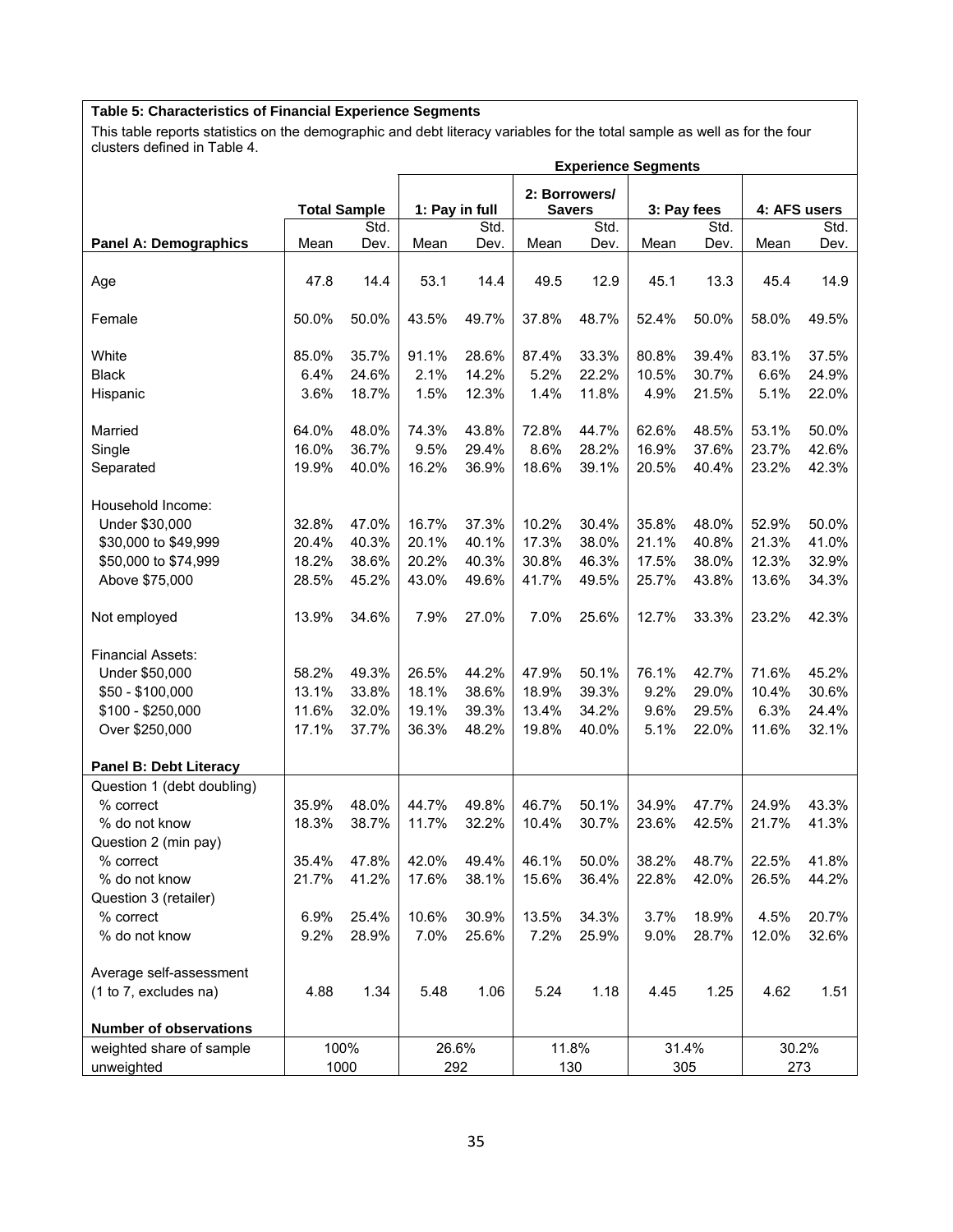#### **Table 6: Multinomial Logit Analyses of Characteristics of Financial Experience Segments**

This table reports the logit estimates of belonging to one of four clusters on a set of financial literacy measures and demographic variables (marginal effects are reported). See Table A2 for the list of demographic variab included in these regressions.

|                                      |            |                          | Self-assessed literacy |             |             | First measure of literacy |              |            |             | Second measure of literacy |              |            |             | Third measure of literacy |           |            |
|--------------------------------------|------------|--------------------------|------------------------|-------------|-------------|---------------------------|--------------|------------|-------------|----------------------------|--------------|------------|-------------|---------------------------|-----------|------------|
| Variables                            | Cluster    | Cluster<br>$\mathcal{P}$ | Cluster<br>3           | Cluster     | Cluster     | Cluster<br>2              | Cluster<br>3 | Cluster    | Cluster     | Cluster<br>$\mathcal{P}$   | Cluster<br>3 | Cluster    | Cluster     | Cluster<br>2              | Cluster   | Cluster    |
|                                      |            |                          |                        |             |             |                           |              |            |             |                            |              |            |             |                           |           |            |
| Lit1                                 | 0.0775     |                          |                        |             |             |                           |              |            | 0.00753     |                            |              |            | $-0.141**$  |                           |           |            |
| (see defn below)                     |            | 0.0662                   | $-0.0758$              | $-0.0679$   | 0.00229     | $-0.00213$                | $-0.0519$    | 0.0518     |             | $-0.0219$                  | $-0.0989**$  | $0.113**$  |             | $-0.0771**$               | $0.170**$ | 0.0481     |
|                                      | (0.082)    | (0.060)                  | (0.055)                | (0.059)     | (0.055)     | (0.036)                   | (0.057)      | (0.065)    | (0.046)     | (0.027)                    | (0.045)      | (0.056)    | (0.055)     | (0.032)                   | (0.082)   | (0.080)    |
| Lit <sub>2</sub><br>(see defn below) | $0.215***$ | 0.0543                   | $-0.131***$            | $-0.138***$ | $-0.0671**$ | $-0.0279$                 | $-0.0296$    | $0.125***$ | $-0.0742**$ | $-0.0439**$                | $-0.0603$    | $0.178***$ | $-0.0911*$  | $-0.0768**$               | $0.137*$  | 0.0306     |
| Lit <sub>3</sub>                     | (0.077)    | (0.049)                  | (0.050)                | (0.053)     | (0.033)     | (0.022)                   | (0.040)      | (0.044)    | (0.036)     | (0.021)                    | (0.043)      | (0.051)    | (0.055)     | (0.031)                   | (0.083)   | (0.081)    |
| (see defn below)                     | $0.313***$ | 0.0959                   | $-0.254***$            | $-0.155***$ | $-0.137***$ | $-0.0590**$               | $0.0864*$    | $0.110**$  | $-0.0852**$ | $-0.0533**$                | $-0.0374$    | $0.176***$ | $-0.136***$ | $-0.0686***$              | 0.109     | 0.0965     |
|                                      | (0.090)    | (0.064)                  | (0.043)                | (0.055)     | (0.034)     | (0.024)                   | (0.050)      | (0.053)    | (0.037)     | (0.023)                    | (0.044)      | (0.050)    | (0.048)     | (0.026)                   | (0.110)   | (0.100)    |
| Lit <sub>4</sub>                     |            |                          |                        |             |             |                           |              |            |             |                            |              |            |             |                           |           |            |
| (see defn below)                     | $0.294***$ | 0.0735                   | $-0.275***$            | $-0.0925$   | $-0.0833$   | $-0.0887***$              | $-0.173***$  | $0.345***$ | $-0.126***$ | $-0.0903***$               | $-0.152**$   | $0.368***$ | $-0.142***$ | $-0.101***$               | $-0.072$  | $0.315***$ |
|                                      | (0.100)    | (0.070)                  | (0.040)                | (0.068)     | (0.058)     | (0.025)                   | (0.066)      | (0.084)    | (0.045)     | (0.021)                    | (0.063)      | (0.077)    | (0.050)     | (0.018)                   | (0.110)   | (0.120)    |
| DEMOGRAPHIC CONTROLS: YES            |            |                          |                        |             |             |                           |              |            |             |                            |              |            |             |                           |           |            |
| N. of observations                   | 1000       | 1000                     | 1000                   | 1000        | 1000        | 1000                      | 1000         | 1000       | 1000        | 1000                       | 1000         | 1000       | 1000        | 1000                      | 1000      | 1000       |
| Pseudo R-squared                     | 0.177      | 0.177                    | 0.177                  | 0.177       | 0.163       | 0.163                     | 0.163        | 0.163      | 0.163       | 0.163                      | 0.163        | 0.163      | 0.160       | 0.160                     | 0.160     | 0.160      |
| Standard errors in parentheses       |            |                          |                        |             |             |                           |              |            |             |                            |              |            |             |                           |           |            |

*Definitions of Lit1-Lit4 variables*

\*\*\* p<0.01, \*\* p<0.05, \* p<0.1

Self-assessed literacy: Lit1= 4, Lit2 = 5, Lit3 = 6, Lit4 = 7. Omitted class: low literacy 1-3.

First measure of literacy: Lit1 = underestimate, Lit2 = overestimate, Lit3 = do not know, Lit4 = refuse to answer. Omitted class: Correct.

Second measure of literacy: Lit1 = underestimate, Lit2 = overestimate, Lit3 = do not know, Lit4 = refuse to answer. Omitted class: Correct.

Third measure of literacy: Lit1= option a, Lit2 = same, Lit3 = do not know, Lit4 = refuse to answer. Omitted class: Correct.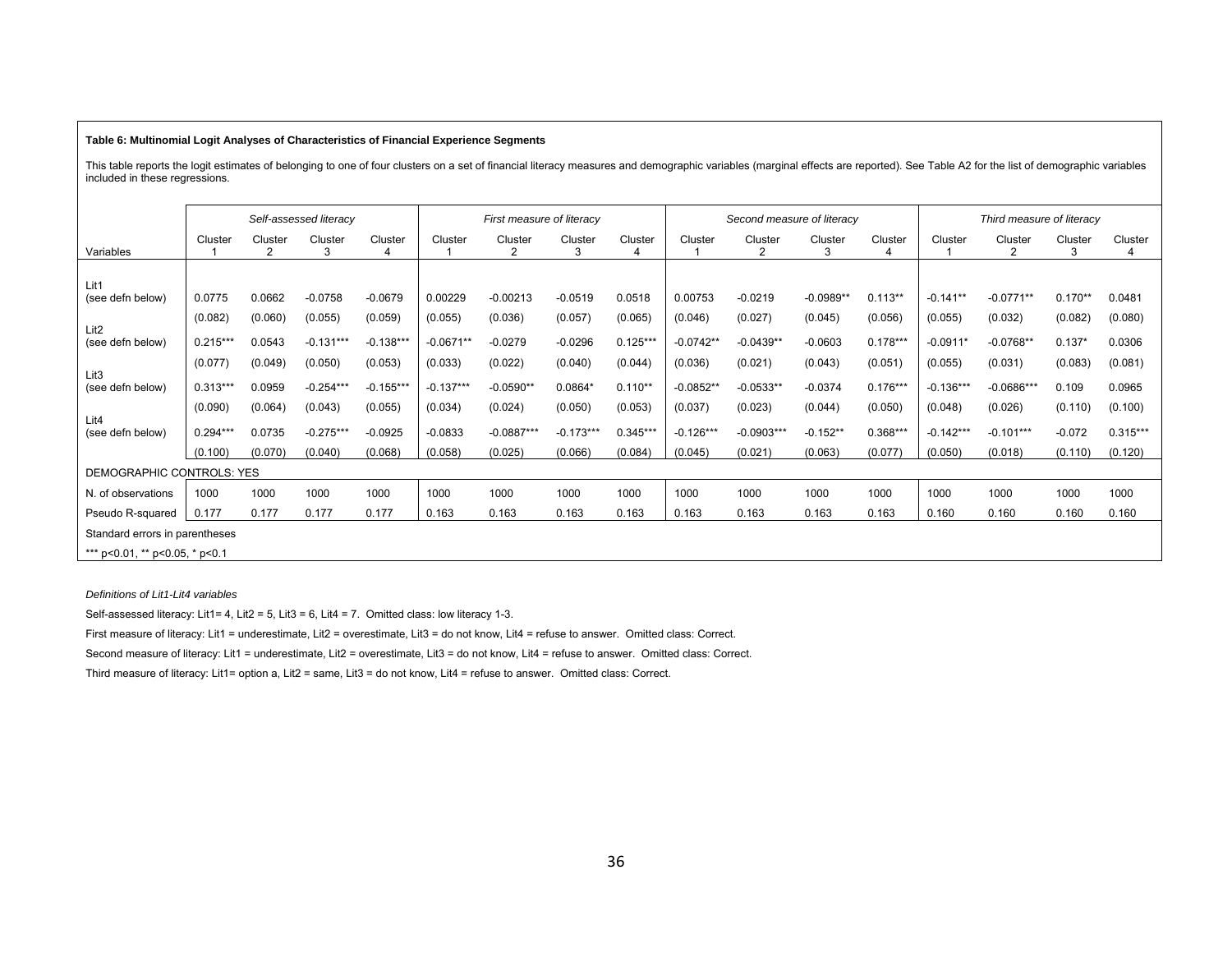### **Table 7: Characteristics by Self-Assessment of Level of Indebtedness**

This table reports statistics on the demographic, debt literacy, and experience segmentation variables for the total sample as well as for the four groups defined by their self-assessment of the level of their indebtedness.

|                                     |       |                     |           |                        |       |                     | <b>Indebtedness Self-Assessment</b> |                   |                           |       |
|-------------------------------------|-------|---------------------|-----------|------------------------|-------|---------------------|-------------------------------------|-------------------|---------------------------|-------|
|                                     |       | <b>Total Sample</b> | with Debt | <b>Have Difficulty</b> |       | <b>Right Amount</b> |                                     | <b>Too Little</b> | <b>Just Don't</b><br>Know |       |
|                                     |       |                     |           | Std.                   |       | Std.                |                                     | Std.              |                           | Std.  |
| <b>Panel A: Demographics</b>        | Mean  | Std.<br>Dev.        | Mean      | Dev.                   | Mean  | Dev.                | Mean                                | Dev.              | Mean                      | Dev.  |
| Age                                 | 47.8  | 14.4                | 44.1      | 12.7                   | 49.8  | 14.5                | 43.7                                | 16.9              | 46.6                      | 15.8  |
| Female                              | 50.0% | 50.0%               | 48.4%     | 50.1%                  | 47.7% | 50.0%               | 30.7%                               | 47.3%             | 69.5%                     | 46.3% |
| White                               | 85.0% | 35.7%               | 84.9%     | 35.9%                  | 87.0% | 33.7%               | 87.9%                               | 33.4%             | 74.1%                     | 44.0% |
| <b>Black</b>                        | 6.4%  | 24.6%               | 6.9%      | 25.4%                  | 4.4%  | 20.4%               | 0.0%                                | 0.0%              | 17.9%                     | 38.5% |
| Hispanic                            | 3.6%  | 18.7%               | 4.1%      | 19.8%                  | 3.4%  | 18.1%               | 6.1%                                | 24.6%             | 3.5%                      | 18.5% |
| Married                             | 64.0% | 48.0%               | 62.5%     | 48.5%                  | 69.2% | 46.2%               | 59.6%                               | 50.4%             | 40.0%                     | 49.2% |
| Single                              | 16.0% | 36.7%               | 16.1%     | 36.8%                  | 12.8% | 33.5%               | 33.6%                               | 48.4%             | 30.3%                     | 46.2% |
| Separated                           | 19.9% | 40.0%               | 21.4%     | 41.1%                  | 17.9% | 38.4%               | 6.9%                                | 26.0%             | 29.7%                     | 45.9% |
| Household Income:                   |       |                     |           |                        |       |                     |                                     |                   |                           |       |
| Under \$30,000                      | 32.8% | 47.0%               | 41.0%     | 49.3%                  | 24.2% | 42.9%               | 38.0%                               | 49.8%             | 59.3%                     | 49.4% |
| \$30,000 to \$49,999                | 20.4% | 40.3%               | 21.1%     | 40.9%                  | 19.9% | 39.9%               | 13.7%                               | 35.2%             | 23.1%                     | 42.3% |
| \$50,000 to \$74,999                | 18.2% | 38.6%               | 18.3%     | 38.8%                  | 20.4% | 40.3%               | 15.0%                               | 36.6%             | 6.5%                      | 24.8% |
| Above \$75,000                      | 28.5% | 45.2%               | 19.5%     | 39.7%                  | 35.5% | 47.9%               | 33.4%                               | 48.4%             | 11.1%                     | 31.6% |
| Not employed                        | 13.9% | 34.6%               | 15.6%     | 36.3%                  | 12.4% | 33.0%               | 17.0%                               | 38.5%             | 17.7%                     | 38.4% |
| <b>Financial Assets:</b>            |       |                     |           |                        |       |                     |                                     |                   |                           |       |
| Under \$50,000                      | 58.2% | 49.3%               | 82.7%     | 37.9%                  | 46.5% | 49.9%               | 30.2%                               | 47.1%             | 68.8%                     | 46.6% |
| \$50 - \$100,000                    | 13.1% | 33.8%               | 10.0%     | 30.0%                  | 14.5% | 35.2%               | 8.5%                                | 28.7%             | 13.7%                     | 34.6% |
| \$100 - \$250,000                   | 11.6% | 32.0%               | 4.5%      | 20.7%                  | 15.8% | 36.5%               | 26.8%                               | 45.5%             | 2.7%                      | 16.2% |
| Over \$250,000                      | 17.1% | 37.7%               | 2.9%      | 16.8%                  | 23.2% | 42.2%               | 34.3%                               | 45.7%             | 14.8%                     | 35.7% |
| Panel B: Debt Literacy              |       |                     |           |                        |       |                     |                                     |                   |                           |       |
| Question 1 (debt doubling)          |       |                     |           |                        |       |                     |                                     |                   |                           |       |
| % correct                           | 35.9% | 48.0%               | 32.1%     | 46.8%                  | 41.7% | 49.3%               | 30.8%                               | 47.3%             | 14.2%                     | 35.1% |
| % do not know                       | 18.3% | 38.7%               | 19.1%     | 39.4%                  | 15.5% | 36.2%               | 37.7%                               | 49.7%             | 28.4%                     | 45.3% |
| Question 2 (min pay)                |       |                     |           |                        |       |                     |                                     |                   |                           |       |
| % correct                           | 35.4% | 47.8%               | 38.2%     | 48.7%                  | 38.0% | 48.6%               | 16.2%                               | 37.8%             | 18.0%                     | 38.6% |
| % do not know                       | 21.7% | 41.2%               | 21.6%     | 41.3%                  | 19.5% | 39.7%               | 37.7%                               | 49.7%             | 30.9%                     | 46.4% |
| Question 3 (retailer)               |       |                     |           |                        |       |                     |                                     |                   |                           |       |
| % correct                           | 6.9%  | 25.4%               | 6.0%      | 23.8%                  | 8.3%  | 27.6%               | 8.1%                                | 28.0%             | 1.7%                      | 12.9% |
| % do not know                       | 9.2%  | 28.9%               | 8.0%      | 27.2%                  | 7.9%  | 27.0%               | 6.1%                                | 24.6%             | 19.1%                     | 39.5% |
| Average self-assessment             |       |                     |           |                        |       |                     |                                     |                   |                           |       |
| (1 to 7, excludes na)               | 4.88  | 1.34                | 4.34      | 1.41                   | 5.16  | 1.17                | 6.17                                | 1.17              | 4.41                      | 1.58  |
| <b>Panel C: Experience Clusters</b> |       |                     |           |                        |       |                     |                                     |                   |                           |       |
| 1: Pay in full                      | 26.6% | 44.2%               | 2.6%      | 16.1%                  | 38.1% | 48.6%               | 62.4%                               | 49.7%             | 14.4%                     | 35.3% |
| 2: Borrowers/Savers                 | 11.9% | 32.3%               | 15.4%     | 36.1%                  | 11.7% | 32.1%               | 0.0%                                | 0.0%              | 6.6%                      | 25.0% |
| 3: Pay fees                         | 31.4% | 46.4%               | 53.3%     | 50.0%                  | 25.1% | 43.4%               | 0.0%                                | 0.0%              | 18.8%                     | 39.3% |
| 4: AFS users                        | 30.2% | 45.9%               | 28.7%     | 45.3%                  | 25.1% | 43.4%               | 37.6%                               | 49.7%             | 60.2%                     | 49.2% |
| <b>Number of observations</b>       |       |                     |           |                        |       |                     |                                     |                   |                           |       |
| weighted share of sample            |       | 100%                |           | 26.4%                  | 60.5% |                     |                                     | 20.0%             |                           | 11.1% |
| Unweighted                          |       | 1000                |           | 248                    |       | 634                 |                                     | $20\,$            | 98                        |       |
|                                     |       |                     |           |                        |       |                     |                                     |                   |                           |       |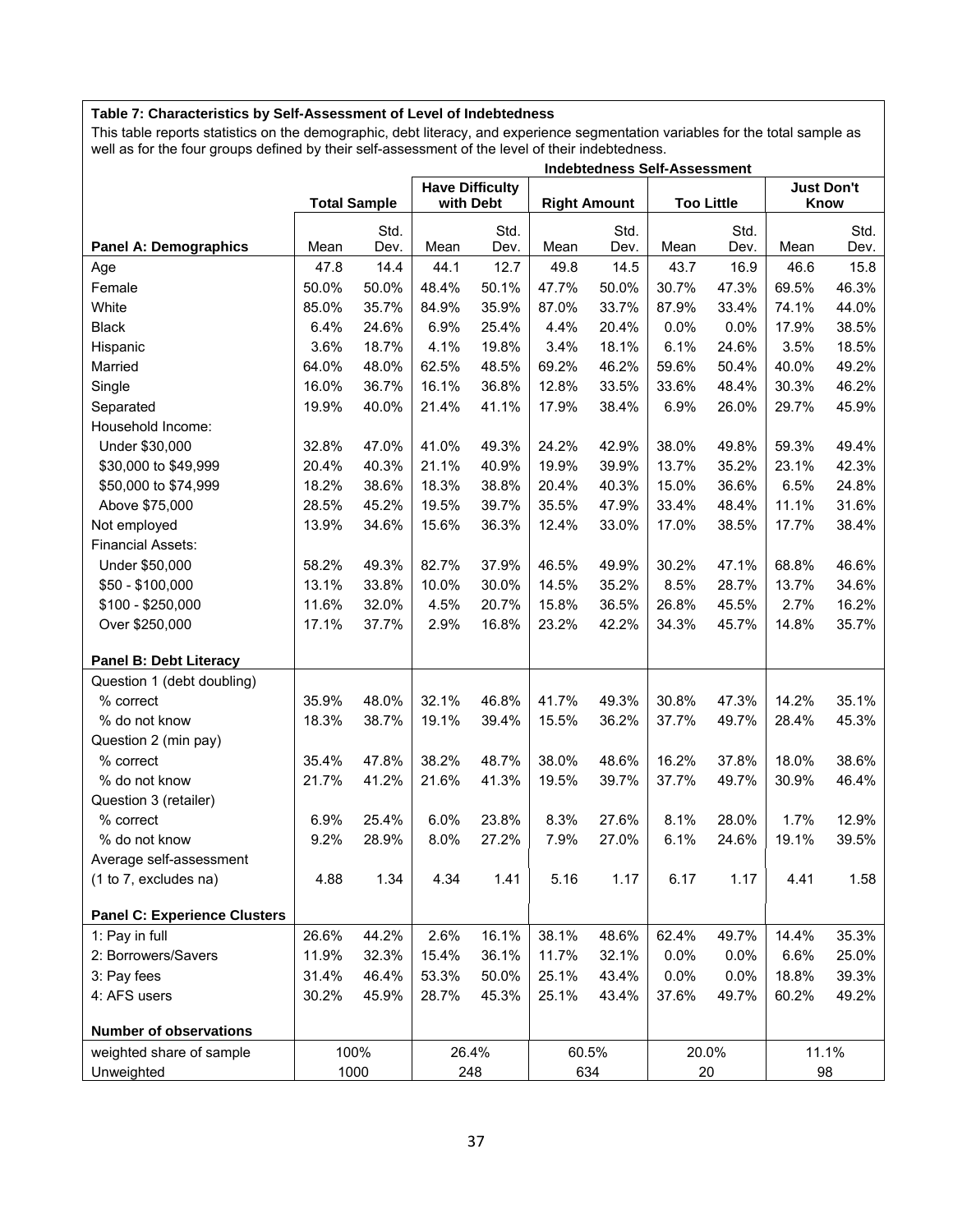### **Table 8: Multinomial Logit Analyses of Self-Assessed Debt Levels**

This table reports the logit estimates of belonging to a specific debt group on a set of financial literacy measures and demographic variables (marginal effects are reported). See Table A3 for the list of demographic variables included in these regressions.

|                                        |                                 | Self-assessed literacy |                     |                                 | First measure of literacy |                     |                                 | Second measure of literacy |                     |                                 | Third measure of literacy |                     |
|----------------------------------------|---------------------------------|------------------------|---------------------|---------------------------------|---------------------------|---------------------|---------------------------------|----------------------------|---------------------|---------------------------------|---------------------------|---------------------|
| Variables                              | Have<br>difficulty<br>with debt | Just<br>right          | Just do<br>not know | Have<br>difficulty<br>with debt | Just<br>right             | Just do<br>not know | Have<br>difficulty<br>with debt | Just<br>right              | Just do<br>not know | Have<br>difficulty<br>with debt | Just<br>right             | Just do<br>not know |
|                                        |                                 |                        |                     |                                 |                           |                     |                                 |                            |                     |                                 |                           |                     |
| Lit1 (see defn below)                  | $-0.107***$                     | $0.145***$             | $-0.0375**$         | 0.0149                          | $-0.132**$                | $0.117**$           | $-0.039$                        | $-0.0347$                  | $0.0737**$          | 0.0285                          | $-0.115$                  | 0.0865              |
|                                        | (0.037)                         | (0.044)                | (0.019)             | (0.053)                         | (0.066)                   | (0.057)             | (0.039)                         | (0.051)                    | (0.037)             | (0.062)                         | (0.079)                   | (0.071)             |
| Lit2 (see defn below)                  | $-0.135***$                     | $0.225***$             | $-0.0902***$        | $0.0791**$                      | $-0.127***$               | 0.0478              | $-0.00288$                      | 0.0135                     | $-0.0106$           | $-0.0235$                       | $-0.0464$                 | 0.0699              |
|                                        | (0.037)                         | (0.042)                | (0.021)             | (0.037)                         | (0.042)                   | (0.029)             | (0.038)                         | (0.043)                    | (0.026)             | (0.060)                         | (0.079)                   | (0.070)             |
| Lit3 (see defn below)                  | $-0.171***$                     | $0.228***$             | $-0.0574***$        | 0.0434                          | $-0.173***$               | $0.130***$          | $-0.0115$                       | $-0.0788*$                 | $0.0903**$          | $-0.0559$                       | $-0.233*$                 | $0.288*$            |
|                                        | (0.033)                         | (0.039)                | (0.018)             | (0.045)                         | (0.054)                   | (0.046)             | (0.038)                         | (0.047)                    | (0.036)             | (0.072)                         | (0.140)                   | (0.170)             |
| Lit4 (see defn below)                  | $-0.182***$                     | $0.217***$             | $-0.0343$           | $-0.162***$                     | $-0.197*$                 | $0.358***$          | $-0.107*$                       | $-0.146$                   | $0.252***$          | $-0.130**$                      | $-0.235$                  | $0.365*$            |
|                                        | (0.031)                         | (0.039)                | (0.022)             | (0.048)                         | (0.100)                   | (0.100)             | (0.055)                         | (0.091)                    | (0.088)             | (0.064)                         | (0.170)                   | (0.200)             |
| DEMOGRAPHIC CONTROLS: YES              |                                 |                        |                     |                                 |                           |                     |                                 |                            |                     |                                 |                           |                     |
| N. of observations                     | 980                             | 980                    | 980                 | 980                             | 980                       | 980                 | 980                             | 980                        | 980                 | 980                             | 980                       | 980                 |
| Pseudo R-squared                       | 0.189                           | 0.189                  | 0.189               | 0.170                           | 0.170                     | 0.170               | 0.164                           | 0.164                      | 0.164               | 0.163                           | 0.163                     | 0.163               |
| Standard errors in parentheses         |                                 |                        |                     |                                 |                           |                     |                                 |                            |                     |                                 |                           |                     |
| *** $p<0.01$ , ** $p<0.05$ , * $p<0.1$ |                                 |                        |                     |                                 |                           |                     |                                 |                            |                     |                                 |                           |                     |

*Definitions of Lit1-Lit4 variables*

Self-assessed literacy: Lit1= 4, Lit2 = 5, Lit3 = 6, Lit4 = 7. Omitted class: low literacy 1-3.

First measure of literacy: Lit1 = underestimate, Lit2 = overestimate, Lit3 = do not know, Lit4 = refuse to answer. Omitted class: Correct.

Second measure of literacy: Lit1 = underestimate, Lit2 = overestimate, Lit3 = do not know, Lit4 = refuse to answer. Omitted class: Correct.

Third measure of literacy: Lit1= option a, Lit2 = same, Lit3 = do not know, Lit4 = refuse to answer. Omitted class: Correct.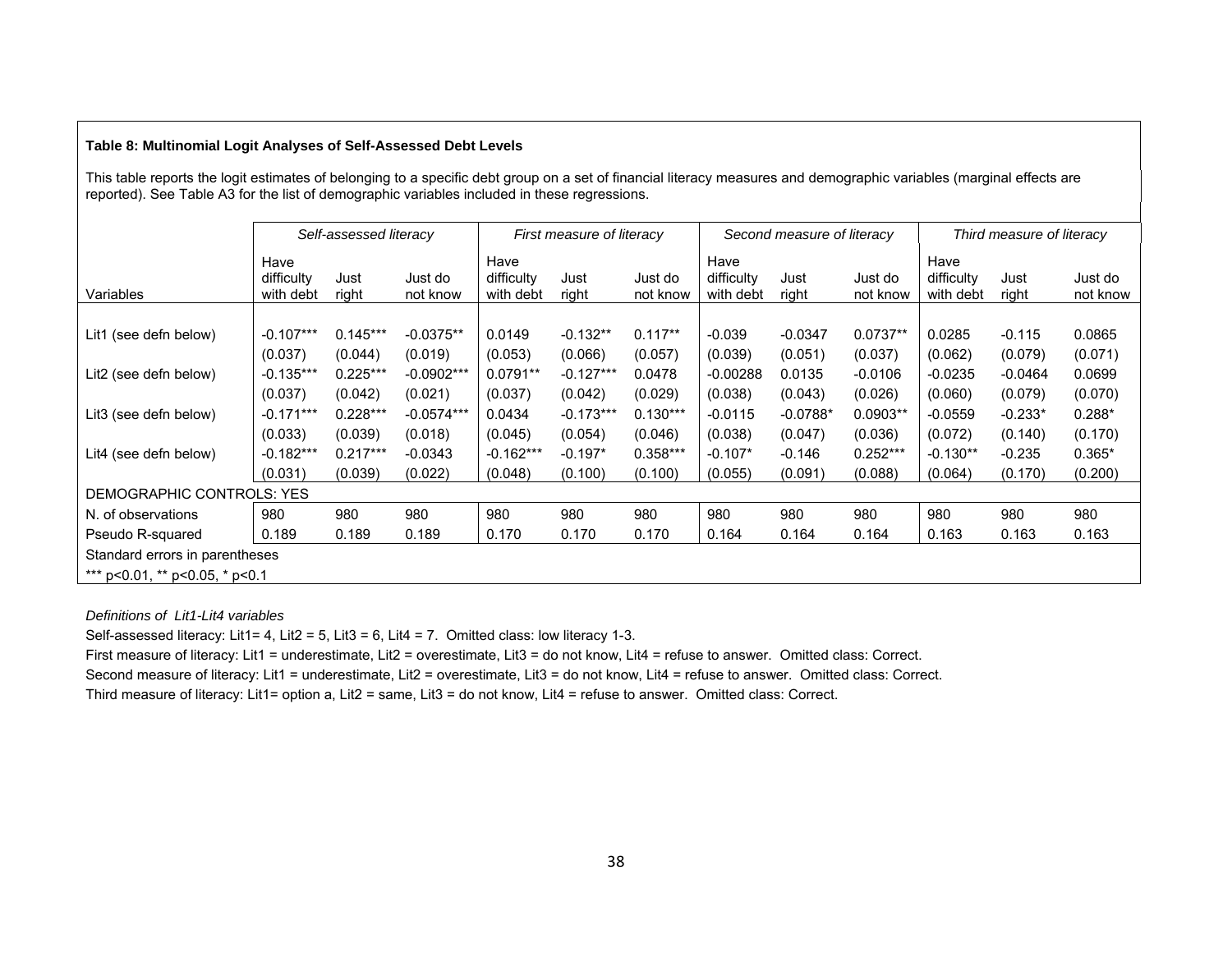#### **Table 9: Multinomial Logit Analyses of Self-Assessed Debt Levels, Including Experience Segments**

This table reports the logit estimates of belonging to a specific debt group on a set of financial literacy measures, experience segments, and demographic variables (marginal effects are reported). See Table A4 for the list of demographic variables included in these regressions.

|                                |              | Self-assessed literacy |              |            | First measure of literacy |             |            | Second measure of literacy |             |            | Third measure of literacy |             |
|--------------------------------|--------------|------------------------|--------------|------------|---------------------------|-------------|------------|----------------------------|-------------|------------|---------------------------|-------------|
|                                | Have         |                        |              | Have       |                           |             | Have       |                            |             | Have       |                           |             |
|                                | difficulty   |                        | Just do      | difficulty |                           | Just do     | difficulty |                            | Just do     | difficulty |                           | Just do     |
| Variables                      | w/ debt      | Just right             | not know     | w/ debt    | Just right                | not know    | w/ debt    | Just right                 | not know    | w/ debt    | Just right                | not know    |
|                                |              |                        |              |            |                           |             |            |                            |             |            |                           |             |
| Lit1 (see defn below)          | $-0.0904***$ | $0.131***$             | $-0.0410**$  | 0.0326     | $-0.136**$                | $0.103*$    | $-0.0157$  | $-0.0445$                  | $0.0602*$   | 0.00245    | $-0.0972$                 | 0.0947      |
|                                | (0.031)      | (0.038)                | (0.018)      | (0.050)    | (0.066)                   | (0.055)     | (0.037)    | (0.049)                    | (0.035)     | (0.054)    | (0.080)                   | (0.072)     |
| Lit2 (see defn below)          | $-0.102***$  | $0.193***$             | $-0.0912***$ | $0.0861**$ | $-0.119***$               | 0.0326      | 0.0105     | 0.0136                     | $-0.0241$   | $-0.0391$  | $-0.0397$                 | 0.0788      |
|                                | (0.033)      | (0.039)                | (0.020)      | (0.034)    | (0.040)                   | (0.027)     | (0.034)    | (0.040)                    | (0.023)     | (0.052)    | (0.079)                   | (0.070)     |
| Lit3 (see defn below)          | $-0.125***$  | $0.183***$             | $-0.0572***$ | 0.0211     | $-0.143***$               | $0.122***$  | $-0.00233$ | $-0.0678$                  | $0.0702**$  | $-0.0686$  | $-0.236$                  | $0.304*$    |
|                                | (0.031)      | (0.037)                | (0.018)      | (0.038)    | (0.053)                   | (0.046)     | (0.034)    | (0.045)                    | (0.033)     | (0.053)    | (0.150)                   | (0.170)     |
| Lit4 (see defn below)          | $-0.127***$  | $0.167***$             | $-0.0404**$  | $-0.116**$ | $-0.178*$                 | $0.294***$  | $-0.072$   | $-0.128$                   | $0.200**$   | $-0.102*$  | $-0.246$                  | $0.348*$    |
|                                | (0.032)      | (0.038)                | (0.019)      | (0.046)    | (0.100)                   | (0.100)     | (0.052)    | (0.090)                    | (0.082)     | (0.054)    | (0.180)                   | (0.200)     |
| Borrowers/Savers               | $0.565***$   | $-0.535***$            | $-0.03$      | $0.572***$ | $-0.537***$               | $-0.0351$   | 0.568***   | $-0.535***$                | $-0.0327$   | $0.568***$ | $-0.535***$               | $-0.0332$   |
|                                | (0.082)      | (0.074)                | (0.023)      | (0.081)    | (0.073)                   | (0.023)     | (0.081)    | (0.073)                    | (0.023)     | (0.082)    | (0.073)                   | (0.024)     |
| Pay fees                       | $0.478***$   | $-0.428***$            | $-0.0500**$  | $0.502***$ | $-0.451***$               | $-0.0512**$ | $0.503***$ | $-0.459***$                | $-0.0448**$ | $0.503***$ | $-0.455***$               | $-0.0481**$ |
|                                | (0.070)      | (0.067)                | (0.021)      | (0.068)    | (0.065)                   | (0.021)     | (0.068)    | (0.065)                    | (0.020)     | (0.068)    | (0.064)                   | (0.021)     |
| AFS users                      | $0.334***$   | $-0.365***$            | 0.0313       | $0.342***$ | $-0.379***$               | 0.0373      | $0.349***$ | $-0.390***$                | 0.0412      | $0.350***$ | $-0.389***$               | 0.0395      |
|                                | (0.070)      | (0.067)                | (0.021)      | (0.077)    | (0.069)                   | (0.028)     | (0.077)    | (0.069)                    | (0.028)     | (0.077)    | (0.068)                   | (0.028)     |
| DEMOGRAPHIC CONTROLS: YES      |              |                        |              |            |                           |             |            |                            |             |            |                           |             |
| N. of observations             | 980          | 980                    | 980          | 980        | 980                       | 980         | 980        | 980                        | 980         | 980        | 980                       | 980         |
| Pseudo R-squared               | 0.245        | 0.245                  | 0.245        | 0.233      | 0.233                     | 0.233       | 0.227      | 0.227                      | 0.227       | 0.225      | 0.225                     | 0.225       |
| Standard errors in parentheses |              |                        |              |            |                           |             |            |                            |             |            |                           |             |
| *** p<0.01, ** p<0.05, * p<0.1 |              |                        |              |            |                           |             |            |                            |             |            |                           |             |

*Definitions of Lit1-Lit4 variables*

Self-assessed literacy: Lit1 = 4, Lit2 = 5, Lit3 = 6, Lit4 = 7. Omitted class: low literacy 1-3.

First measure of literacy: Lit1 = underestimate, Lit2 = overestimate, Lit3 = do not know, Lit4 = refuse to answer. Omitted class: Correct.

Second measure of literacy: Lit1 = underestimate, Lit2 = overestimate, Lit3 = do not know, Lit4 = refuse to answer. Omitted class: Correct.

Third measure of literacy: Lit1 = option a, Lit2 = same, Lit3 = do not know, Lit4 = refuse to answer. Omitted class: Correct.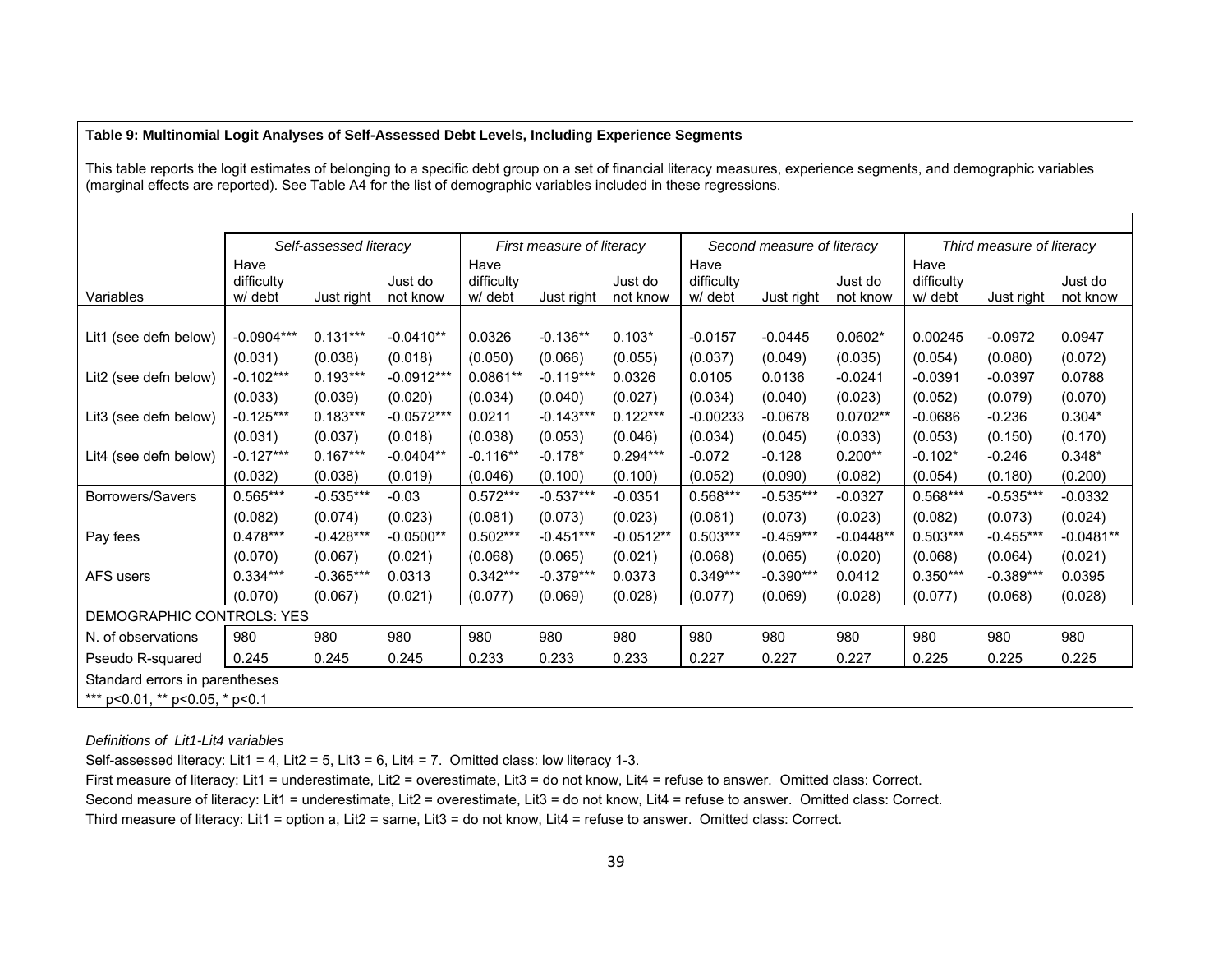#### **Table 10: Estimates of the "Cost of Ignorance" for Credit Card Holders**

| Number of American adults (1)         | 227.713.184 |
|---------------------------------------|-------------|
| Fraction with credit cards $_{(2)}$   | 79.4%       |
| Number of Americans with credit cards | 180.758.725 |

|                                                              | Incidence among | Number of       |       | Fee or cost             |    |                    |
|--------------------------------------------------------------|-----------------|-----------------|-------|-------------------------|----|--------------------|
|                                                              | credit card     |                 |       | per                     |    | Aggregate Fee/Cost |
| Unconditional likelihood of credit card behaviors            | holders (3)     | Americans       |       | incidence               |    |                    |
| - incurring late fees                                        | 9.5%            | 17,260,659      | \$    | 35.00 (4) $\frac{1}{2}$ |    | 604,123,077        |
| - incurring over-the-limit fees                              | 5.6%            | 10,064,923      | Ś.    | 35.00 (5) $\frac{1}{2}$ |    | 352,272,296        |
| - paying minimum only                                        | 26.8%           | 48,457,366      | Š.    | 532.71 (6) \$           |    | 25,813,582,483     |
| - use for cash advances                                      | 6.6%            | 11,909,400      | \$    | 5.00 (7) $\frac{1}{2}$  |    | 59,546,998         |
|                                                              |                 |                 | Total |                         | Ś. | 26,829,524,853     |
| Fraction of cardholders who are less financially literate    | 28.7% (8)       |                 |       |                         |    |                    |
|                                                              |                 |                 |       |                         |    |                    |
| Incremental likelihood of behavior by less literate $\omega$ |                 |                 |       |                         |    |                    |
| - incurring late fees                                        | 1.7%            | 887,110 \$      |       | 35.00                   | \$ | 31,048,836         |
| - incurring over-the-limit fees                              | 1.5%            | 772,979         | Ŝ.    | 35.00                   | \$ | 27,054,249         |
| - paying minimum only                                        | 12.7%           | 6,567,724       | Ś.    | 532.71                  | \$ | 3,498,673,010      |
| - use for cash advances                                      | 3.4%            | 1,743,093       | \$    | 5.00                    | \$ | 8,715,463          |
|                                                              |                 |                 | Total |                         | \$ | 3,565,491,557      |
| Total likelihood of behavior by less literate (10)           |                 |                 |       |                         |    |                    |
| - incurring late fees                                        | 11.3%           | 5,840,918.83 \$ |       | 35.00                   | \$ | 204,432,159        |
| - incurring over-the-limit fees                              | 7.1%            | 3,661,611.36    | Ŝ.    | 35.00                   | \$ | 128,156,398        |
| - paying minimum only                                        | 39.5%           | 20,474,987.60   | Ś.    | 532.71                  | Ś. | 10,907,171,183     |
| - use for cash advances                                      | 9.9%            | 5,161,090.20    | \$    | 5.00                    | Ş  | 25,805,451         |
|                                                              |                 |                 | Total |                         | \$ | 11,265,565,190     |

Notes and Sources:

(1) U.S. Census, 2007 American Community Survey.

(2) From TNS Survey.

(3) From TNS Survey, unconditional likelihoods divided by number of respondents with active credit cards.

(4) Assumes one incidence per year. Average fee taken from Green, Jeffrey, "Exclusive BankCard Profitability Study and Annual Report 2008," *Cards and Payments*, May 2008.

(5) Assumes one incidence per year. Average fee taken from http://www.cardtrak.com/news/2008/12/17/fees recession.

(6) One year of finance charges calculated using average revolver balance (\$6,000) and average APR for 2007 (14.53%), assuming no additional charges on card and payment of minimum balance (3%) per month. Average APR from Consumer Action's 2007 Credit Card Survey. http://www.consumer-action.org/downloads/english/CA\_News\_CC\_07.pdf. Average balance estimated by authors based on numerous industry reports and surveys.

(7) "Standard" cash advance fee is \$5 or 3% of the amount taken out. GAO Report, Credit Cards, September 2006.

http://www.gao.gov/new.items/d06929.pdf. Assumes one cash advance per year.

(8) Fraction of respondents who are active credit card holders and who chose 4 or lower on self‐assessment of financial literacy.

(9) dprobit coefficients, reflecting incremental probability of these behaviors associated with low financial literacy (self‐assessment of 4 or less). Each individual behavior was analyzed using a set of regressors including age, gender, race, marital status, household size, employment status, and income and wealth dummies.

(10) Calculated from the unconditional probabilities of behavior (*x*), the incremental probability conditional on being less literate (*d*) and the probability of being less literate (*p*) given in the table above. These average conditional likelihoods equal *x*+*d*(1‐*p*).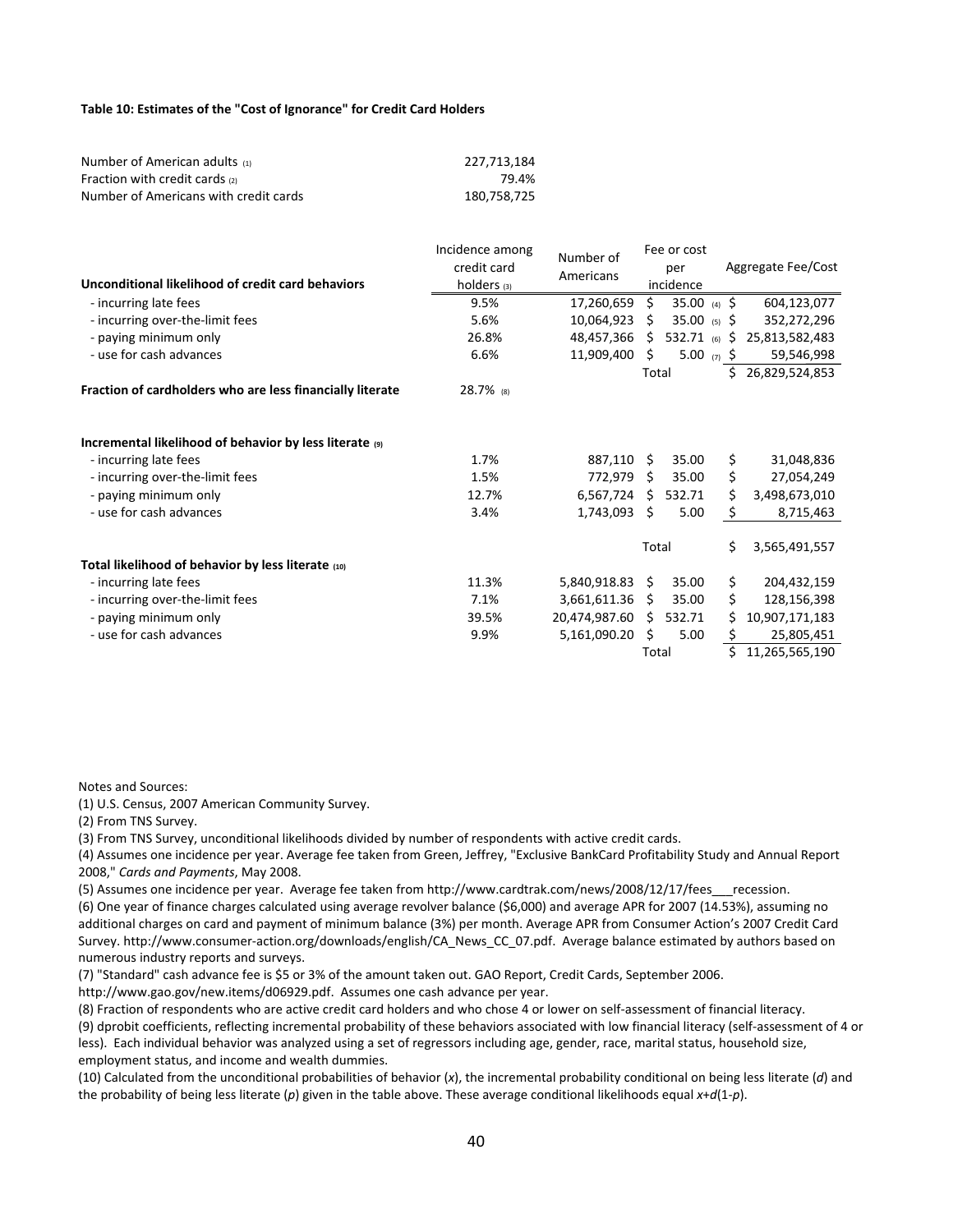## **Table A1: Multinomial Logit Analyses for Debt Literacy Variables**

This table reports the logit estimates of responding correctly to the debt literacy questions (marginal effects are reported).

|                                | First measure of | Second measure of | Third measure of |  |  |
|--------------------------------|------------------|-------------------|------------------|--|--|
|                                | literacy         | literacy          | literacy         |  |  |
| Variables                      | Correct answer   | Correct answer    | Correct answer   |  |  |
|                                |                  |                   |                  |  |  |
| $30 <$ age $\leq 40$           | $-0.195***$      | $-0.116**$        | $-0.013$         |  |  |
|                                | (0.050)          | (0.055)           | (0.026)          |  |  |
| $40 <$ age $\le 50$            | $-0.204***$      | $-0.119**$        | $-0.003$         |  |  |
|                                | (0.050)          | (0.055)           | (0.027)          |  |  |
| $50 <$ age $\le 65$            | $-0.129**$       | $-0.023$          | $-0.006$         |  |  |
|                                | (0.055)          | (0.058)           | (0.026)          |  |  |
| Age 65+                        | $-0.198***$      | $-0.086$          | $-0.015$         |  |  |
|                                | (0.055)          | (0.068)           | (0.029)          |  |  |
| Female                         | $-0.229***$      | $-0.202***$       | $-0.038**$       |  |  |
|                                | (0.035)          | (0.035)           | (0.017)          |  |  |
| Never married                  | $-0.031$         | $-0.038$          | 0.017            |  |  |
|                                | (0.052)          | (0.052)           | (0.029)          |  |  |
| Divorced/Separated             | $-0.014$         | $-0.004$          | 0.010            |  |  |
|                                | (0.051)          | (0.049)           | (0.027)          |  |  |
| African-American               | $-0.212***$      | $-0.154**$        | $-0.031$         |  |  |
|                                | (0.059)          | (0.065)           | (0.026)          |  |  |
| Hispanic                       | $-0.133*$        | $-0.102$          | $-0.045*$        |  |  |
|                                | (0.076)          | (0.080)           | (0.025)          |  |  |
| $30K < i$ ncome $\leq 50K$     | $-0.019$         | 0.003             | 0.018            |  |  |
|                                | (0.051)          | (0.050)           | (0.031)          |  |  |
| $50K < income \leq 75K$        | 0.035            | $-0.002$          | 0.050            |  |  |
|                                | (0.055)          | (0.054)           | (0.037)          |  |  |
| Income > 75K                   | $0.189***$       | $0.122**$         | $0.058*$         |  |  |
|                                | (0.053)          | (0.053)           | (0.034)          |  |  |
| Wealth $<$ 50K                 | 0.039            | 0.048             | $-0.026$         |  |  |
|                                | (0.050)          | (0.049)           | (0.022)          |  |  |
| $50K <$ wealth $\leq 100K$     | $0.116*$         | $-0.041$          | $-0.034*$        |  |  |
|                                | (0.066)          | (0.062)           | (0.019)          |  |  |
| 100K < wealth < $250K$         | 0.068            | 0.071             | $-0.013$         |  |  |
|                                | (0.065)          | (0.065)           | (0.021)          |  |  |
| N. of observations             | 959              | 949               | 957              |  |  |
| Pseudo R-squared               | 0.065            | 0.056             | 0.041            |  |  |
| Standard errors in parentheses |                  |                   |                  |  |  |
| *** p<0.01, ** p<0.05, * p<0.1 |                  |                   |                  |  |  |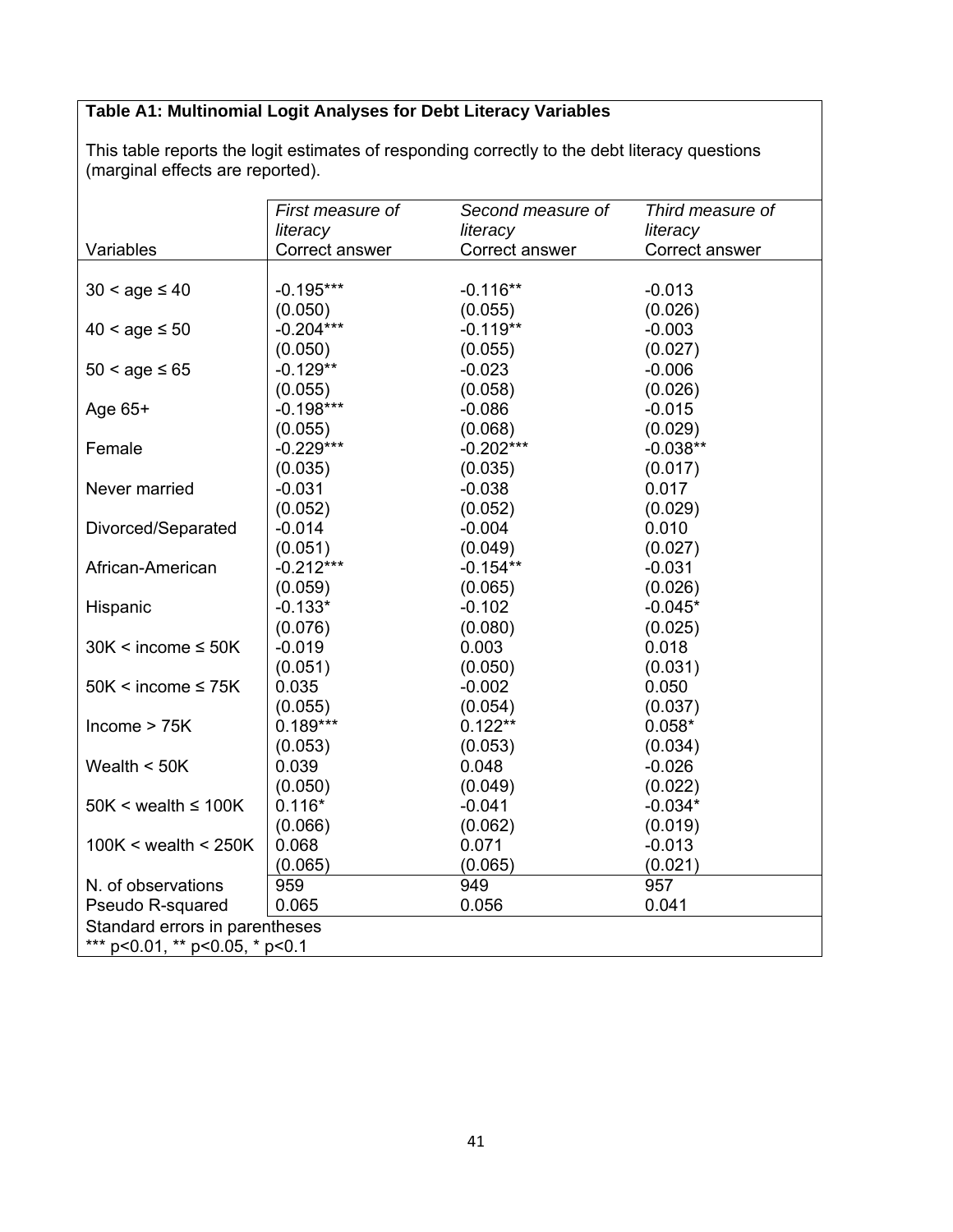# **Table A2: Multinomial Logit Analyses of Financial Experience Segments**

| Variables                      | Cluster 1:<br>Pay in full | Cluster 2:<br>Borrowers/<br>Savers | Cluster 3:<br>Pay fees | Cluster 4:<br>AFS users |
|--------------------------------|---------------------------|------------------------------------|------------------------|-------------------------|
| Age                            | $-0.00917$                | 0.00294                            | 0.00888                | $-0.00265$              |
|                                | (0.007)                   | (0.005)                            | (0.008)                | (0.008)                 |
| Age sq. /100                   | $0.00015**$               | $-0.00001$                         | $-0.00013$             | $-0.00001$              |
|                                | (0.000)                   | (0.000)                            | (0.000)                | (0.000)                 |
| Female                         | $-0.0291$                 | $-0.03683$                         | 0.03516                | 0.03078                 |
|                                | (0.033)                   | (0.023)                            | (0.036)                | (0.036)                 |
| Never married                  | $-0.03571$                | $-0.0152$                          | $-0.00914$             | 0.06005                 |
|                                | (0.048)                   | (0.035)                            | (0.051)                | (0.054)                 |
| Divorced/Separated             | $-0.05142$                | 0.05157                            | $-0.00478$             | 0.00463                 |
|                                | (0.041)                   | (0.038)                            | (0.048)                | (0.048)                 |
| African-American               | $-0.14040***$             | $-0.00909$                         | $0.20017***$           | $-0.05068$              |
|                                | (0.048)                   | (0.043)                            | (0.070)                | (0.062)                 |
| Hispanic                       | $-0.13065**$              | $-0.07008**$                       | 0.09924                | 0.1015                  |
|                                | (0.059)                   | (0.036)                            | (0.089)                | (0.090)                 |
| 4-member household             | $-0.06055$                | 0.00097                            | 0.04105                | 0.01853                 |
|                                | (0.039)                   | (0.030)                            | (0.052)                | (0.053)                 |
| 5-member household             | $-0.12780***$             | 0.00918                            | $0.13606**$            | $-0.01743$              |
|                                | (0.037)                   | (0.036)                            | (0.061)                | (0.058)                 |
| Not employed                   | $-0.02599$                | $-0.02496$                         | $-0.08849**$           | 0.13943***              |
|                                | (0.049)                   | (0.033)                            | (0.044)                | (0.052)                 |
| 30K < income < 50K             | 0.03729                   | $0.11844**$                        | $-0.02353$             | $-0.13219***$           |
|                                | (0.051)                   | (0.056)                            | (0.049)                | (0.039)                 |
| 50K < income < 75K             | 0.03114                   | $0.26360***$                       | $-0.06622$             | $-0.22852***$           |
|                                | (0.054)                   | (0.070)                            | (0.051)                | (0.037)                 |
| Income > 75K                   | $0.12658**$               | $0.24051***$                       | $-0.05283$             | $-0.31426***$           |
|                                | (0.054)                   | (0.059)                            | (0.048)                | (0.036)                 |
| Wealth $<$ 50K                 | $-0.34794***$             | $-0.00119$                         | 0.36621***             | $-0.01708$              |
|                                | (0.042)                   | (0.026)                            | (0.049)                | (0.051)                 |
| $50K <$ wealth $< 100K$        | $-0.08697**$              | 0.02439                            | 0.17453**              | $-0.11195*$             |
|                                | (0.039)                   | (0.041)                            | (0.086)                | (0.061)                 |
| $100K <$ wealth $<$ 250K       | $-0.09410**$              | $-0.03274$                         | 0.26629***             | $-0.13945**$            |
|                                | (0.038)                   | (0.030)                            | (0.085)                | (0.062)                 |
| N. of observations             | 1000                      | 1000                               | 1000                   | 1000                    |
| Pseudo R-squared               | 0.149                     | 0.149                              | 0.149                  | 0.149                   |
| Standard errors in parentheses |                           |                                    |                        |                         |
| *** p<0.01, ** p<0.05, * p<0.1 |                           |                                    |                        |                         |

This table reports the logit estimates of belonging to one of four clusters (marginal effects are reported).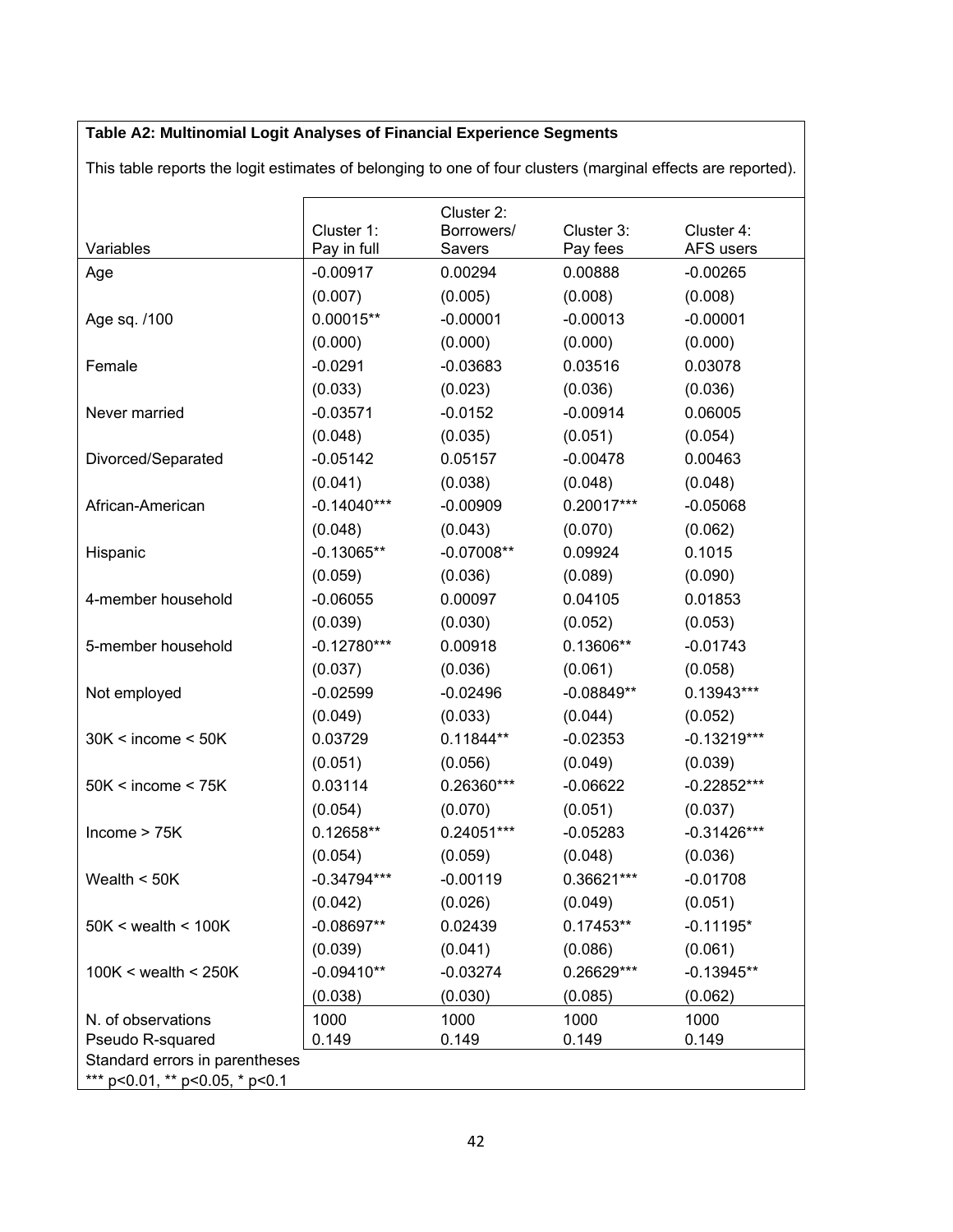# **Table A3: Multinomial Logit Analyses of Self-Assessed Debt Levels**

This table reports the logit estimates of belonging to a specific debt group (marginal effects are reported).

| Variables                                          | Have difficulty<br>with debt | Just right    | Do not know   |
|----------------------------------------------------|------------------------------|---------------|---------------|
| Age                                                | $0.01620**$                  | $-0.01532**$  | $-0.00087$    |
| Age sq. /100                                       | (0.007)                      | (0.008)       | (0.004)       |
|                                                    | $-0.00022***$                | 0.00022***    | 0.000         |
| Female                                             | (0.000)                      | (0.000)       | (0.000)       |
|                                                    | $-0.03635$                   | $-0.0084$     | $0.04475**$   |
| Never married                                      | (0.031)                      | (0.035)       | (0.020)       |
|                                                    | $-0.02723$                   | 0.00083       | 0.0264        |
| Divorced/Separated                                 | (0.041)                      | (0.050)       | (0.030)       |
|                                                    | 0.03638                      | $-0.04415$    | 0.00778       |
| African-American                                   | (0.044)                      | (0.048)       | (0.025)       |
|                                                    | $-0.01471$                   | $-0.13449*$   | $0.14920***$  |
| Hispanic                                           | (0.053)                      | (0.073)       | (0.058)       |
|                                                    | $-0.03606$                   | 0.01102       | 0.02504       |
| 4-member household                                 | (0.063)                      | (0.082)       | (0.058)       |
|                                                    | 0.07456                      | $-0.03772$    | $-0.03684$    |
| 5-member household                                 | (0.047)                      | (0.051)       | (0.024)       |
|                                                    | 0.09321                      | $-0.04053$    | $-0.05268**$  |
| Not employed                                       | (0.057)                      | (0.060)       | (0.023)       |
|                                                    | $-0.04117$                   | 0.05335       | $-0.01218$    |
| $30K < i$ ncome $< 50K$                            | (0.037)                      | (0.043)       | (0.022)       |
|                                                    | $-0.04088$                   | 0.06924*      | $-0.02836$    |
| 50K < income < 75K                                 | (0.037)                      | (0.042)       | (0.019)       |
|                                                    | $-0.05371$                   | $0.14087***$  | $-0.08716***$ |
| lncome > 75K                                       | (0.039)                      | (0.042)       | (0.018)       |
|                                                    | $-0.09967***$                | $0.19949***$  | $-0.09981***$ |
| Wealth $<$ 50K                                     | (0.037)                      | (0.040)       | (0.020)       |
|                                                    | 0.35994***                   | $-0.31160***$ | $-0.04834*$   |
| $50K <$ wealth $< 100K$                            | (0.049)                      | (0.052)       | (0.028)       |
|                                                    | 0.29238***                   | $-0.25773***$ | $-0.03465$    |
| $100K <$ wealth $<$ 250K                           | (0.102)                      | (0.093)       | (0.025)       |
|                                                    | 0.14112                      | $-0.06459$    | $-0.07653***$ |
|                                                    | (0.107)                      | (0.104)       | (0.021)       |
| N. of observations                                 | 980                          | 980           | 980           |
| Pseudo R-squared<br>Standard errors in parentheses | 0.146                        | 0.146         | 0.146         |
| *** p<0.01, ** p<0.05, * p<0.1                     |                              |               |               |